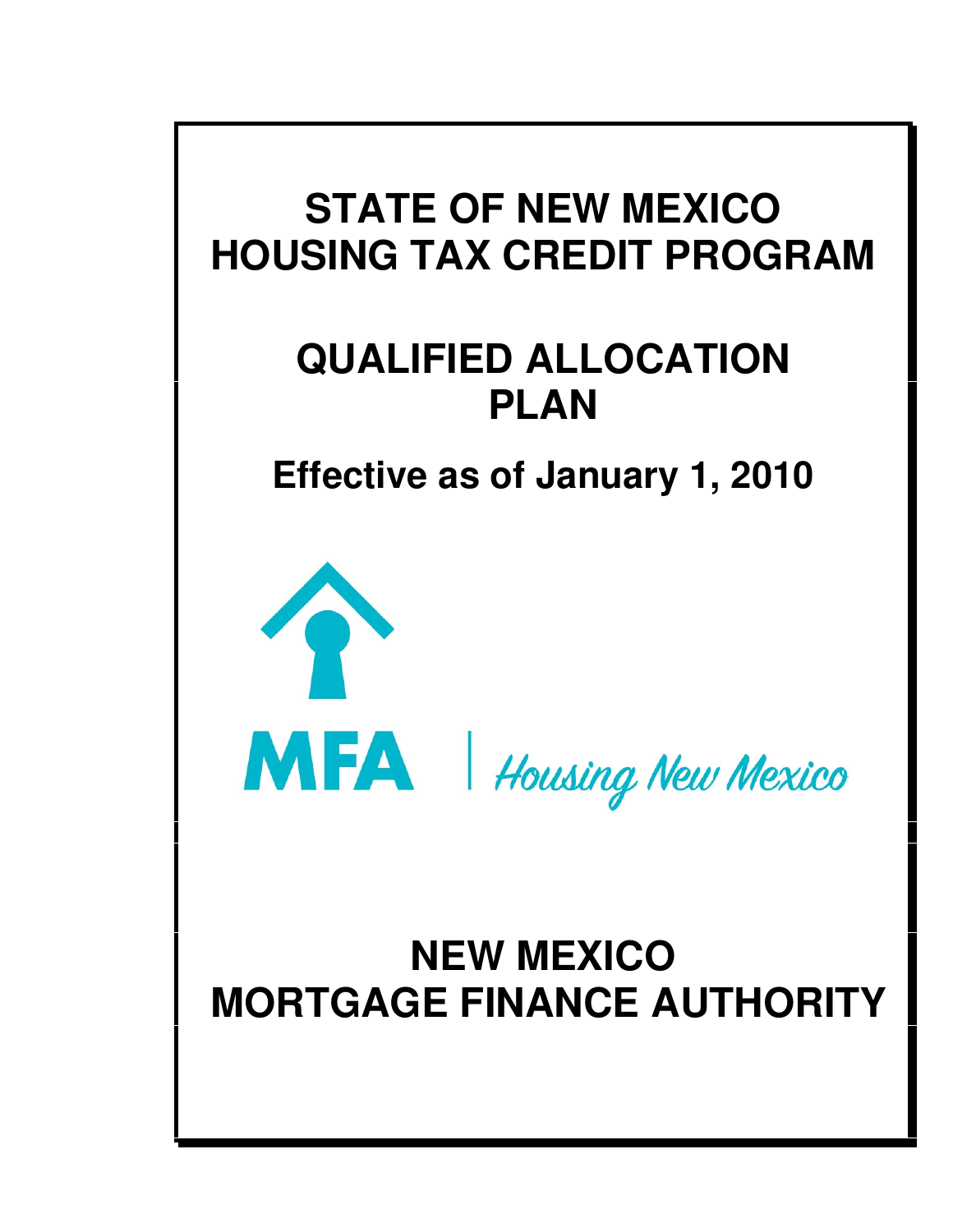# **STATE OF NEW MEXICO** LOW INCOME HOUSING TAX CREDIT PROGRAM **QUALIFIED ALLOCATION PLAN**

Effective as of January 1, 2010 Table of Contents

| L.       | BACKGROUND AND PURPOSE OF THE QUALIFIED ALLOCATION PLAN 3 |  |
|----------|-----------------------------------------------------------|--|
| А.<br>B. |                                                           |  |
| Ш.       |                                                           |  |
| А.       |                                                           |  |
| В.       |                                                           |  |
| C.       |                                                           |  |
| D.       |                                                           |  |
| Ε.<br>F. |                                                           |  |
| G.       |                                                           |  |
| Н.       |                                                           |  |
| L.       |                                                           |  |
| J.       |                                                           |  |
| Κ.       |                                                           |  |
| L.       |                                                           |  |
| М.<br>N. |                                                           |  |
|          |                                                           |  |
| III.     |                                                           |  |
| А.       |                                                           |  |
| В.       |                                                           |  |
| C.<br>D. |                                                           |  |
| Е.       |                                                           |  |
| F.       |                                                           |  |
| G.       |                                                           |  |
| Η.       |                                                           |  |
| I.       |                                                           |  |
| IV.      |                                                           |  |
| А.       |                                                           |  |
| В.       |                                                           |  |
| C.       |                                                           |  |
| D.<br>Е. |                                                           |  |
| F.       |                                                           |  |
| G.       |                                                           |  |
| Н.       |                                                           |  |
| L.       |                                                           |  |
| J.       |                                                           |  |
| Κ.       |                                                           |  |
| V.       |                                                           |  |
| А.       |                                                           |  |

 $\mathbf{1}$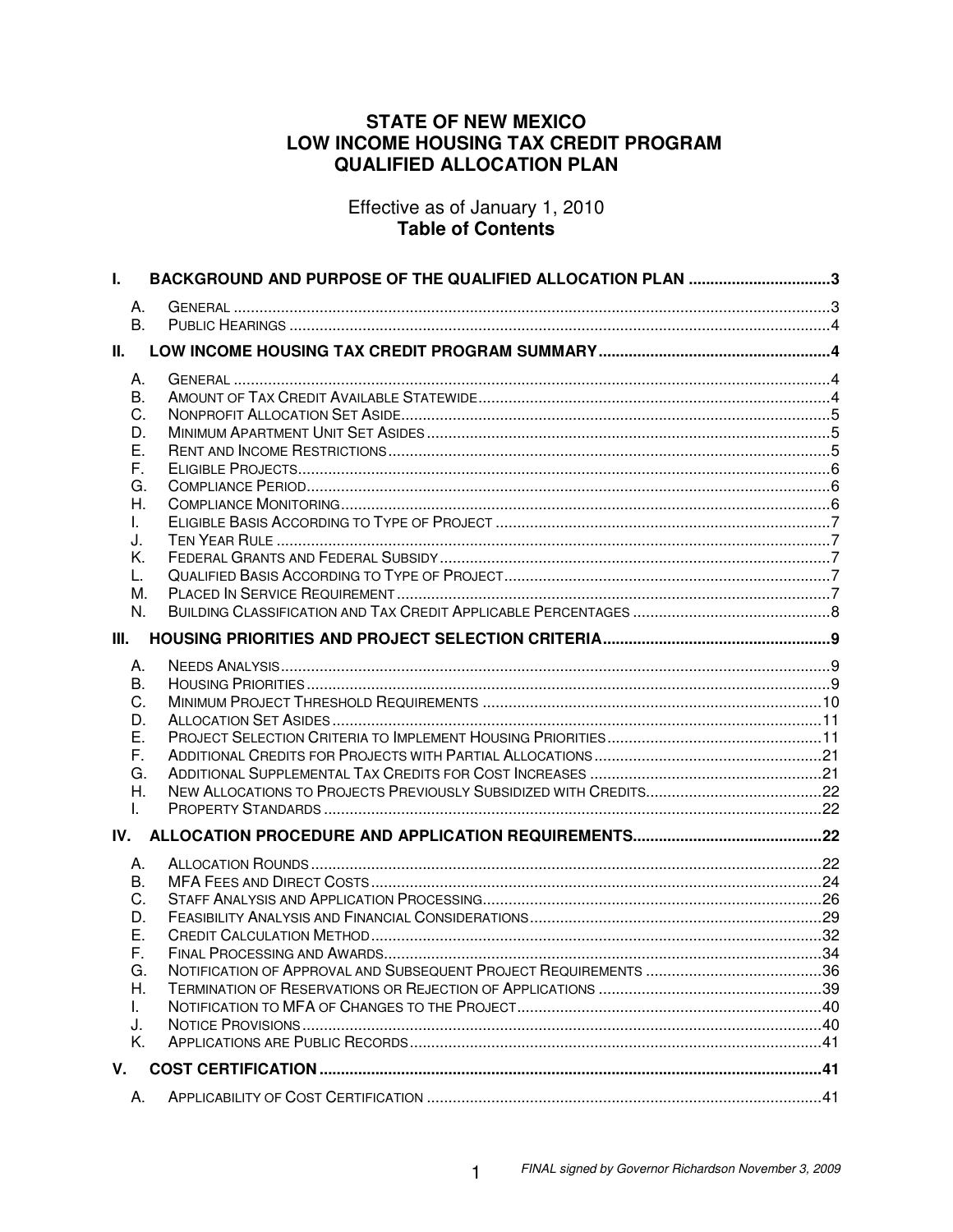| <b>B.</b><br>C.                            |                                                                         |  |
|--------------------------------------------|-------------------------------------------------------------------------|--|
| VI.                                        |                                                                         |  |
| $A_{\cdot}$<br><b>B.</b>                   |                                                                         |  |
|                                            | VII. AMENDMENTS TO THE ALLOCATION PLAN AND WAIVERS OF PLAN PROVISIONS44 |  |
|                                            |                                                                         |  |
| IX.                                        |                                                                         |  |
| Х.                                         |                                                                         |  |
| $A_{\cdot}$<br><b>B.</b><br>C.<br>D.<br>Е. |                                                                         |  |
| XI.                                        |                                                                         |  |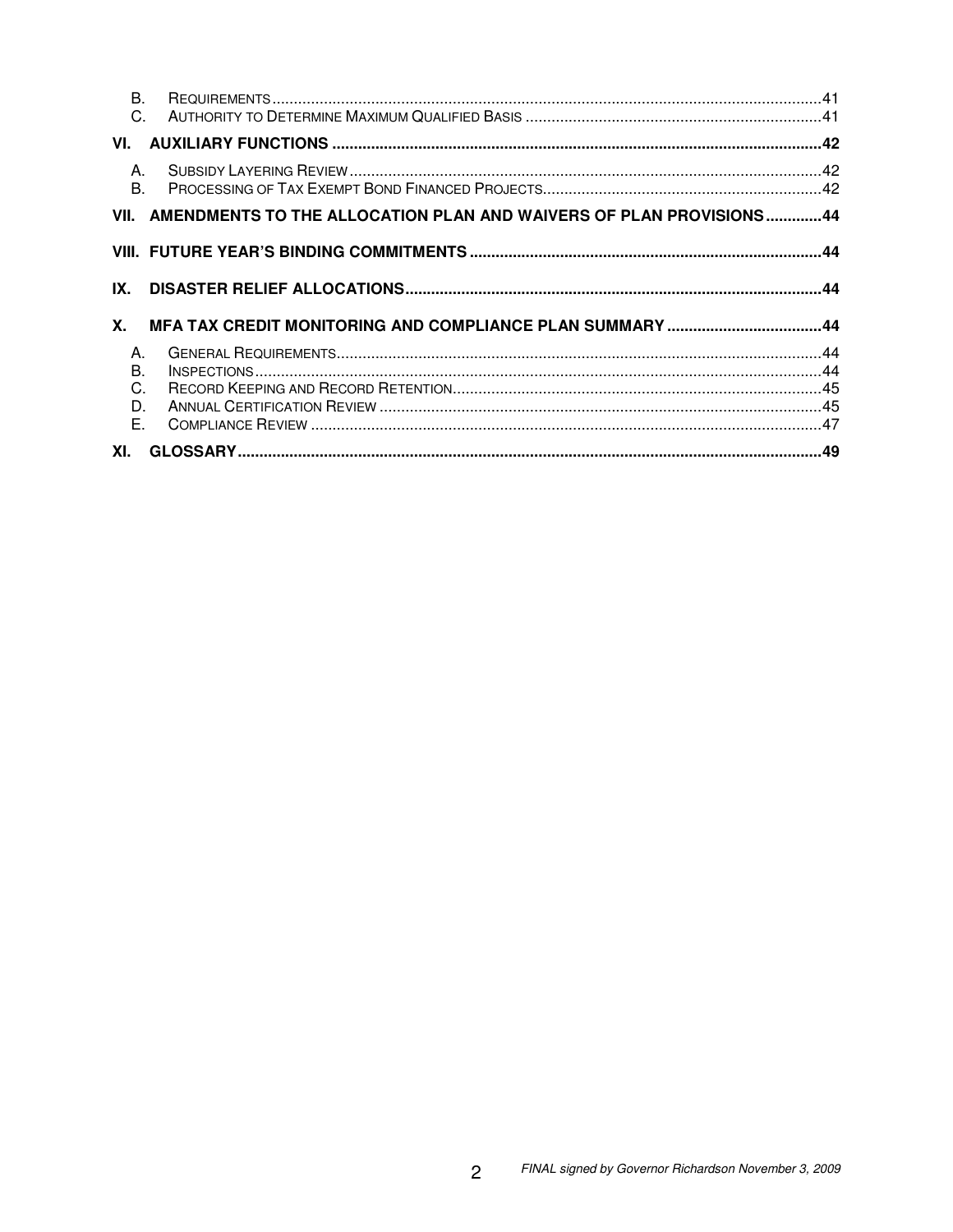# **I. BACKGROUND AND PURPOSE OF THE QUALIFIED ALLOCATION PLAN**

## **A. General**

The Low Income Housing Tax Credit ("HTC", "Credits", or "Tax Credit") Program was created in the Tax Reform Act of 1986 as an incentive for individuals and corporations to invest in the construction or rehabilitation of low income housing. The Tax Credit provides the investor a dollar-for-dollar reduction in personal or corporate federal income tax liability for a 10-year period for projects meeting the Program's requirements.

New Mexico Mortgage Finance Authority ("MFA") is the Housing Credit Agency ("HCA") for the State of New Mexico, responsible for administering the Tax Credit Program and allocating Tax Credits to eligible New Mexico Projects. Consequently MFA awards Tax Credits to Projects meeting its Project Selection Criteria, including an annual population allocation, any subsequent carry-forward, returned and national pool Credits, and monitors existing Projects for compliance with the Internal Revenue Service Code, Section 42, as amended. However, MFA does not make any representation to any party concerning compliance with the Internal Revenue Code, Treasury Regulations or other laws or regulations governing Low Income Housing Tax Credits. Neither MFA, nor its agents or employees will be liable for any matters arising out of, or in relation to, the allocation of Low Income Housing Tax Credits. All organizations and individuals intending to utilize the HTC Program should consult their own tax advisors concerning the application of Tax Credits to their Projects, and the effect of Tax Credits on their federal income taxes.

Administration of the Tax Credit Program, as outlined in this Qualified Allocation Plan ("QAP"), is consistent with the statutes creating MFA in 1975 [Chapter 303, Laws of New Mexico, 1975, known and cited as the New Mexico Mortgage Finance Authority Act, being Sections 58-18-1 through 58-18-27, inclusive], as supplemented in 1995, as follows:

*The legislature hereby finds and declares that there exists in the state of New Mexico a serious shortage of decent, safe and sanitary residential housing available at prices and rentals within the financial means of persons and families of low income. This shortage is severe in certain urban areas of the state, is especially critical in the rural areas and is inimical to the health, safety, welfare and prosperity of all residents of the state…The legislature hereby further finds and determines that to aid in remedying these conditions and to help alleviate the shortage of adequate housing, a public body politic and corporate, separate and apart from the state, constituting a governmental instrumentality, to be known as the New Mexico Mortgage Finance Authority should be created with power to raise funds from private investors in order to make such private funds available to finance the acquisition, construction, rehabilitation and improvement of residential housing for persons and families of low income within the state. The legislature hereby finds and declares further that in accomplishing this purpose, the New Mexico Mortgage Finance Authority is acting in all respects for the benefit of the people of the state in the performance of essential public functions and is serving a valid public purpose in improving and otherwise promoting their health, welfare and prosperity, and that the enactment of the* provisions hereinafter set forth is for a valid public purpose and is hereby so declared to be such *as a matter of express legislative determination.*

One of the requirements of the HCA is to prepare a Qualified Allocation Plan for allocating Tax Credits. Code Section 42(m) states that the HCA must make allocations of Tax Credits pursuant to a Q*ualified Allocation Plan* which: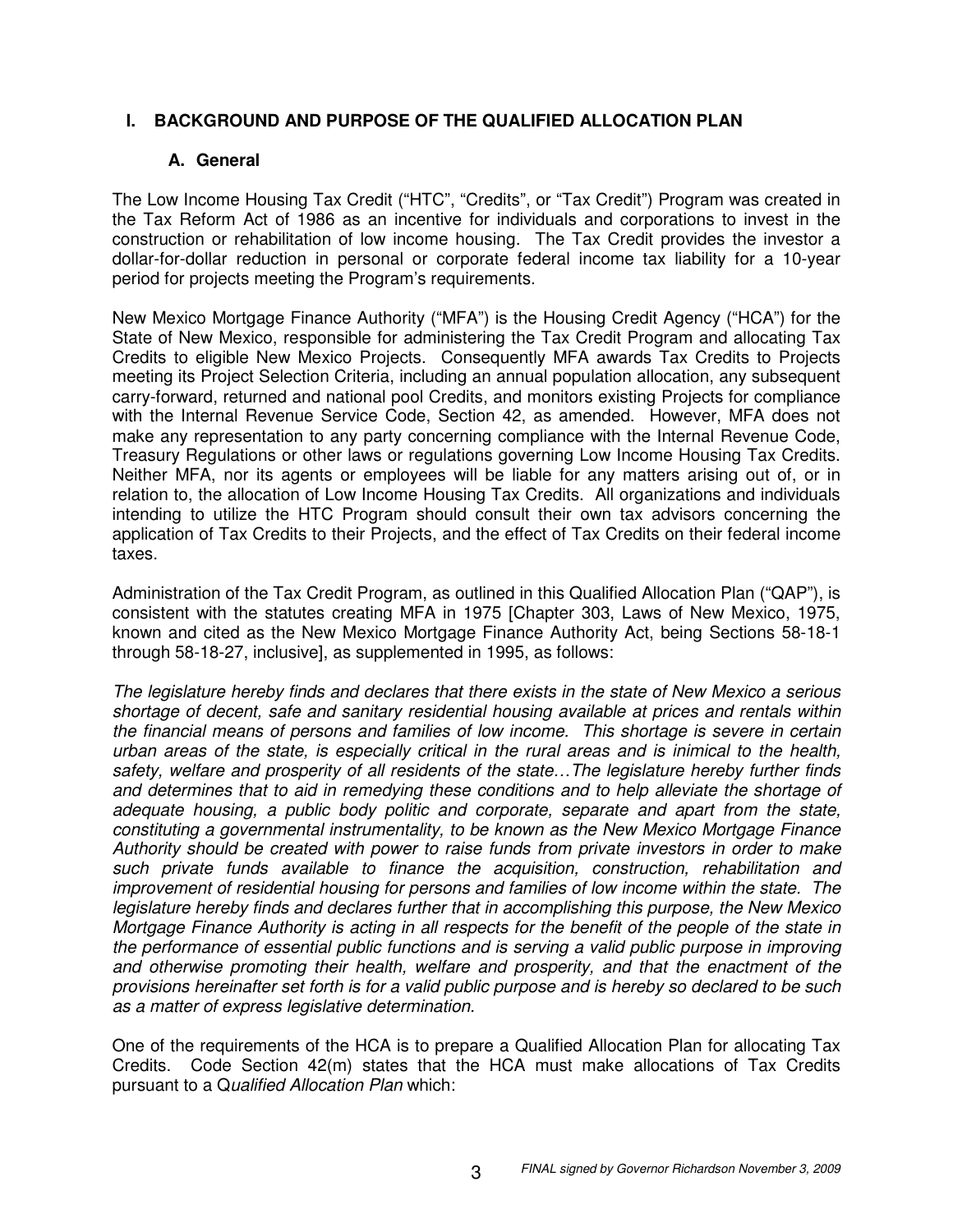- 1. Sets forth Project Selection Criteria to be used to determine housing priorities of the Housing Credit Agency, which are appropriate to local conditions. These criteria must consider Project location, housing needs characteristics, Project characteristics, sponsor characteristics, participation of local taxexempt organizations, public housing waiting lists, tenants with special housing needs including individuals with children, energy efficiency standards, historic character and Projects intended for eventual tenant ownership.
- 2. Gives preference in allocating housing credit dollar amounts among selected projects to those which:
	- a) Serve the lowest income tenants;
	- b) Serve qualified tenants for extended periods of time; and
	- c) Are located in Qualified Census Tracts and the development of which contributes to a Concerted Community Revitalization Plan.
- 3. Provides a procedure that the agency will use in monitoring for noncompliance.

This document is intended to fulfill requirements 1 and 2 above for the MFA's Tax Credit allocation activity in the State of New Mexico, commencing on its effective date. The procedure required in item 3 above is summarized in Section X but published under separate cover.

## **B. Public Hearings**

Following public notice, a draft Qualified Allocation Plan will be available to the public for comment for a period of thirty (30) days, during which time public hearing(s) will be held. MFA will accept written comments during this thirty-day period and will consider any comments presented at the public hearing, prior to completion of the plan.

# **II. LOW INCOME HOUSING TAX CREDIT PROGRAM SUMMARY**

## **A. General**

The Tax Reform Act of 1986 established the HTC Program to stimulate private sector investment in low income rental housing. In August of 1993, permanency was granted to the HTC Program after numerous temporary annual extensions.

There are numerous technical rules governing a Project's qualification for Tax Credits. The following is a summary of certain key provisions of Section 42 of the IRS Code and regulation, and the HTC Program. Applicants are advised to review the IRS Code directly for further detail, since this overview does not address all of the provisions.

## **B. Amount of Tax Credit Available Statewide**

The State of New Mexico, for the calendar year 2010, will receive a population based Tax Credit allocation equal to \$2.00 (indexed for inflation) per resident. The current year's population estimates, as provided by the Internal Revenue Service, and the estimated Annual Credit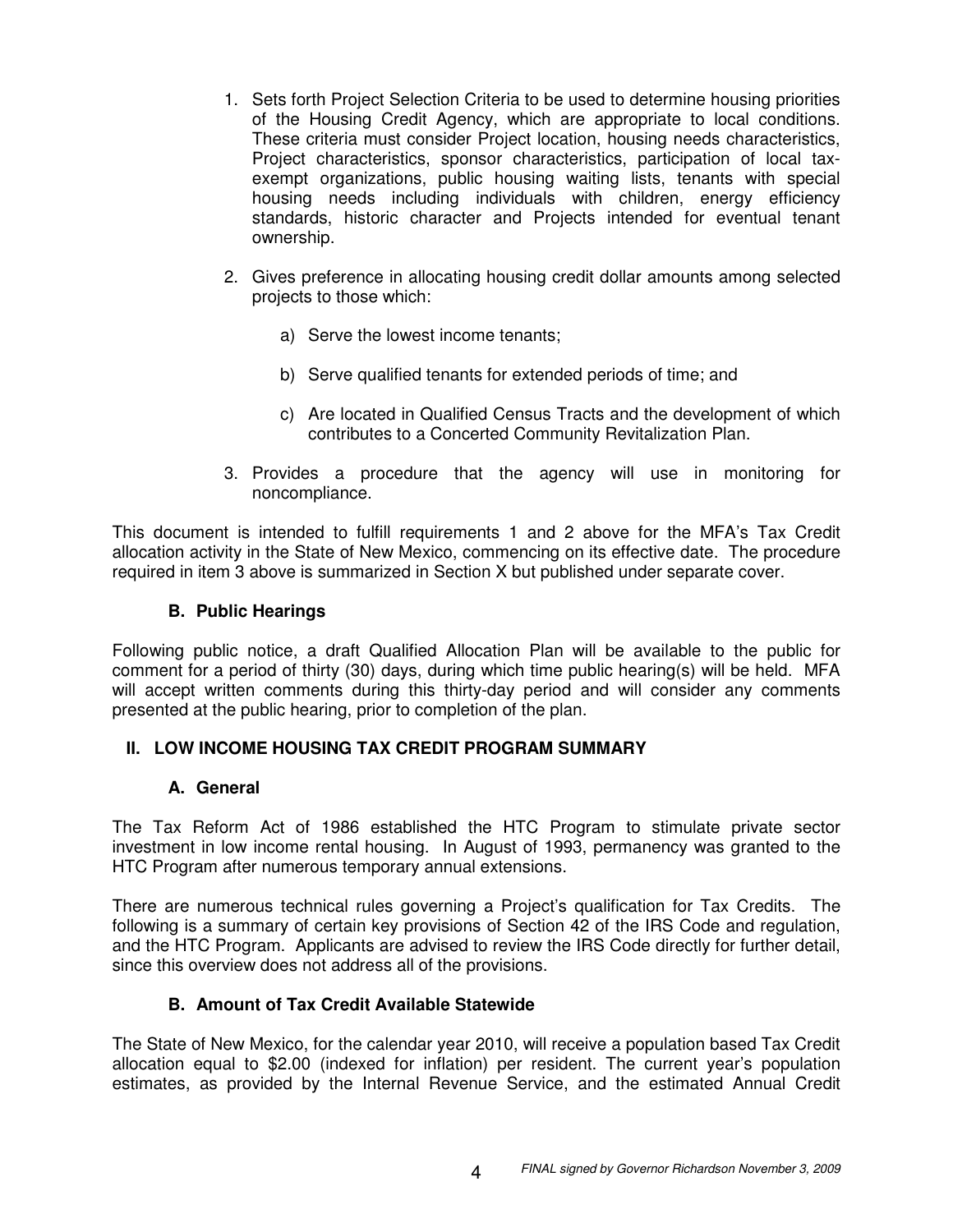Ceiling, including any carry-forward, returned or national pool Credits received by the State may be found on the MFA web site.

# **C. Nonprofit Allocation Set Aside**

A minimum of 10 percent of the Annual Credit Ceiling must be allocated each year to Projects involving Qualified Nonprofit Organizations. MFA's Allocation Set Asides (see Section III.D) are intended to implement this requirement. However, Qualified Nonprofit Organizations may also apply for Credits in excess of this Set Aside.

For the purposes of identifying applicants eligible for this Set Aside, several requirements must be met, as described in Code Section 42(h)(5). A Qualified Nonprofit Organization is an organization described in Sections  $501(c)(3)$  or  $501(c)(4)$  of the IRS Code and exempt from tax under Section 501(a). The production of decent, safe and affordable housing must be one of the defined goals, objectives, or purposes of the nonprofit organization. The nonprofit organization must materially participate in the Project. This means the organization "must be involved on a regular, continuous and substantial basis" in the development and operation of the Project during the term of the Compliance Period. The nonprofit must own an interest in the Project throughout the Compliance Period and may not be affiliated with or controlled by a forprofit organization.

# **D. Minimum Apartment Unit Set Asides**

In order for a project to qualify for Credits, the owner must rent at least 20 percent of the units in the Project to households with incomes at or below 50 percent of the Area Gross Median Income; or at least 40 percent of the units to households with incomes at or below 60 percent of the Area Gross Median Income (the "Set Aside Units"). Projects eligible for the Tax Credit may exceed these limitations, but cannot fall below them, and the Set Aside Election must be made at the time the Application is submitted to MFA. Once an Application has been submitted to MFA, the Set Aside Election cannot change. Generally Units must be made available to the general public under an initial lease term of at least 6 months. However, exceptions are made for single room occupancy and transitional homeless facilities.

# **E. Rent and Income Restrictions**

Set Aside Units must only be rented to households meeting certain income restrictions. Furthermore, rents charged for Set Aside Units may not exceed 30 percent of the applicable income limit(s) designated by the Applicant (generally 50 percent or 60 percent of the Area Gross Median Income). Gross rent limits provided annually by HUD (found on MFA's web site) must be reduced by a utility allowance that accurately reflects the cost of tenant-paid utilities by unit size. MFA's Land Use Restriction Agreement prohibits collection of Section 8 or other rent subsidy payments which, when added to the tenant payments, would exceed the Tax Credit Ceiling Rents, except in projects with project based subsidies when the program governing the project based subsidy allows higher rents. More detail regarding rental assistance payments and qualifying tenants can be found in the MFA Tax Credit Monitoring and Compliance Plan, which is issued under separate cover and summarized in Section X.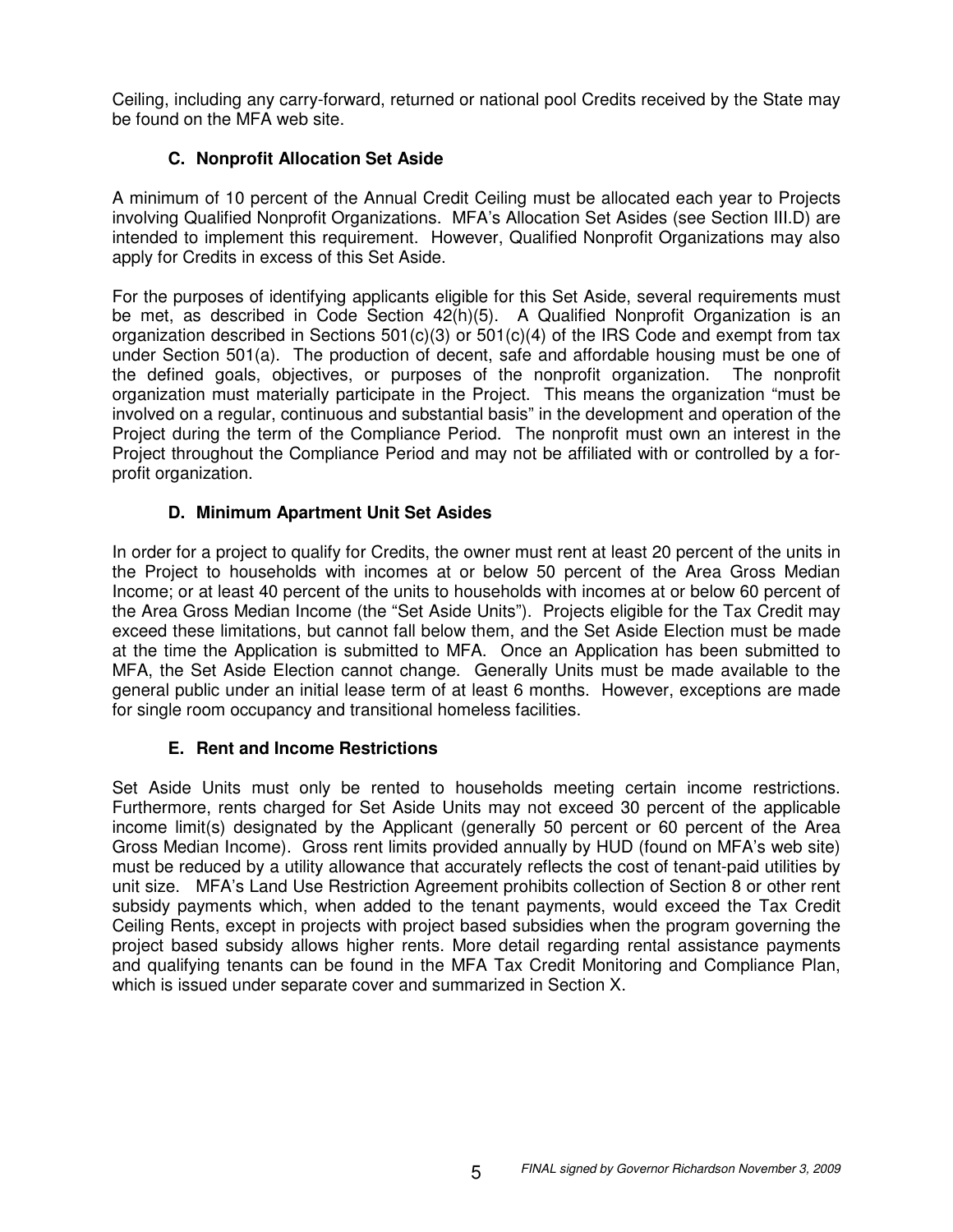# **F. Eligible Projects**

The Tax Credit program is intended for rental projects. These may include transitional housing for the homeless, Single Room Occupancy (SRO) projects, senior and other special needs projects. Dormitories, "trailer parks" and transient housing are ineligible.

# **G. Compliance Period**

The initial Compliance Period is 15 years. An Extended Use Period also applies to the Project for a minimum 15 years subsequent to the initial Compliance Period, during which time transfers and tenant dislocation are limited. If the owner chooses to transfer or sell the property during the Extended Use Period, the owner must notify MFA in writing thirty (30) days prior to the transfer or closing date. By agreeing to an Extended Use Period, the Owner and its successors and assigns agree to maintain the Project as a Qualified Low Income Housing Project (as defined in Section 42(g) of the Code) for the entire Extended Use Period. During the Extended Use Period the Owner is prohibited from evicting or terminating tenancy of an existing tenant of any low-income unit other than for good cause and/or increasing the gross rent with respect to a Low-Income Unit not otherwise permitted by Section 42, applicable throughout the entire commitment period. The Owner will not have the right to require the MFA to present a "qualified contract" in accordance with Code Section 42(h)(6), the Extended Use Period will not be terminated for any reason other than foreclosure, and existing Low Income Tenants will not be evicted or charged rents in excess of tax credit rents for a period of three years after the Extended Use Period. Failure to comply with Set Asides, or any reduction in the number or floor space of the Set Aside Units during the Compliance Period will result in recapture, with nondeductible interest, of at least a portion of the Tax Credits taken previously. MFA will notify the IRS if it learns of any noncompliance. An owner may not begin to claim the Tax Credit until IRS Form 8609 is filed, and this form is considered to be a certification of initial compliance with the IRS requirements. The Project owner must also make tenant income determinations and file an annual compliance statement with MFA.

# **H. Compliance Monitoring**

As of January 1, 1992 the IRS required each HCA to write and implement a Monitoring and Compliance Plan (summarized in Section X). MFA's monitoring procedure includes a combination of annual certifications and regular site visits (audits and inspections) for all completed Tax Credit Projects. The IRS has provided substantial penalties, including recapture of the Tax Credits plus interest, for non-compliance with the policies and procedures set forth in Section 42 and MFA's Tax Credit Monitoring and Compliance Plan. Annual fees described in Section VI. B. will be assessed for each year of the Extended Use Period. Fees for monitoring and compliance will be billed annually before December 31 for the subsequent year. Owners of new Tax Credit Projects will also be given an option to pay the initial 15 years of compliance fees at the time of Final Allocation Application. Failure to pay these fees within the time frame specified in the invoice will result in MFA's filing of a "Notice of Noncompliance" (IRS Form 8823) with the IRS and disallow the Principal(s) from applying for additional funding from MFA including tax credit applications for any projects while the fees remain outstanding. All Tax Credit Projects must submit their Annual Compliance Reports through the MFA's WCMS online system. If the management company is new to New Mexico they must attend a class on the online system prior to occupancy.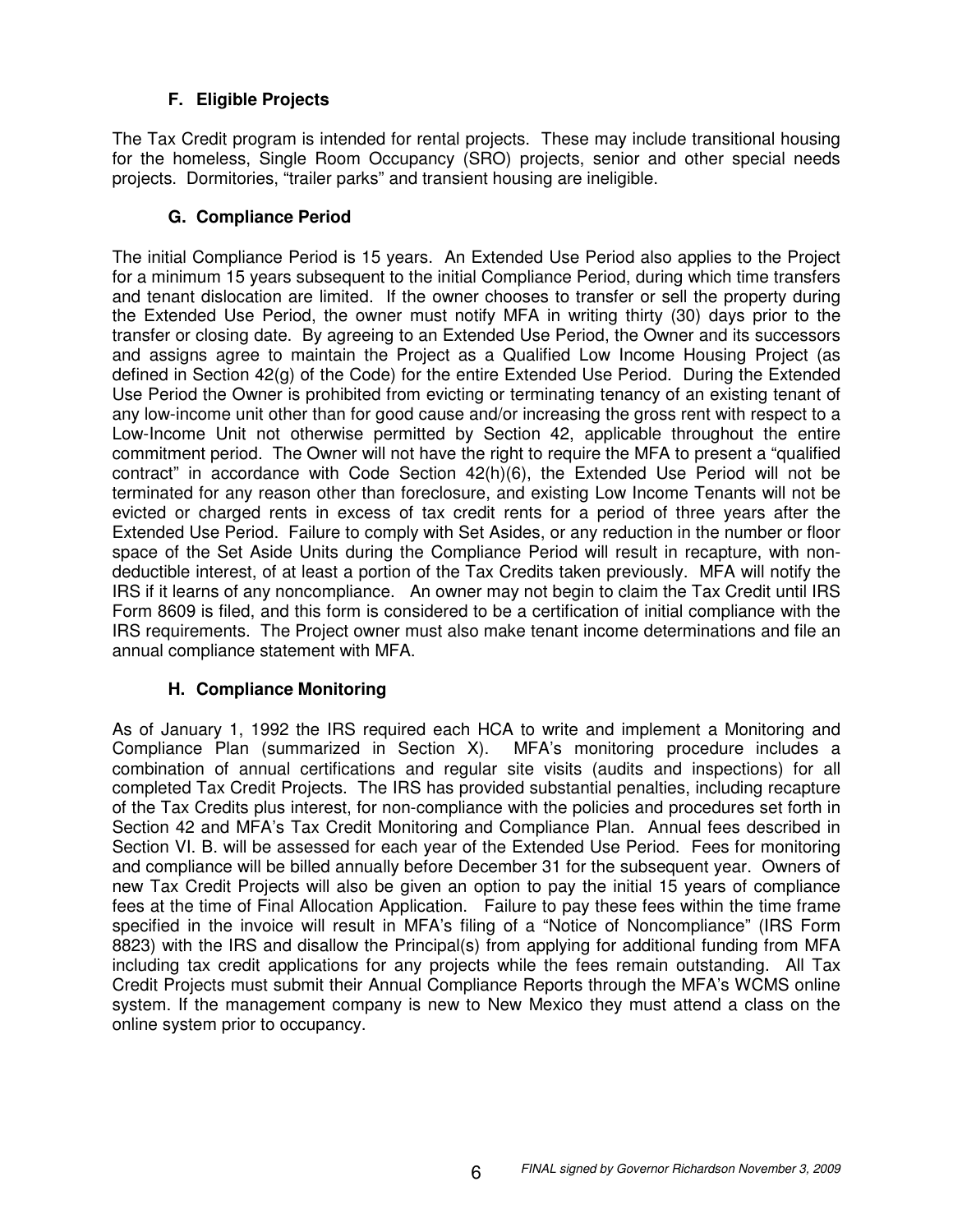# **I. Eligible Basis According to Type of Project**

The "Eligible Basis" is generally the same as a Project's adjusted depreciable basis for tax purposes. Fees or points charged to obtain long-term financing, syndication costs and fees, and marketing expenses are not included in Eligible Basis. (These include credit enhancement, credit origination fees, bond issuance costs, reserves for replacement, start-up costs and future operating expenses.) Costs related to the acquisition of land, costs attributable to any commercial portion of the property and costs attributable to non-Set Aside Units that are above the average quality of the Set Aside Units in the Project are ineligible. However, Eligible Basis is reduced when determining the Tax Credit amounts by the amount of certain federal grants made with respect to the building or its operation; otherwise only 4 Percent Tax Credits can be allowed. For new construction Projects, Eligible Basis includes the cost of construction items, which are part of the Project's depreciable basis. Rehabilitation expenditures qualify for the 9 Percent Tax Credit when rehabilitation costs incurred during a 24-month period equal or exceed the greater of \$6,000 per Low Income Unit, or 20 percent of the adjusted basis, and may be combined with 4 Percent Credits for acquisition costs on the same project. The Eligible Basis used to calculate Tax Credits for Projects in Difficult Development Areas or Qualified Census Tracts may be increased by up to 30 percent at MFA's discretion.

# **J. Ten Year Rule**

In order for the acquisition of an existing building to qualify for Tax Credits, the taxpayer must acquire the building from an unrelated person who has held the building for at least ten years. The 10-year requirement shall not apply to Federally-Assisted Buildings and State-Assisted Buildings. In addition, the Secretary of the Treasury can waive the 10-year "Placed In Service" limitation for buildings acquired from a federally insured depository institution that is in default, as defined by Section 3 of the Federal Deposit Insurance Act, or from a receiver or conservator of such an institution. Please refer to Section 42(d) of the Code for exceptions to the Ten Year Rule.

# **K. Federal Grants and Federal Subsidy**

The Eligible Basis of any building shall not include costs financed with the proceeds of a federally funded grant. Many federal operating and rental assistance funds are excluded from this provision, as are NAHASDA funds. Please refer to section 1.42-16(b) of the Treasury regulations for a complete list of federal assistance waived from this provision. For the purpose determining a project's Tax Credit Applicable Percentage, Federal Subsidy means Tax Exempt Bond Financing.

# **L. Qualified Basis According to Type of Project**

The "Qualified Basis" is that portion of the Eligible Basis attributable to Low Income Units. It is calculated as the smaller of the percentage of Low Income Units in the building, or the percentage of floor space devoted to Low Income Units in a building.

# **M. Placed In Service Requirement**

The 10-year Credit Period and 15-year Compliance Period begin with the taxable year in which the building is "Placed In Service" (the time at which a building is "suitable for occupancy," which generally refers to the date of the issuance of the first certificate of occupancy for each building in the Project), or, at the owner's election, the following taxable year. Section  $42(h)(1)(E)$  of the IRS Code allows for the allocation or "Carryover Allocation" of Tax Credits to a building that is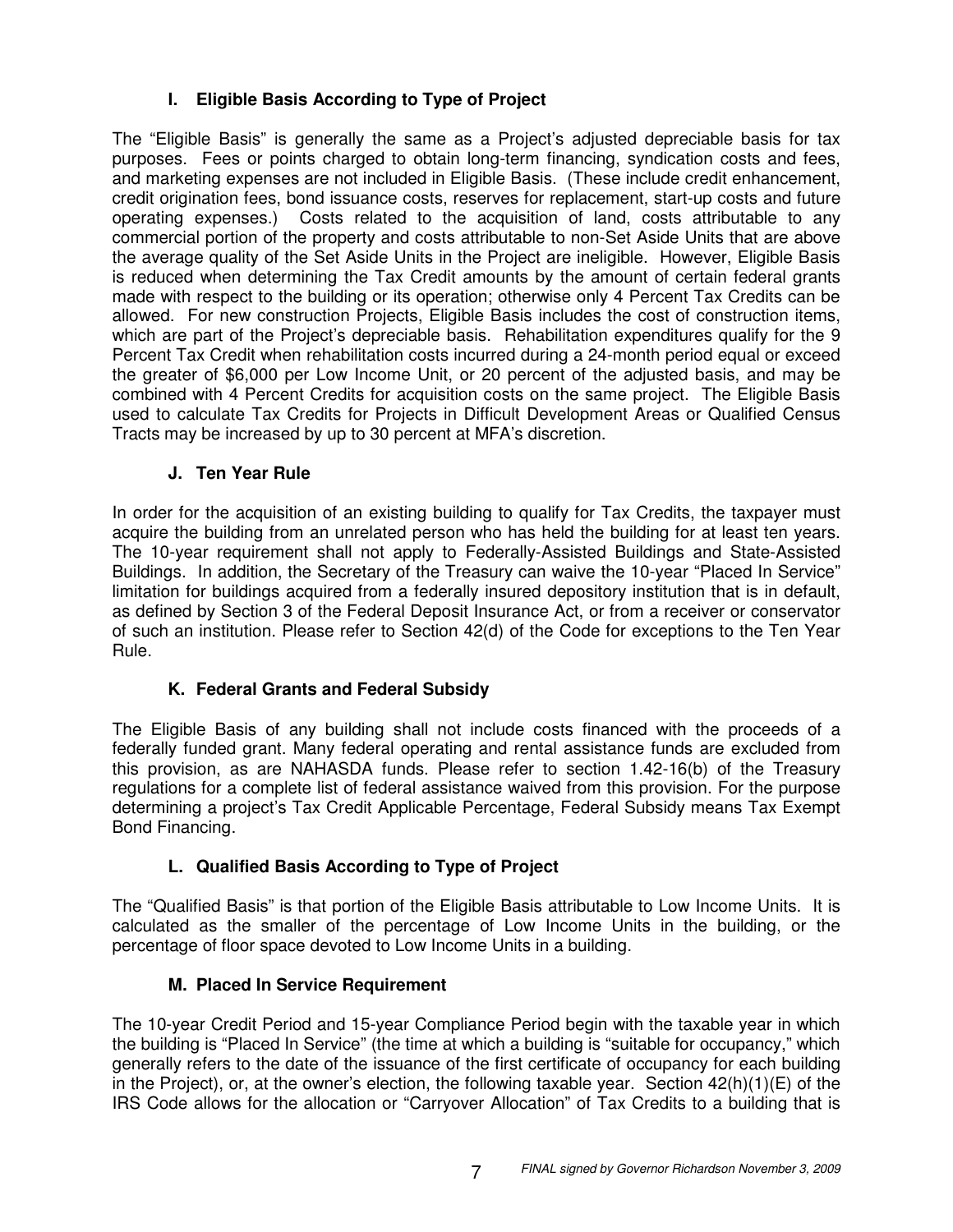part of a new construction or rehabilitation Project if an applicant's qualified expenditures, or actual basis in the Project as of the later of the end of the calendar year in which the allocation is made or 12 months subsequent to the date of allocation is more than 10 percent of the taxpayer's reasonably expected total basis in the Project. MFA requires evidence of ownership and submission of a complete Carryover Allocation Application by November 15<sup>th</sup> of the year in which the Tax Credit award was made, and evidence of the expenditure of more than 10 percent of the expected basis in the Project by August 31 of the following year. A Cost Certification detailing the qualified expenditures, or actual basis, that make up 10 percent of the reasonably expected basis and a description of the Applicant's method of accounting must be prepared by a Certified Public Accountant and submitted to MFA at that time. If the Carryover Allocation Application, the Certified Public Accountant's Cost Certification, the Attorney's Opinion regarding the qualification of the project for Tax Credits, and any other required materials are not received on the appropriate dates noted above by 5:00 P.M., the Project's Credit Reservation will be canceled. Section  $42(h)(1)(E)$  further allows for a qualified building to be Placed in Service in either of the two calendar years following the calendar year in which the allocation is made.

# **N. Building Classification and Tax Credit Applicable Percentages**

The Tax Credit's Applicable Credit Percentage (i.e., the "4 Percent" or "9 Percent" Credits for which a Project is eligible) is determined by the type of Project proposed, its use of Federal Subsidy or Federal Grants, and the amount of Credit necessary to reach feasibility and longterm viability. The rates of 4 Percent and 9 Percent are upper limits of available Credits, which fluctuate based on market conditions. The actual "Applicable Credit Percentages" are based on monthly prevailing interest rates that are calculated and published by the U.S. Treasury Department as the "Applicable Federal Rate" or "AFR". The amount of the annual Credit is calculated to yield a present value of either 30 percent (4 Percent Credit) or 70 percent (9 Percent Credit) of eligible costs. Effective July 31, 2008 to December 31, 2013, the 70 percent (9 Percent credit) applicable percentage is a minimum of 9 Percent. The Applicable Credit Percentage may be locked in at the Developer's option, at 1) the month in which the building is Placed In Service or 2) the month in which a Binding Commitment (Carryover Allocation) is made for an allocation or, in the case of Tax Exempt Bond Financed Projects, the month the tax-exempt obligations are issued. Listed below are types of Projects, which could be considered eligible for the HTC and the applicable percentage for each type.

1. New Construction with or without Federal Subsidy:

New construction Projects that are not financed by Tax Exempt Bonds are eligible for 9 Percent Credits. Projects financed with Tax Exempt Bonds are eligible for 4 Percent Credits only.

2. Rehabilitation without Federal Subsidy:

Rehabilitation Projects that are not financed by Tax Exempt Bonds are eligible for 9 Percent Credits. To qualify for Tax Credits, rehabilitation expenditures must exceed the greater of 1) at least 20 percent of the adjusted basis of the building being rehabilitated, or 2) at least \$6,000 per low-income unit being rehabilitated. For Projects Placed In Service after 2009, the \$6,000 will be indexed for inflation.

3. Acquisition/Rehabilitation of an Existing Building: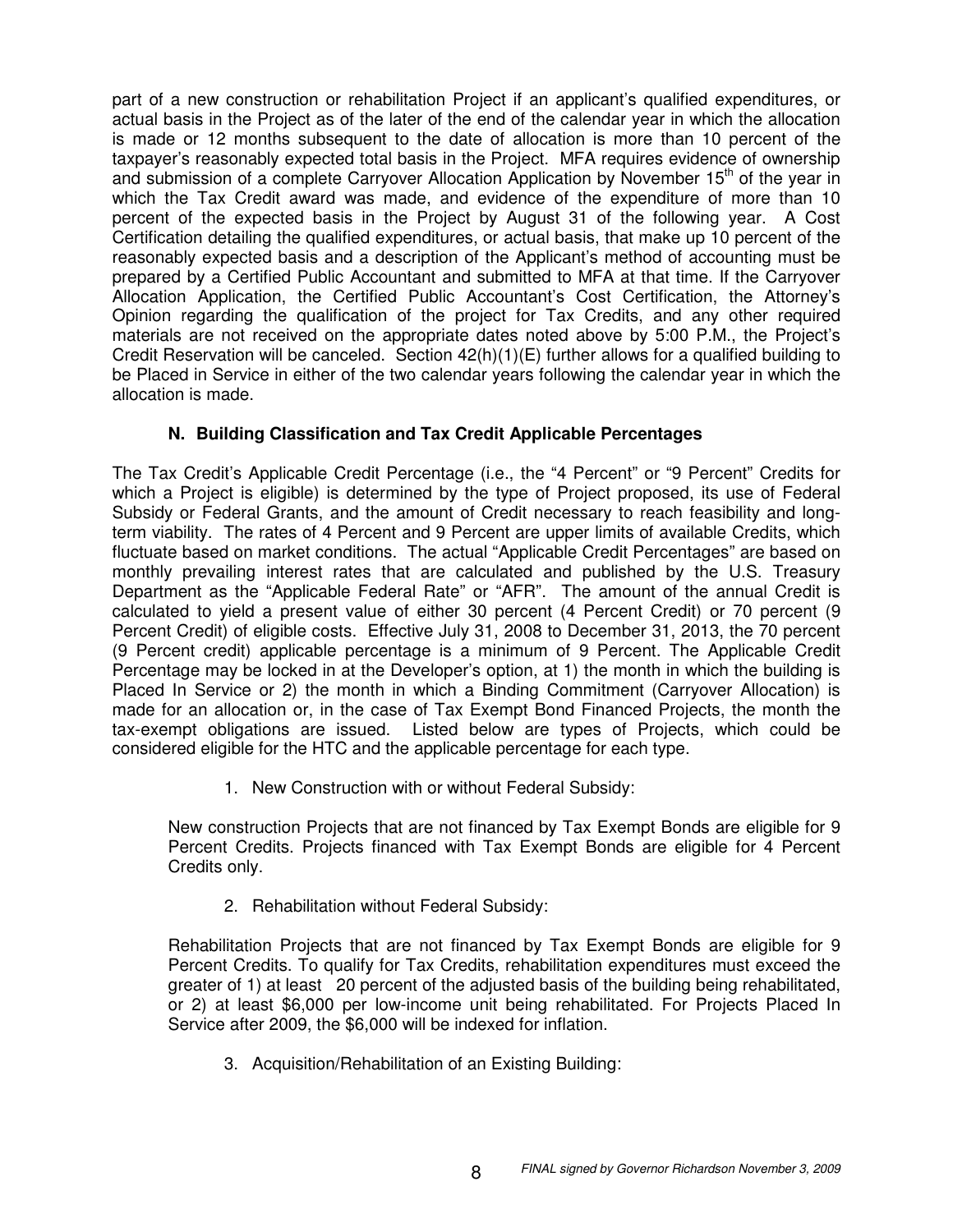The maximum Applicable Credit Percentage for acquisition of an existing building is 4 percent. To qualify for Tax Credits for the acquisition, rehabilitation expenditures must exceed the greater of 1) at least 20 percent of the adjusted basis of the building being rehabilitated, or 2) at least \$6,000 per low-income unit being rehabilitated. For Projects Placed In Service after 2009, the \$6,000 will be indexed for inflation. Rehabilitation and related expenditures can qualify for the 9 Percent Tax Credits as long as the rehabilitation expenditures are not funded with Tax Exempt Bonds. Projects financed with Tax Exempt Bonds are eligible for 4 Percent Credits only.

4. Federal Grant Financed Projects with Reduction in Eligible Basis:

In the case of a Project financed with Federal Grants, whether a newly constructed or rehabilitated building, the taxpayer shall exclude the amount of the Federal Grants from Eligible Basis.

## **III. HOUSING PRIORITIES AND PROJECT SELECTION CRITERIA**

## **A. Needs Analysis**

This plan is consistent with the Needs Analysis of the *State of New Mexico Consolidated Plan for Housing and Community Development and 2010 Action Plan.* Housing priorities stated in the Consolidated Plan include increasing the supply of decent, affordable rental housing, expanding housing opportunities and access for individuals with special needs, expanding the supply of housing and services to assist the homeless, and preserving the State's existing affordable housing stock.

## **B. Housing Priorities**

The following priorities are to be used by MFA in the distribution of Tax Credits, and are reflected in the Allocation Set Asides and Project Selection Criteria used to rank competitive Projects. These priorities include the following:

- 1. Levels of affordability in excess of the minimum requirements, through one or more of the following:
	- a) Higher numbers of Set Aside Units; and /or
	- b) Rents set to serve lower income tenants, for example, tenants earning no more than 40 percent or 30 percent of median income; and/or
	- c) Extended Use Periods longer than the 30-year minimum.
- 2. Provision of affordable housing to households on public housing waiting lists;
- 3. Maximizing leverage by obtaining other public or private non-equity program resources;
- 4. An equitable distribution of Tax Credits throughout all parts of the state where affordable housing is needed;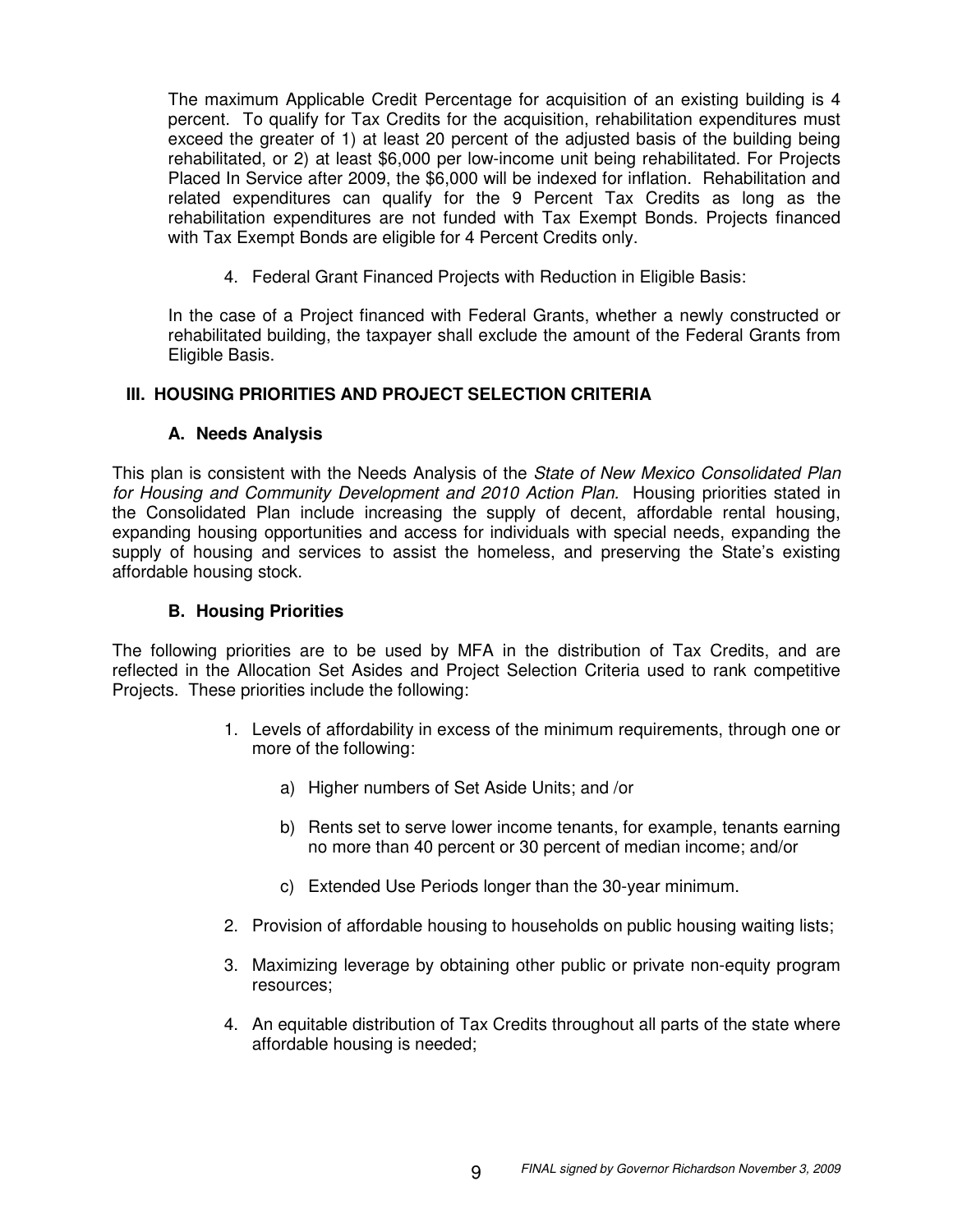- 5. Provision of housing to serve documented Senior and Special Needs Households, tenant populations of Individuals with Children, projects intended for eventual tenant ownership, and under served urban and rural areas;
- 6. Nonprofit development;
- 7. Production of housing with high quality design and construction;
- 8. Production of projects that are located in Qualified Census Tracts;
- 9. Production of projects which contribute to a Concerted Community Revitalization Plan;
- 10. Provision of housing that is energy efficient or historic in nature; and
- 11. Efficient use of scarce resources including Tax Credits, measured through lower Development Costs or other means.

## **C. Minimum Project Threshold Requirements**

All Tax Credit Applications must meet each of the following requirements. If they are not met, the Applicant will be given an opportunity to correct the deficiency and if not corrected in the time period allowed the Application will be rejected without further review, and no exceptions will be granted unless MFA decides to reduce the minimum score as described in Section E. Furthermore, these requirements are binding through Carryover and Final Allocations. For example MFA will not approve changes that cause a Project's scoring to deteriorate to a level at which it would not have received an award in the original round.

1. Site Control

Site control for all of the land needed for the Project must be evidenced by a written governmental commitment to transfer the land to the Applicant, recorded deed or long term leasehold interest, or by a fully executed purchase contract or purchase option. If a contract or option is submitted, the agreement must provide for an initial term lasting at least until July 31<sup>st</sup> of the year in which the allocation is made. This initial term must **not be conditioned upon any extensions requiring seller consent, additional payments, financing approval, tax credit award or other such requirements.** Site control evidence and the Application materials must show exactly the same names, legal description/area and acquisition costs. All signatures, exhibits, and amendments should be included to be considered complete.

2. Zoning

Evidence of approved zoning of the proposed site must be submitted. This requires that multifamily Projects are not prohibited by the existing zoning of the proposed site. Projects sited on land which is not zoned or which is zoned agricultural, are exempt from this threshold test, but must obtain zoning approval and deliver evidence of it to MFA no later than November 15<sup>th</sup> of the year of the Reservation.

3. Minimum Project Score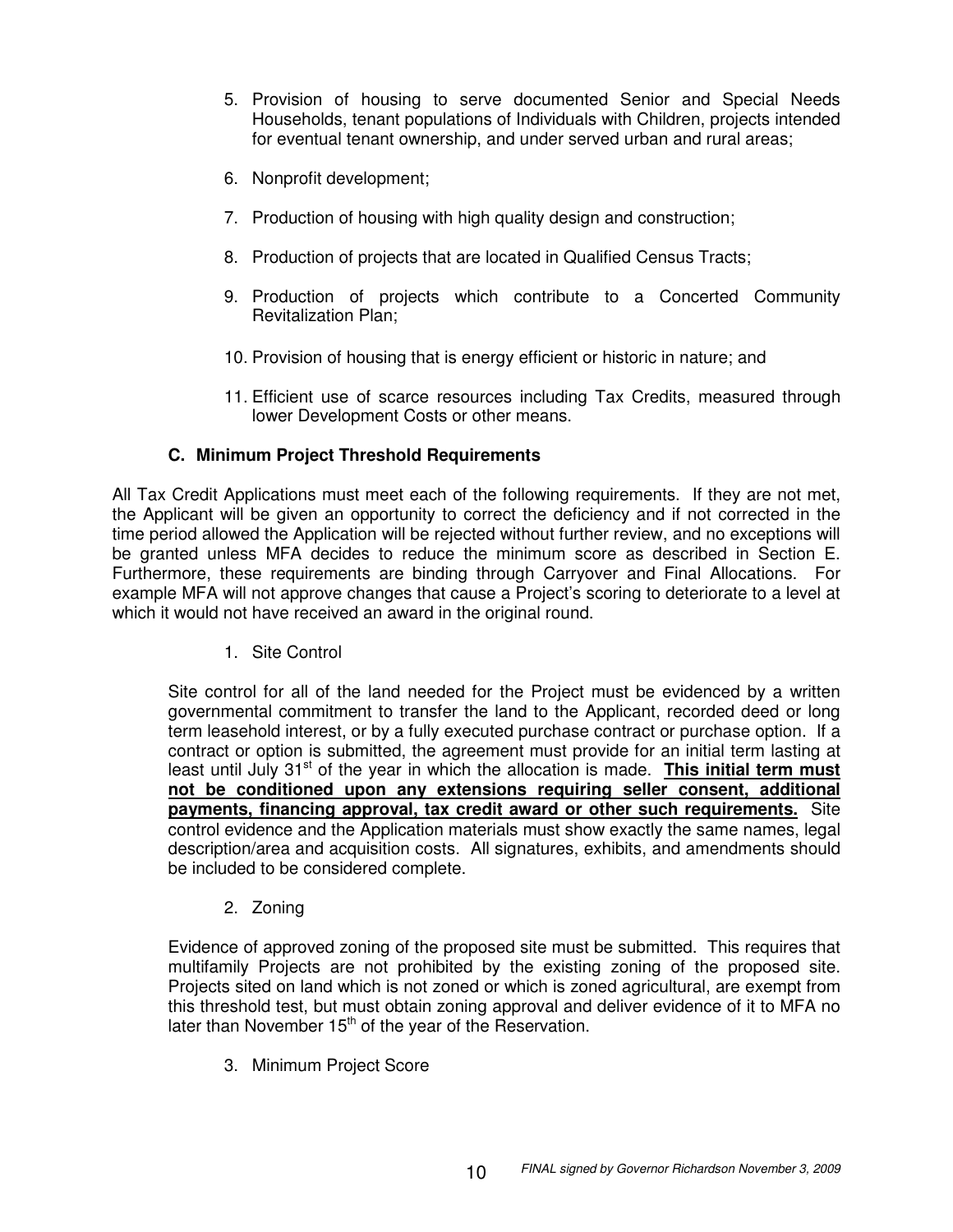The project must achieve at least the Minimum Score established in the Project Selection Criteria as discussed below.

4. Fees

All fees owed to MFA for all Tax Credit Projects in which Principal(s) participate must be current. Fees must be received by the MFA by the date due to be considered current.

Additional minimum Project Threshold Requirements apply to Tax Exempt Bond Financed Projects, as described in Section VI.B.

## **D. Allocation Set Asides**

1. Nonprofit Set Aside

Ten percent (10 percent) of the Annual Credit Ceiling for each calendar year will be reserved for Projects sponsored by Qualified Nonprofit Organizations. For purposes of this set aside, only federal requirements identified in IRS Code Section 42(h)(5) will apply. The aggregate amount of Tax Credit allocated by MFA to nonprofit organizations may exceed this amount.

2. USDA Rural Development Set Aside

Ten percent (10 percent) of the Annual Credit Ceiling will be set aside for Projects with committed USDA Rural Development funding for the newly proposed Project. For existing properties this would include Rural Development approvals for the new owner to assume existing RD assistance in addition to commitments for any new RD financing. To be eligible for the set aside a Project's score must be within 10 percent of the lowest scoring Project to be awarded Tax Credits through the ranking process.

3. Ranking to Meet Set Asides

If the scoring and ranking process without regard to the Nonprofit Set Aside does not result in awards to Qualified Nonprofit Organization sponsored Projects sufficient to fill the Nonprofit Set Aside requirement, the next highest scoring, Qualified Nonprofit Organization Eligible Projects will receive awards sufficient to fulfill the Nonprofit Set Aside requirement ahead of the lowest scoring Projects that would otherwise have received an award. If there are insufficient Qualified Nonprofit Organization Eligible Projects to meet the Nonprofit Set Aside, the unallocated Nonprofit Set Aside Tax Credits can not be allocated to other Eligible Projects. A similar procedure will be used to meet the USDA Rural Development Set Aside; however, if there are insufficient USDA Rural Development Projects to meet the USDA Rural Development Set Aside, any unallocated USDA Rural Development Tax Credits may be used for other Eligible Projects.

## **E. Project Selection Criteria to Implement Housing Priorities**

The criteria shown below are the basis for the awarding of points to a particular proposed project during the Application round(s) conducted by MFA. Tax Credit reservations will not be awarded to projects achieving less than 100 points (the "Minimum Score") unless too few Projects score above this level and MFA, in its reasonable judgment, decides to reduce the Minimum Score. Projects scoring 100 or more points will be ranked according to their scores,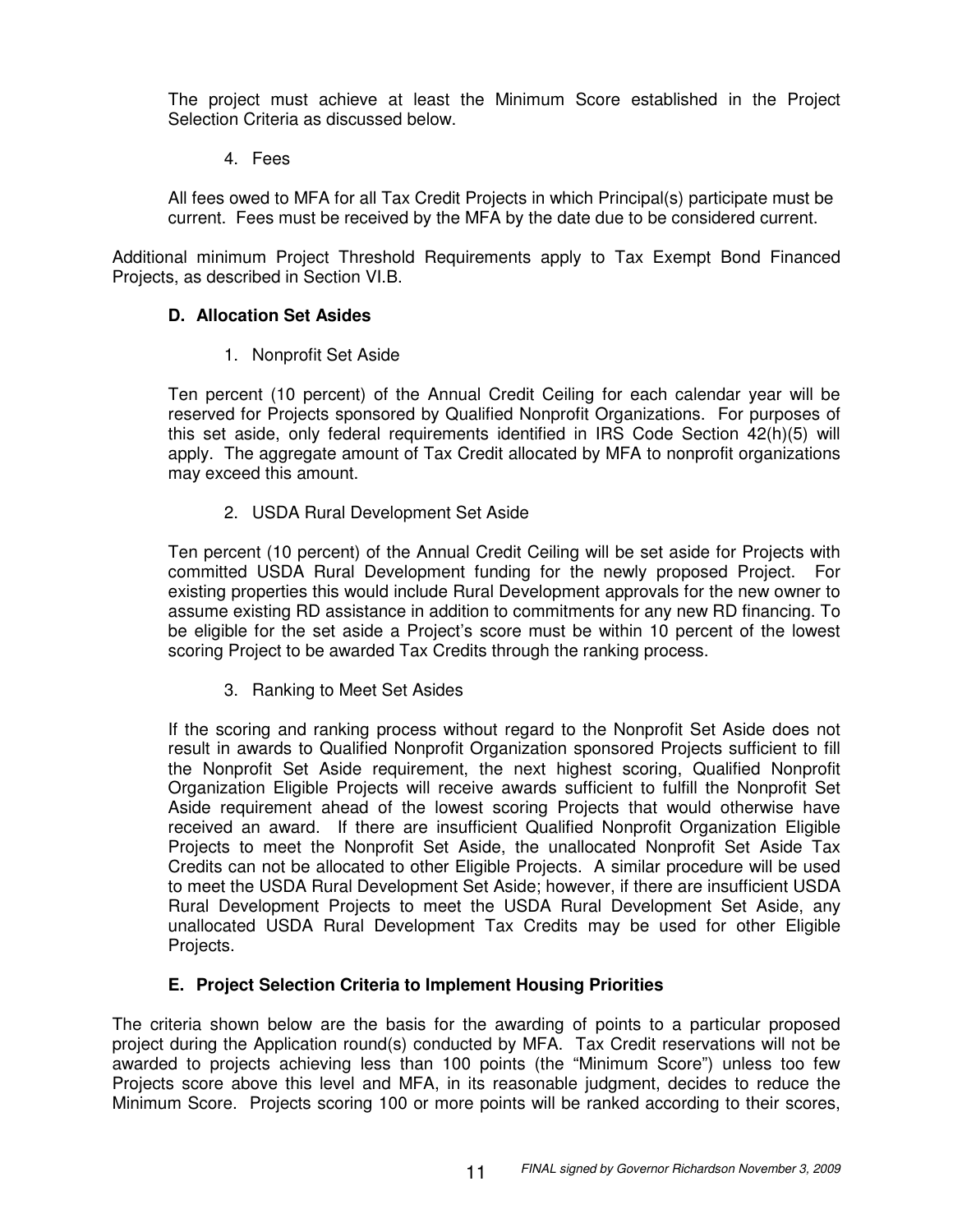subject to Allocation Set Aside requirements, and Reservations will be made to these Projects, unless they are eliminated under subsequent processing, starting with the highest scoring projects until all available Credits are used. Tax Exempt Bond Financed Projects will also be scored and must obtain a score of at least 70 points in order to obtain a determination that they are consistent with the QAP. Tax-exempt bond projects must also include points for a targeted population (scoring criteria 11, 12, or 13 - special needs, seniors or individuals with children) and scoring for projects that benefit the environment (scoring criteria 3).

Although some criteria include scaled point structures, partial points will not be otherwise awarded. If two projects with equal scores would require more than the available Credits, the project with the lower Total Development Cost per Unit will be selected. If too few Credits are available to make a full award to the next lower scoring project, MFA will determine whether or not to award a partial allocation and/or a commitment of future year's Credits to the project, following requirements in Section VIII below. Regardless of strict numerical ranking, the scoring does not operate to vest in an Applicant or Project any right to a Reservation or Tax Credit Allocation in any amount. MFA will, in all instances, reserve and allocate Tax Credits consistent with its sound and reasonable judgment, prudent business practices, and the exercise of its inherent discretion.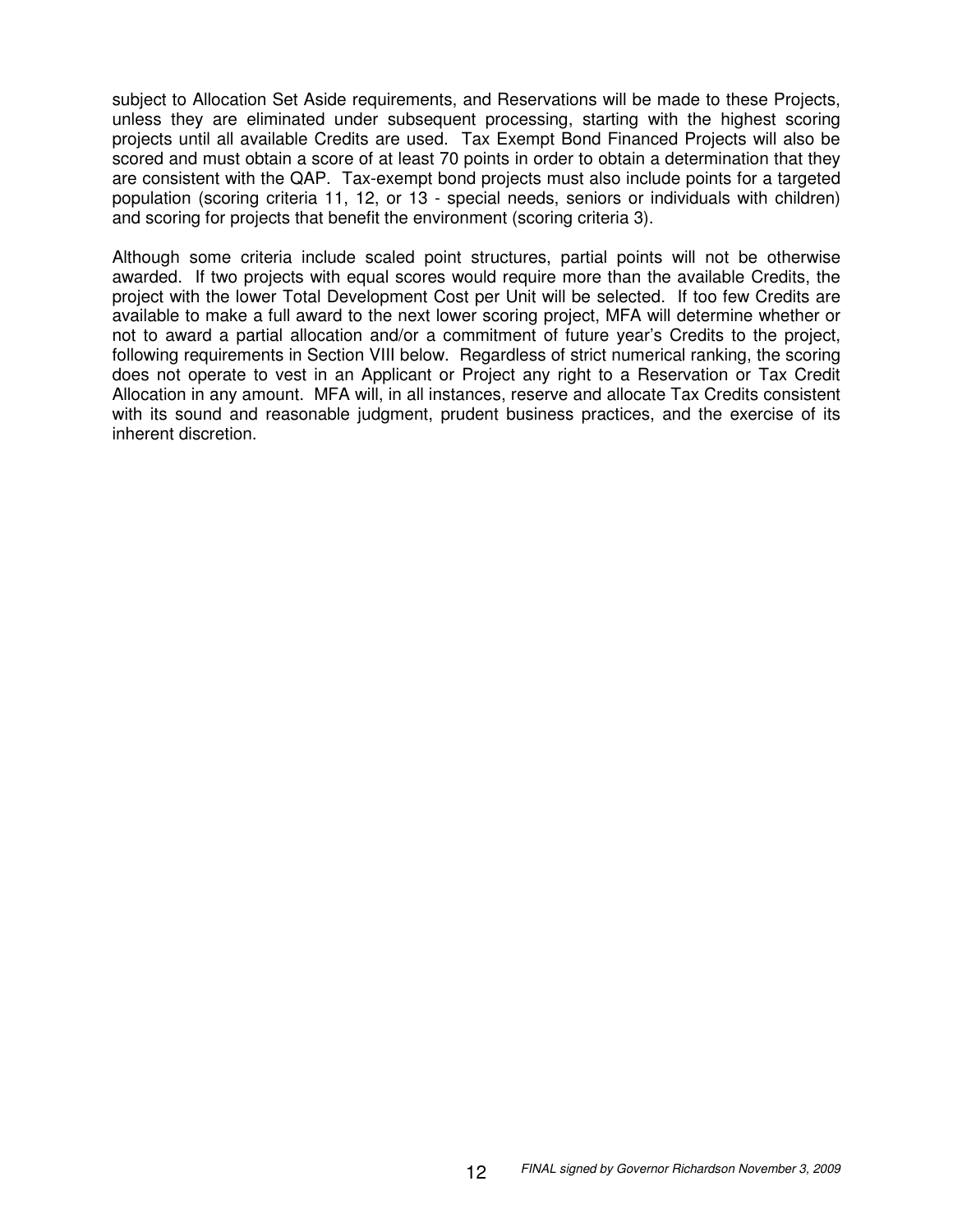# **Project Selection Criteria**

| 1. | Local Nonprofit or Local, State or Tribal Government<br><b>Instrumentality Participation</b><br>For private nonprofits this requires that the nonprofit have a<br>board comprised of a majority of New Mexico residents, was<br>incorporated in New Mexico before January 1 of the year in<br>which the Application is submitted, owns at least 51 percent of<br>the general partner interest, meets the criteria of Code Section<br>42(h)(5), and has submitted an IRS determination letter. In<br>addition, private nonprofits must also demonstrate financial<br>capacity as evidenced by minimum net worth/net assets of<br>\$250,000 or be an approved Community Housing Development<br>Organization ("CHDO").<br>For government or tribal instrumentalities this requires evidence<br>that they own at least 51 percent of the general partner interest,<br>and organizational documents verifying their governmental<br>status.<br>For any entity to claim points under this criterion, the nonprofit,<br>government or tribal instrumentality must be receiving a<br>minimum of 10 percent of the Developer Fee as identified in the<br>Project Application. This calculation is done before any<br>reduction for consultant fees. When more than one entity is<br>receiving a portion of the developer fee, documentation will be<br>required evidencing the agreement among the entities as to the<br>fee split arrangement. Also a representative of the entity (board<br>member, officer, director, or staff) must provide evidence that<br>they have attended the MFA QAP training and/or other MFA<br>approved tax credit training prior to application. This approved<br>training must have been completed within the six months prior<br>to submittal of the application. | 10 Points                 |
|----|-------------------------------------------------------------------------------------------------------------------------------------------------------------------------------------------------------------------------------------------------------------------------------------------------------------------------------------------------------------------------------------------------------------------------------------------------------------------------------------------------------------------------------------------------------------------------------------------------------------------------------------------------------------------------------------------------------------------------------------------------------------------------------------------------------------------------------------------------------------------------------------------------------------------------------------------------------------------------------------------------------------------------------------------------------------------------------------------------------------------------------------------------------------------------------------------------------------------------------------------------------------------------------------------------------------------------------------------------------------------------------------------------------------------------------------------------------------------------------------------------------------------------------------------------------------------------------------------------------------------------------------------------------------------------------------------------------------------------------------------------------------------------------------------|---------------------------|
| 2. | <b>Tax Credit Design Competition Winners</b>                                                                                                                                                                                                                                                                                                                                                                                                                                                                                                                                                                                                                                                                                                                                                                                                                                                                                                                                                                                                                                                                                                                                                                                                                                                                                                                                                                                                                                                                                                                                                                                                                                                                                                                                              | 10 Points-<br>$1st$ place |
|    | MFA will hold a juried competition emphasizing high quality                                                                                                                                                                                                                                                                                                                                                                                                                                                                                                                                                                                                                                                                                                                                                                                                                                                                                                                                                                                                                                                                                                                                                                                                                                                                                                                                                                                                                                                                                                                                                                                                                                                                                                                               |                           |
|    | design and construction, for projects passing the Threshold<br>Tests. The competition is optional, and up to three winning                                                                                                                                                                                                                                                                                                                                                                                                                                                                                                                                                                                                                                                                                                                                                                                                                                                                                                                                                                                                                                                                                                                                                                                                                                                                                                                                                                                                                                                                                                                                                                                                                                                                | 7 Points-<br>$2nd$ place  |
|    | projects may receive points under this criterion at the                                                                                                                                                                                                                                                                                                                                                                                                                                                                                                                                                                                                                                                                                                                                                                                                                                                                                                                                                                                                                                                                                                                                                                                                                                                                                                                                                                                                                                                                                                                                                                                                                                                                                                                                   |                           |
|    | committee's discretion. See Attachments Checklist in                                                                                                                                                                                                                                                                                                                                                                                                                                                                                                                                                                                                                                                                                                                                                                                                                                                                                                                                                                                                                                                                                                                                                                                                                                                                                                                                                                                                                                                                                                                                                                                                                                                                                                                                      | 4 points- 3rd             |
|    | Application Package for additional materials needed to                                                                                                                                                                                                                                                                                                                                                                                                                                                                                                                                                                                                                                                                                                                                                                                                                                                                                                                                                                                                                                                                                                                                                                                                                                                                                                                                                                                                                                                                                                                                                                                                                                                                                                                                    | place                     |
|    | participate in the Design Competition.                                                                                                                                                                                                                                                                                                                                                                                                                                                                                                                                                                                                                                                                                                                                                                                                                                                                                                                                                                                                                                                                                                                                                                                                                                                                                                                                                                                                                                                                                                                                                                                                                                                                                                                                                    |                           |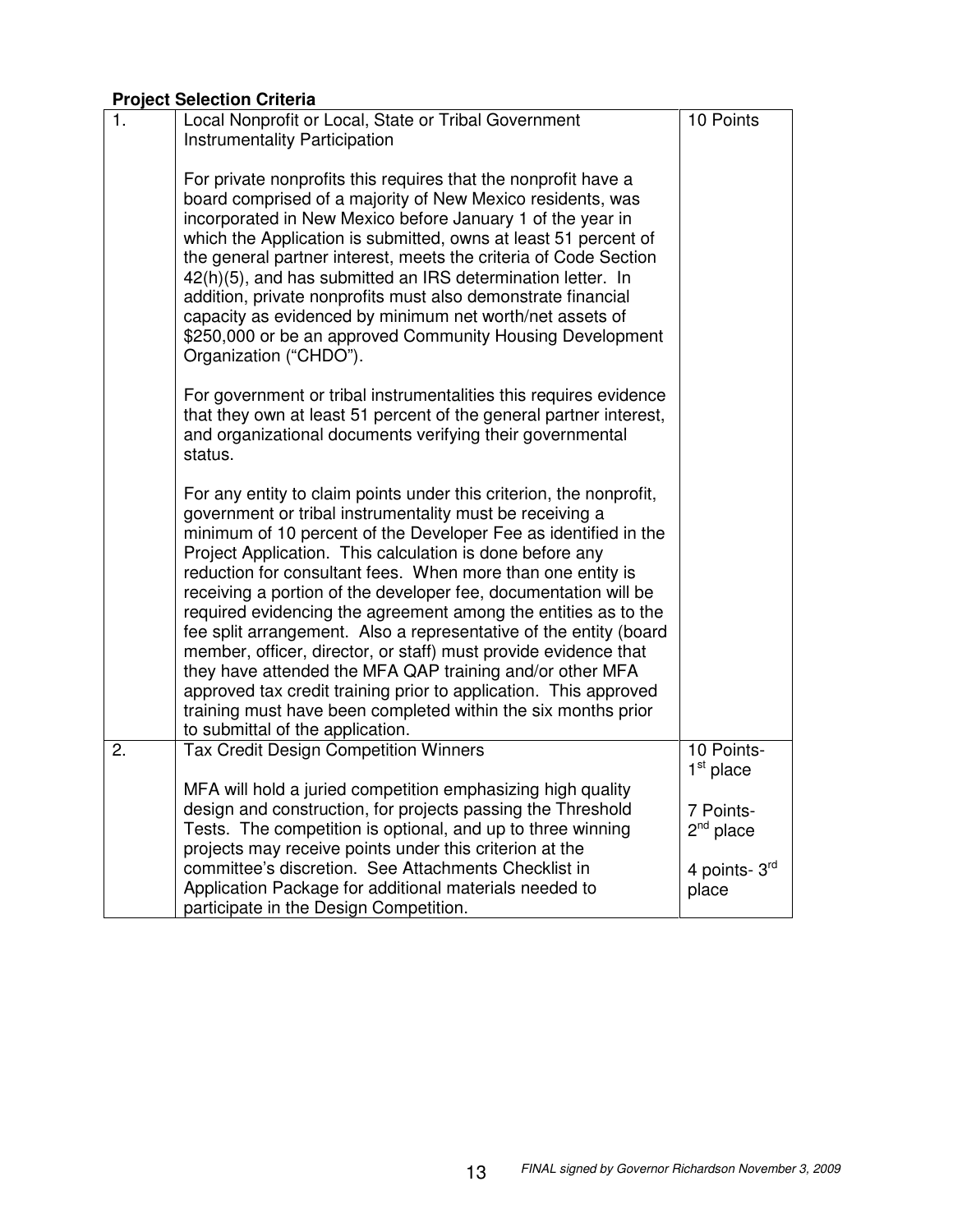| 3. | Projects that benefit communities and the environment through<br>more efficient use<br>of<br>resources, smarter planning,<br>and<br>sustainable development.<br>These points will be awarded to projects meeting minimum<br>requirements in incorporating green building, energy efficiency,                                                                                                                                                                                                                                                                                                                                                                                                                                                                  | Option<br>A:<br>20 Points<br>Option B:<br>18 Points |
|----|---------------------------------------------------------------------------------------------------------------------------------------------------------------------------------------------------------------------------------------------------------------------------------------------------------------------------------------------------------------------------------------------------------------------------------------------------------------------------------------------------------------------------------------------------------------------------------------------------------------------------------------------------------------------------------------------------------------------------------------------------------------|-----------------------------------------------------|
|    | water conservation, healthy materials, and sustainability in the<br>design and construction or rehabilitation of the Project. Projects<br>seeking points in this category must make a commitment for<br>LEED-H or LEED Certification as appropriate, commitment for<br>National Green Building Standard Certification, commitment to<br>meet Enterprise Green Communities Green Criteria, or<br>complete the MFA Green Building Criteria checklist, supported<br>by the preliminary plans and outline specifications, plus any<br>additional required documentation. See Attachments Checklist<br>and 2010 Green Building LIHTC Scoring supplemental<br>document in Application Package for additional materials<br>needed to obtain points in this category. | Option C:<br>Range of 5<br>to 15 Points             |
| 4. | <b>Rehabilitation Projects</b>                                                                                                                                                                                                                                                                                                                                                                                                                                                                                                                                                                                                                                                                                                                                | 15 Points                                           |
|    | These points will be awarded to all Projects incurring average<br>rehabilitation hard costs of \$10,000 per Unit or more. In<br>combined new construction and rehabilitation Projects,<br>rehabilitated units must account for at least 20 percent of the<br>total Units and the separation of rehabilitation costs and new<br>construction costs should be designated in the application.<br>Please provide Schedules A and D with these costs broken out<br>between rehabilitation and new construction. These points can<br>be awarded in conjunction with points under #5 or #6<br>below, but not with both.                                                                                                                                              |                                                     |
| 5. | Conversion plus Rehabilitation                                                                                                                                                                                                                                                                                                                                                                                                                                                                                                                                                                                                                                                                                                                                | 15 Points                                           |
|    | These points will be awarded to projects that meet the<br>rehabilitation requirements of criterion 4 above and convert at<br>least 50 percent of the existing Market Rate Units to Low<br>Income Units.                                                                                                                                                                                                                                                                                                                                                                                                                                                                                                                                                       |                                                     |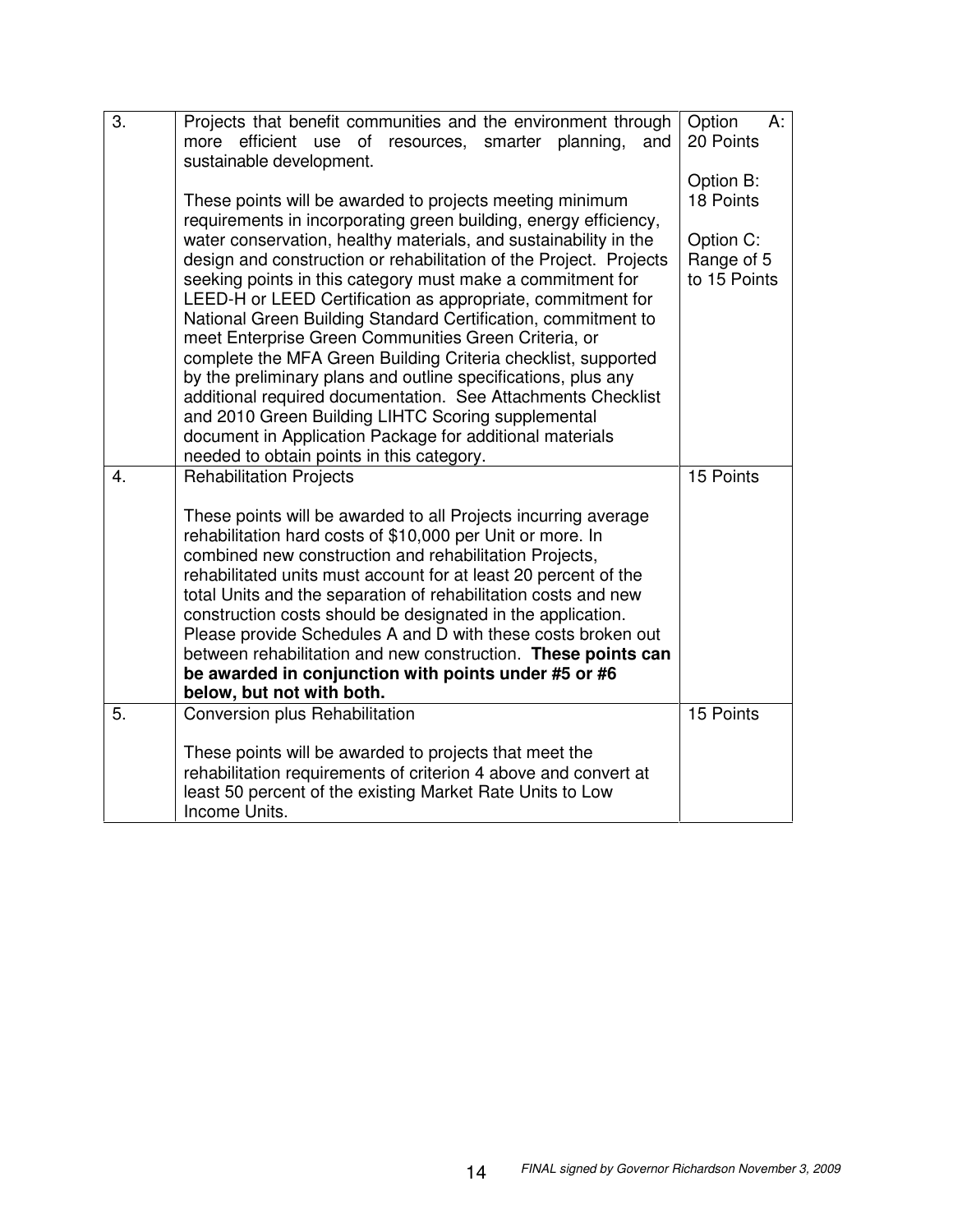| 6. | Preservation of Affordable Housing                                                                                                                                                                                                                                                                                                                                                                                                                                                                                                                                                                                                                                                                |                                                                                                                                                                                                        |                                                              | 15 Points                |
|----|---------------------------------------------------------------------------------------------------------------------------------------------------------------------------------------------------------------------------------------------------------------------------------------------------------------------------------------------------------------------------------------------------------------------------------------------------------------------------------------------------------------------------------------------------------------------------------------------------------------------------------------------------------------------------------------------------|--------------------------------------------------------------------------------------------------------------------------------------------------------------------------------------------------------|--------------------------------------------------------------|--------------------------|
|    | These points are awarded to previously subsidized projects in<br>which rents for 75 percent of the Units are currently in excess of<br>HTC Ceiling Rents and will be reduced to HTC Ceiling Rents, or<br>for which use restrictions are to expire on or before December<br>31, 2014. Projects which are currently subsidized and are<br>eligible for prepayment and termination of their use agreement<br>are also eligible. (See Attachments Checklist for additional<br>materials required to obtain these points.) Rents will be limited<br>to HTC ceilings despite other subsidy rules, except in projects<br>with project-based subsidies that allow for rents in excess of<br>HTC ceilings. |                                                                                                                                                                                                        |                                                              |                          |
| 7. |                                                                                                                                                                                                                                                                                                                                                                                                                                                                                                                                                                                                                                                                                                   |                                                                                                                                                                                                        | Projects with the following Average Gross Median Income      | See Chart                |
|    | (AGMI) Levels:<br>To calculate the AGMI, calculate a weighted average based on<br>the number of units Set Aside at each income level. Market<br>Rate Units will be treated as if they were Set Aside at 100<br>percent of Area Gross Median Income (AMI). Round to zero (0)<br>decimal points while calculating, according to the example in the<br>Glossary definition of "AGMI." Maximum points that will be<br>awarded for rent and income targeting in #7, #8, and #9<br>combined is 65.                                                                                                                                                                                                      |                                                                                                                                                                                                        |                                                              |                          |
|    |                                                                                                                                                                                                                                                                                                                                                                                                                                                                                                                                                                                                                                                                                                   | Counties w/AMI less<br>than or equal to<br>\$50,000                                                                                                                                                    | Counties w/AMI<br>greater than \$50,000                      |                          |
|    | 50 percent or less                                                                                                                                                                                                                                                                                                                                                                                                                                                                                                                                                                                                                                                                                | 40 Points                                                                                                                                                                                              | 35 Points                                                    |                          |
|    | 51-59 percent                                                                                                                                                                                                                                                                                                                                                                                                                                                                                                                                                                                                                                                                                     | 35 Points                                                                                                                                                                                              | 30 Points                                                    |                          |
|    | 60-69 percent                                                                                                                                                                                                                                                                                                                                                                                                                                                                                                                                                                                                                                                                                     | 30 Points                                                                                                                                                                                              | 25 Points                                                    |                          |
| 8. | Levels:                                                                                                                                                                                                                                                                                                                                                                                                                                                                                                                                                                                                                                                                                           |                                                                                                                                                                                                        | Projects with the following Average Gross Median Rent (AGMR) | $60 - 69\% 20$<br>Points |
|    | To calculate the AGMR, calculate a weighted average based on<br>the number of units Set Aside at each rent level. Market Rate<br>Units will be treated as if they were Set Aside at 100 percent of<br>AMI. Round to zero (0) decimal points while calculating,<br>according to the example in the Glossary definition of "AGMR."<br>A Project can opt to restrict rents at a lower level than the<br>targeted income level for any given unit(s), but in no case can<br>the rent levels exceed the income levels. Maximum points that<br>will be awarded for rent and income targeting in #7, #8, and #9<br>combined is 65.                                                                       | $51 - 59%$<br>25 Points<br>50% or<br>less,<br>30 Points                                                                                                                                                |                                                              |                          |
| 9. |                                                                                                                                                                                                                                                                                                                                                                                                                                                                                                                                                                                                                                                                                                   | Projects that incorporate Market Rate Units equal to at least 15<br>percent of the total Units. Maximum points that will be awarded<br>for rent and income targeting in #7, #8, and #9 combined is 65. |                                                              | 10 Points                |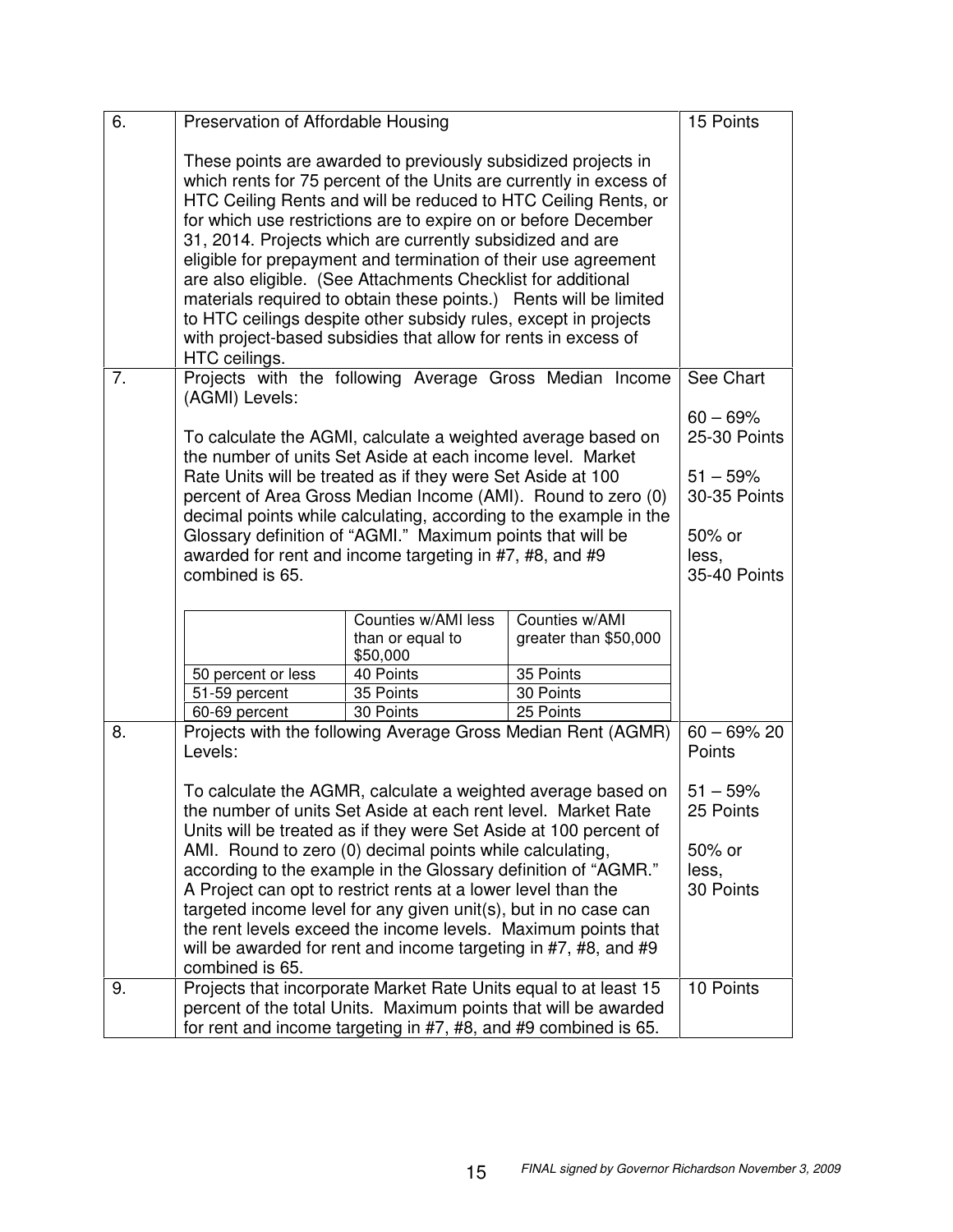| 10. | Projects committed to an Extended Use Period of the following:                                                                                                                                                                                                                                                                                                                                                                                                                                                                                                                                                                                                                                                                                                                                                                                                                                                                                                                                                                                                          |           | $35$ Yrs $-$<br>5 Points                       |
|-----|-------------------------------------------------------------------------------------------------------------------------------------------------------------------------------------------------------------------------------------------------------------------------------------------------------------------------------------------------------------------------------------------------------------------------------------------------------------------------------------------------------------------------------------------------------------------------------------------------------------------------------------------------------------------------------------------------------------------------------------------------------------------------------------------------------------------------------------------------------------------------------------------------------------------------------------------------------------------------------------------------------------------------------------------------------------------------|-----------|------------------------------------------------|
|     | 35 Years5 Points 40 Years10 Points 45 Years15 Points<br>This period encompasses the 15 Year IRS Compliance Period.                                                                                                                                                                                                                                                                                                                                                                                                                                                                                                                                                                                                                                                                                                                                                                                                                                                                                                                                                      |           | 40 Yrs -<br>10 Points<br>45 Yrs -<br>15 Points |
| 11. | Projects in which Units are Reserved for Special Needs Households<br>"Reserved" for Special Needs Households (see definitions of<br>Special Needs Household and Reserved in glossary) will mean that<br>the units may not be rented to other households unless the unit has<br>been marketed for 30 days and no qualified households have been<br>referred by the Local Lead Agency (LLA). To receive these points,<br>the Applicant will need to provide a copy of the signed MFA-<br>approved agreement (form provided with Application) with the LLA<br>for the geographic area where the Project is to be located at<br>Application. The Applicant will provide notice of available units to<br>the LLA. The LLA will be responsible for providing services for the<br>duration of the Project and for referring qualified tenants as soon as<br>Set Aside units become available. Projects in areas without a LLA<br>will commit to signing an agreement with the LLA as soon as one is<br>identified.<br>The 5 points for a 5 percent Set Aside for Special Needs |           | Up to 20<br>Points<br>(see<br>chart)           |
|     | Households are able to be combined with the scoring for<br>Senior Households or Households Comprised of Individuals<br>with Children (maximum of 20 points).                                                                                                                                                                                                                                                                                                                                                                                                                                                                                                                                                                                                                                                                                                                                                                                                                                                                                                            |           |                                                |
|     | 25 percent of Units Set Aside and<br>signed Agreement with LLA.                                                                                                                                                                                                                                                                                                                                                                                                                                                                                                                                                                                                                                                                                                                                                                                                                                                                                                                                                                                                         | 20 points |                                                |
|     | 5 percent of Units Set Aside and<br>signed Agreement with LLA.                                                                                                                                                                                                                                                                                                                                                                                                                                                                                                                                                                                                                                                                                                                                                                                                                                                                                                                                                                                                          | 5 points  |                                                |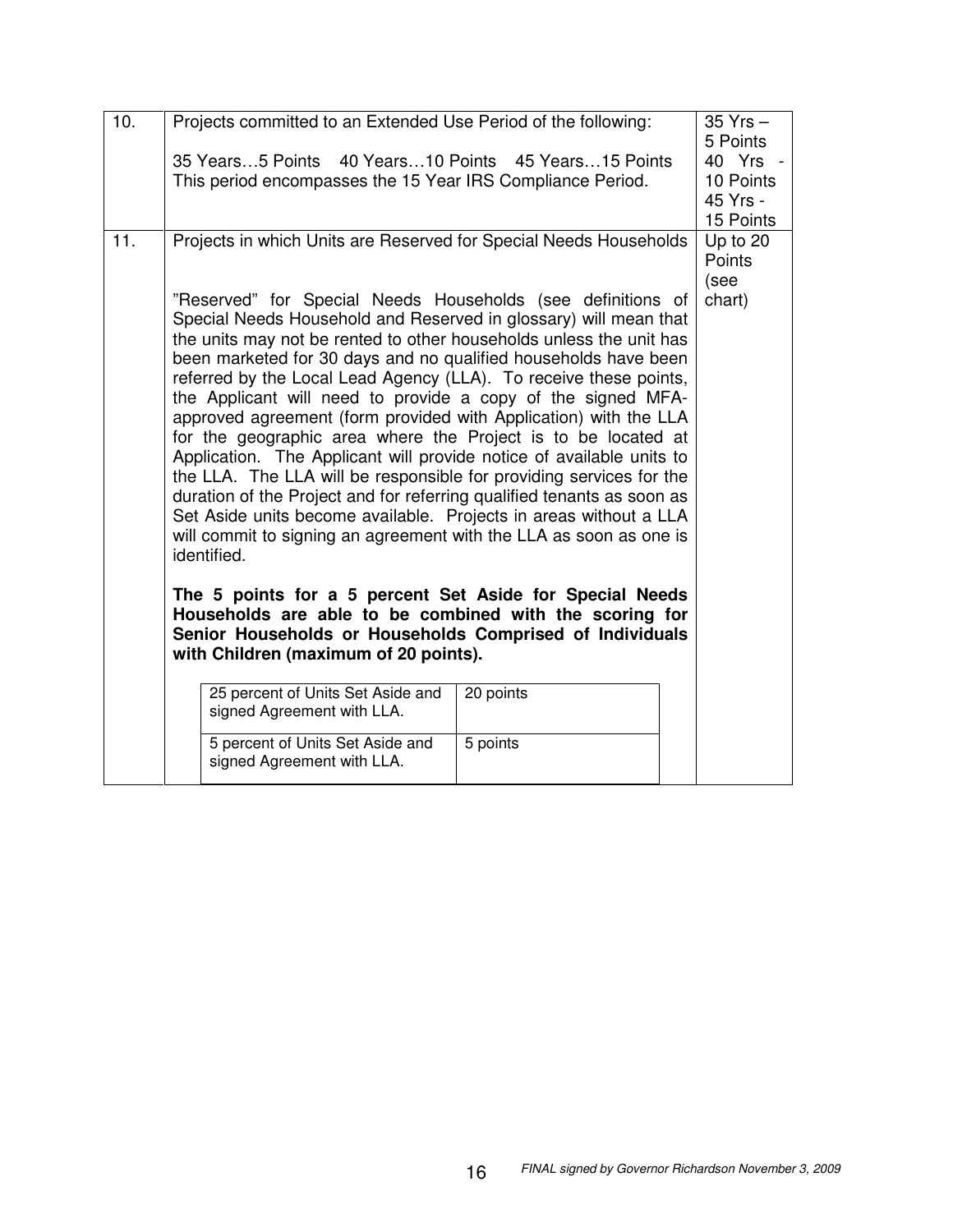| 12. | Projects Reserved for Senior Households                                                                                                                                                                                                                                                                                                                                                                                                                                                                                                                                                                                                                                                                                   |                                                                | Up to 15<br>Points |
|-----|---------------------------------------------------------------------------------------------------------------------------------------------------------------------------------------------------------------------------------------------------------------------------------------------------------------------------------------------------------------------------------------------------------------------------------------------------------------------------------------------------------------------------------------------------------------------------------------------------------------------------------------------------------------------------------------------------------------------------|----------------------------------------------------------------|--------------------|
|     | These points benefit Projects specifically designated for exclusive use<br>by senior residents. The projects should feature independent living,<br>central common areas that can be used for resident activities and<br>serving meals with an adjoining kitchen area, and an appropriate<br>management arrangement. "Senior Household" is defined as a<br>household including at least one person 55 years of age or older.                                                                                                                                                                                                                                                                                               | (see<br>chart)                                                 |                    |
|     | Set Aside points will be awarded based on the Project meeting the<br>requirements above. Additional points may be awarded for service<br>enrichment activities as listed below. To receive additional points<br>under this category, the project must include a Service Enrichment<br>Plan (see definition in glossary). Enrichment services must be<br>provided on-site, at no charge to residents, and be actively linked to<br>the Project, not simply available to the community at-large. These<br>points are not available if 20 points are awarded for full Set Aside<br>for Special Needs Households or if points are awarded for<br>Households Comprised of Individuals with Children. (maximum of<br>20 points) |                                                                |                    |
|     | Set Aside requirement met                                                                                                                                                                                                                                                                                                                                                                                                                                                                                                                                                                                                                                                                                                 | 5 points                                                       |                    |
|     | Service Enrichment Scoring                                                                                                                                                                                                                                                                                                                                                                                                                                                                                                                                                                                                                                                                                                |                                                                |                    |
|     | Community building and all units incorporate Universal<br>Design (must be evidenced in plans and specifications)                                                                                                                                                                                                                                                                                                                                                                                                                                                                                                                                                                                                          | 3 points                                                       |                    |
|     | Experienced service coordinator on site a minimum of: 1<br>hour for every 5 units per week, or 20 hours.                                                                                                                                                                                                                                                                                                                                                                                                                                                                                                                                                                                                                  | 2 points                                                       |                    |
|     | Providing one prepared meal on a daily basis available to<br>all tenants                                                                                                                                                                                                                                                                                                                                                                                                                                                                                                                                                                                                                                                  | 2 points<br>(congregate<br>meals) 1<br>point (meal<br>service) |                    |
|     | Monthly housekeeping services                                                                                                                                                                                                                                                                                                                                                                                                                                                                                                                                                                                                                                                                                             | 2 points                                                       |                    |
|     | Bi-monthly health and nutrition education                                                                                                                                                                                                                                                                                                                                                                                                                                                                                                                                                                                                                                                                                 | 1 point                                                        |                    |
|     | Quarterly blood pressure or other health screening                                                                                                                                                                                                                                                                                                                                                                                                                                                                                                                                                                                                                                                                        | 1 point                                                        |                    |
|     | Quarterly computer training                                                                                                                                                                                                                                                                                                                                                                                                                                                                                                                                                                                                                                                                                               | 1 point                                                        |                    |
|     | Social events (movie night, holiday dinner parties, etc.) Bi-<br>monthly or 6 per year                                                                                                                                                                                                                                                                                                                                                                                                                                                                                                                                                                                                                                    | 1 point                                                        |                    |
|     | Other - MFA approved service. Must be approved by MFA                                                                                                                                                                                                                                                                                                                                                                                                                                                                                                                                                                                                                                                                     | 1-2 points each                                                |                    |
|     | in writing one month before application due date                                                                                                                                                                                                                                                                                                                                                                                                                                                                                                                                                                                                                                                                          | as deemed<br>appropriate                                       |                    |
|     |                                                                                                                                                                                                                                                                                                                                                                                                                                                                                                                                                                                                                                                                                                                           |                                                                |                    |
|     | The Set Aside requirement and any additional enrichment services<br>committed to will be enforced through a provision in the Land Use                                                                                                                                                                                                                                                                                                                                                                                                                                                                                                                                                                                     |                                                                |                    |
|     | Restriction Agreement, which will require notification of any                                                                                                                                                                                                                                                                                                                                                                                                                                                                                                                                                                                                                                                             |                                                                |                    |
|     | termination in service contracts, no more than a 30 day gap in service<br>provided, and the Project will be determined out of compliance if a new<br>service contract is not executed.                                                                                                                                                                                                                                                                                                                                                                                                                                                                                                                                    |                                                                |                    |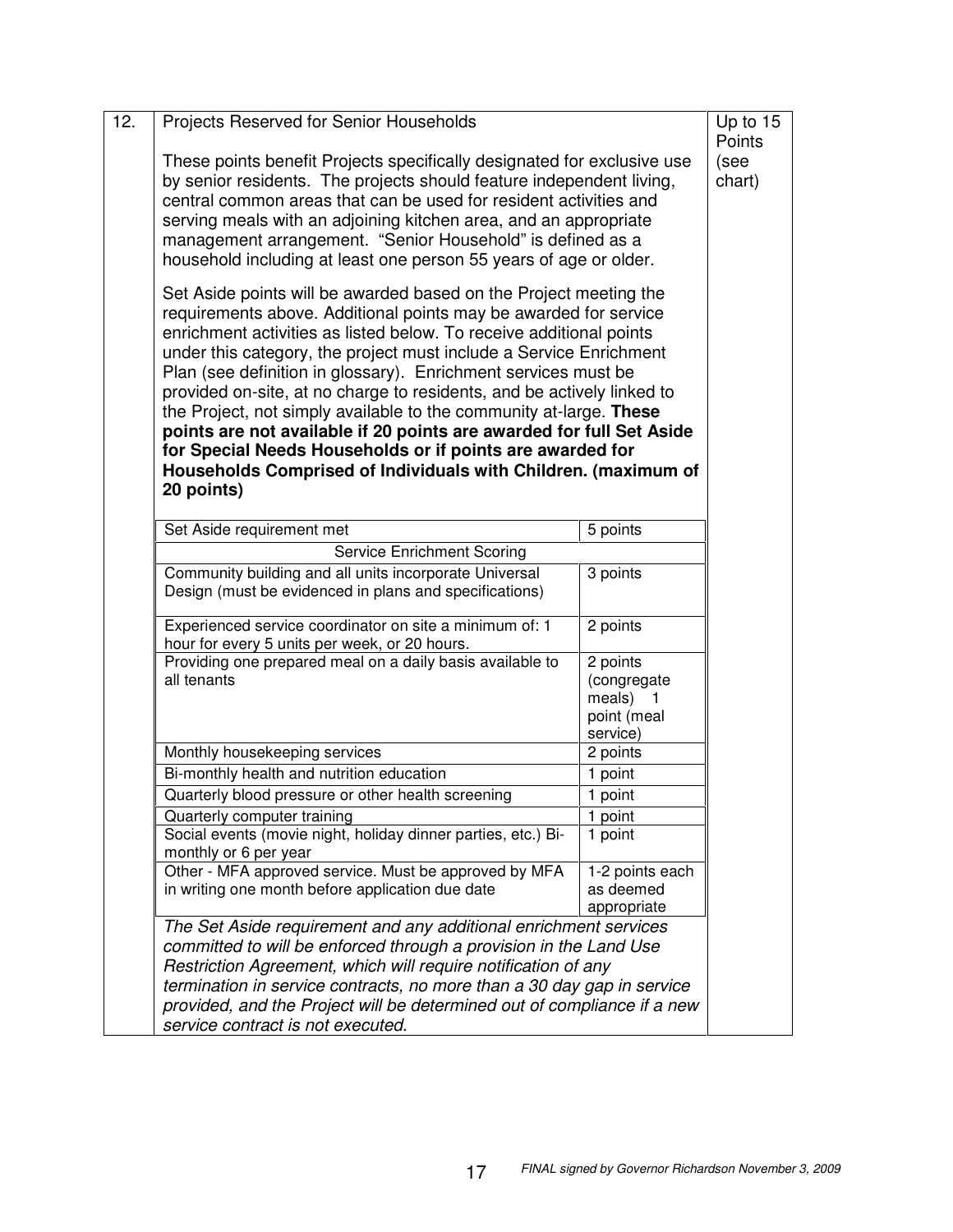| 13. | Projects in which 25 percent of all Units are Reserved for Up to 15<br>Households Comprised of Individuals with Children                                                                                                                                                                                                                                                                                                                                                                                                                                                                                                                                                               |                                                | Points<br>(see |
|-----|----------------------------------------------------------------------------------------------------------------------------------------------------------------------------------------------------------------------------------------------------------------------------------------------------------------------------------------------------------------------------------------------------------------------------------------------------------------------------------------------------------------------------------------------------------------------------------------------------------------------------------------------------------------------------------------|------------------------------------------------|----------------|
|     | "Reserved" for Households Comprised of Individuals With Children<br>means that these units will not be rented to other households unless<br>the owner demonstrates that a subsequent change in the level of<br>demand for such units and after demonstrating a good faith effort to<br>obtain the originally targeted tenants. The applicant must provide a<br>description of the Project's specific design elements that serve the<br>needs of families with children. For new construction projects, at<br>least 15 percent of all the Units must have 3 or more bedrooms, and<br>15 percent of all Units must have 2 or more bedrooms with 1.75<br>bathrooms.                       |                                                | chart)         |
|     | Set Aside points will be awarded based on the Project meeting the<br>requirements above. Additional points may be awarded for service<br>enrichment activities as listed below. To receive additional points<br>under this category, the project must include a Service Enrichment<br>Plan (see definition in glossary). Enrichment services must be<br>provided on-site, at no charge to residents, and be actively linked to<br>the Project, not simply available to the community at-large. These<br>points are not available if 20 points are awarded for full Set<br>Aside for Special Needs Households or if points are awarded<br>for Senior Households. (maximum of 20 points) |                                                |                |
|     | Set Aside and design requirements met                                                                                                                                                                                                                                                                                                                                                                                                                                                                                                                                                                                                                                                  | 5 points                                       |                |
|     | <b>Service Enrichment Scoring</b>                                                                                                                                                                                                                                                                                                                                                                                                                                                                                                                                                                                                                                                      |                                                |                |
|     | Experienced service coordinator on site a minimum of: 1<br>hour for every 5 units per week, or 20 hours.                                                                                                                                                                                                                                                                                                                                                                                                                                                                                                                                                                               | 2 points                                       |                |
|     | Daily on-site Childcare                                                                                                                                                                                                                                                                                                                                                                                                                                                                                                                                                                                                                                                                | 2 points                                       |                |
|     | Weekly on-site Childcare                                                                                                                                                                                                                                                                                                                                                                                                                                                                                                                                                                                                                                                               | 1 point                                        |                |
|     | Bi-monthly health and nutrition education                                                                                                                                                                                                                                                                                                                                                                                                                                                                                                                                                                                                                                              | 1 point                                        |                |
|     | Bi-annual CPR training                                                                                                                                                                                                                                                                                                                                                                                                                                                                                                                                                                                                                                                                 | 1 point                                        |                |
|     | Quarterly blood pressure or other health screening                                                                                                                                                                                                                                                                                                                                                                                                                                                                                                                                                                                                                                     | 1 point                                        |                |
|     | Quarterly credit and financial counseling/education                                                                                                                                                                                                                                                                                                                                                                                                                                                                                                                                                                                                                                    | 1 point                                        |                |
|     | Quarterly computer training                                                                                                                                                                                                                                                                                                                                                                                                                                                                                                                                                                                                                                                            | 1 point                                        |                |
|     | Weekly tutoring during school year<br>Quarterly job training, search assistance, and/or<br>placement                                                                                                                                                                                                                                                                                                                                                                                                                                                                                                                                                                                   | 1 point<br>1 point                             |                |
|     | Other - MFA approved service. Must be approved by<br>MFA in writing one month before application due date                                                                                                                                                                                                                                                                                                                                                                                                                                                                                                                                                                              | 1-2 points<br>each as<br>deemed<br>appropriate |                |
|     | The Set Aside requirement and any additional enrichment services<br>committed to will be enforced through a provision in the Land Use<br>Restriction Agreement, which will require notification of any<br>termination in service contracts, no more than a 30 day gap in                                                                                                                                                                                                                                                                                                                                                                                                               |                                                |                |

*service provided, and the Project will be determined out of compliance if a new service contract is not executed.*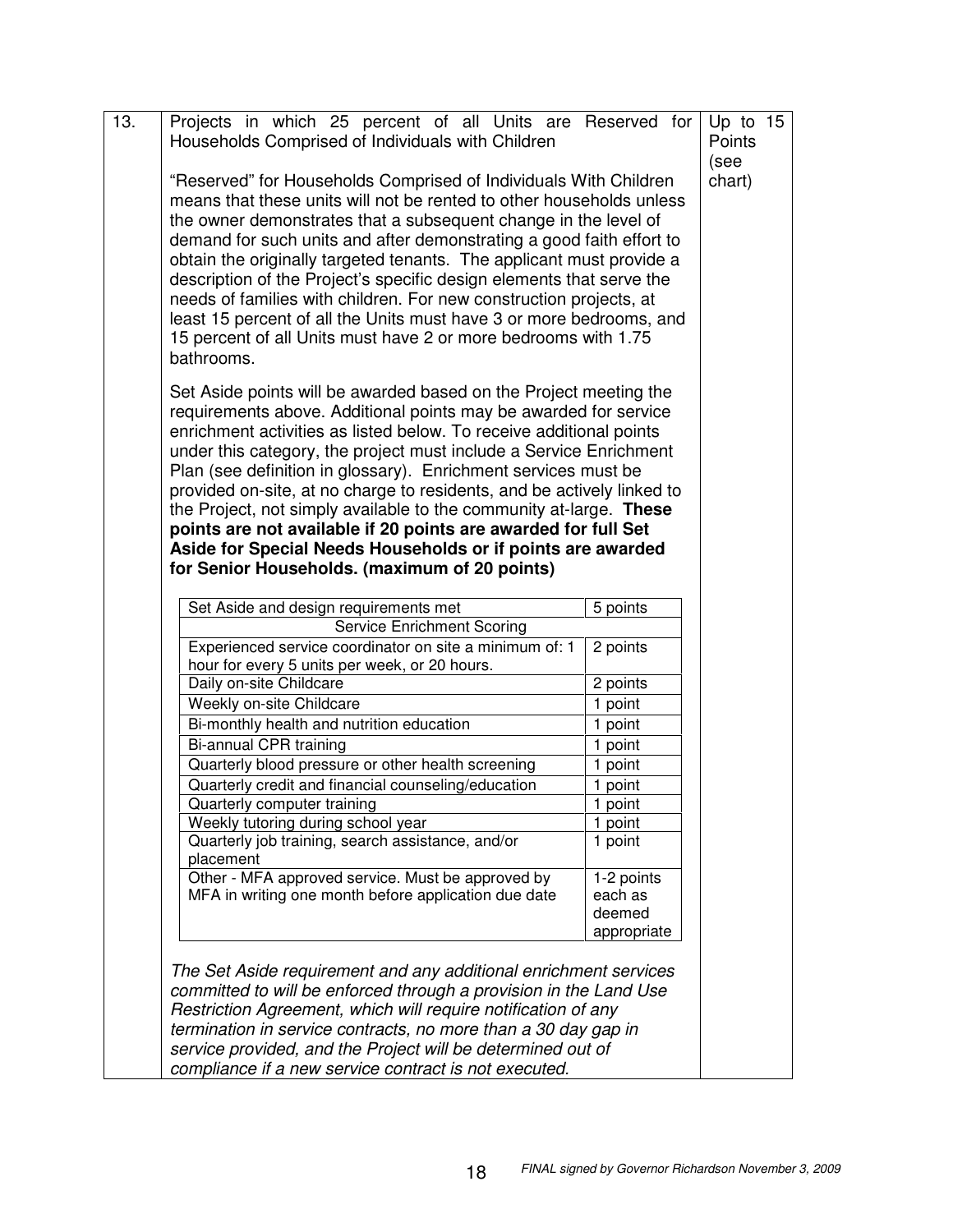| 14. | <b>Efficient Use of Tax Credits</b>                                                                                                                                                                                                                                                                                                                                                                                                                                                                                                                                                                                                                                                                                                                                 | Up to 10<br>Points   |
|-----|---------------------------------------------------------------------------------------------------------------------------------------------------------------------------------------------------------------------------------------------------------------------------------------------------------------------------------------------------------------------------------------------------------------------------------------------------------------------------------------------------------------------------------------------------------------------------------------------------------------------------------------------------------------------------------------------------------------------------------------------------------------------|----------------------|
|     | Projects that do not exceed 100 percent of the 2009 weighted<br>average Total Development Cost per square foot (\$153.27) would be<br>awarded 10 points. Projects that do not exceed 110 percent of the                                                                                                                                                                                                                                                                                                                                                                                                                                                                                                                                                             |                      |
|     | 2009 weighted average Total Development Cost per square foot<br>(\$168.59) would be awarded 5 points.                                                                                                                                                                                                                                                                                                                                                                                                                                                                                                                                                                                                                                                               |                      |
| 15. | Projects which include 60 or fewer Set Aside Units                                                                                                                                                                                                                                                                                                                                                                                                                                                                                                                                                                                                                                                                                                                  | 5 Points             |
|     | For purposes of scoring, Projects to be located on adjacent sites<br>proposed by the same Applicant in the same allocation round will be<br>treated as a single Project, regardless of the tenant populations<br>being served.                                                                                                                                                                                                                                                                                                                                                                                                                                                                                                                                      |                      |
| 16. | Projects in which at least 10 percent of the Total Development Cost<br>is to be made permanently available to the Project or endowed by<br>formal resolution of a state, local, or tribal government entity are<br>eligible for 10 points. Projects in which at least 5 percent of the Total<br>Development Cost is to be made permanently available to the                                                                                                                                                                                                                                                                                                                                                                                                         | $10% -$<br>10 Points |
|     | Project or endowed by formal resolution of a state, local, or tribal<br>government entity are eligible for 5 points.                                                                                                                                                                                                                                                                                                                                                                                                                                                                                                                                                                                                                                                | $5% -$<br>5 Points   |
|     | The commitment from a state, local, or tribal government entity may<br>be made in the form of cash, financing guaranties, or land and<br>buildings. Tax Exempt Bond Financing, HOME funds awarded by<br>MFA, non verifiable sources, or sources available to the Project for<br>less than ten years will not be counted in meeting this criterion.<br>Appraisals dated no earlier than six months prior to the Application<br>date and completed by MAIs licensed in New Mexico must be<br>submitted for all Applications in which land or building values are<br>counted toward the local contribution, unless the land is Native<br>American Trust Land. For Native American Trust Land donations, a<br>certified copy of the tribal resolution will be required. |                      |
| 17. | Projects for which Complete Applications have been submitted<br>Points are awarded to Applications that meet all the standards<br>described in Section IV.A.4 under "Content and Format" and did not                                                                                                                                                                                                                                                                                                                                                                                                                                                                                                                                                                | 5 Points             |
| 18. | require any deficiency corrections.<br>Projects providing a commitment to market the Units to households                                                                                                                                                                                                                                                                                                                                                                                                                                                                                                                                                                                                                                                            | 2 Points             |
|     | listed on public or Indian housing agency waiting lists.<br>A letter to the PHA or Tribally Designated Housing Entity, which<br>serves the jurisdiction of the proposed site verifying this commitment,<br>will be required to obtain points for this criterion.                                                                                                                                                                                                                                                                                                                                                                                                                                                                                                    |                      |
| 19. | Projects located in Qualified Census Tracts ("QCT's"). A chart of<br>HUD designated QCT's may be found on the MFA web site.                                                                                                                                                                                                                                                                                                                                                                                                                                                                                                                                                                                                                                         | 5 Points             |
| 20. | Projects which are located in and contribute to a Concerted<br>Community Revitalization Plan by engaging in a housing activity<br>promoted in the plan by developing the proposed project.                                                                                                                                                                                                                                                                                                                                                                                                                                                                                                                                                                          | 5 Points             |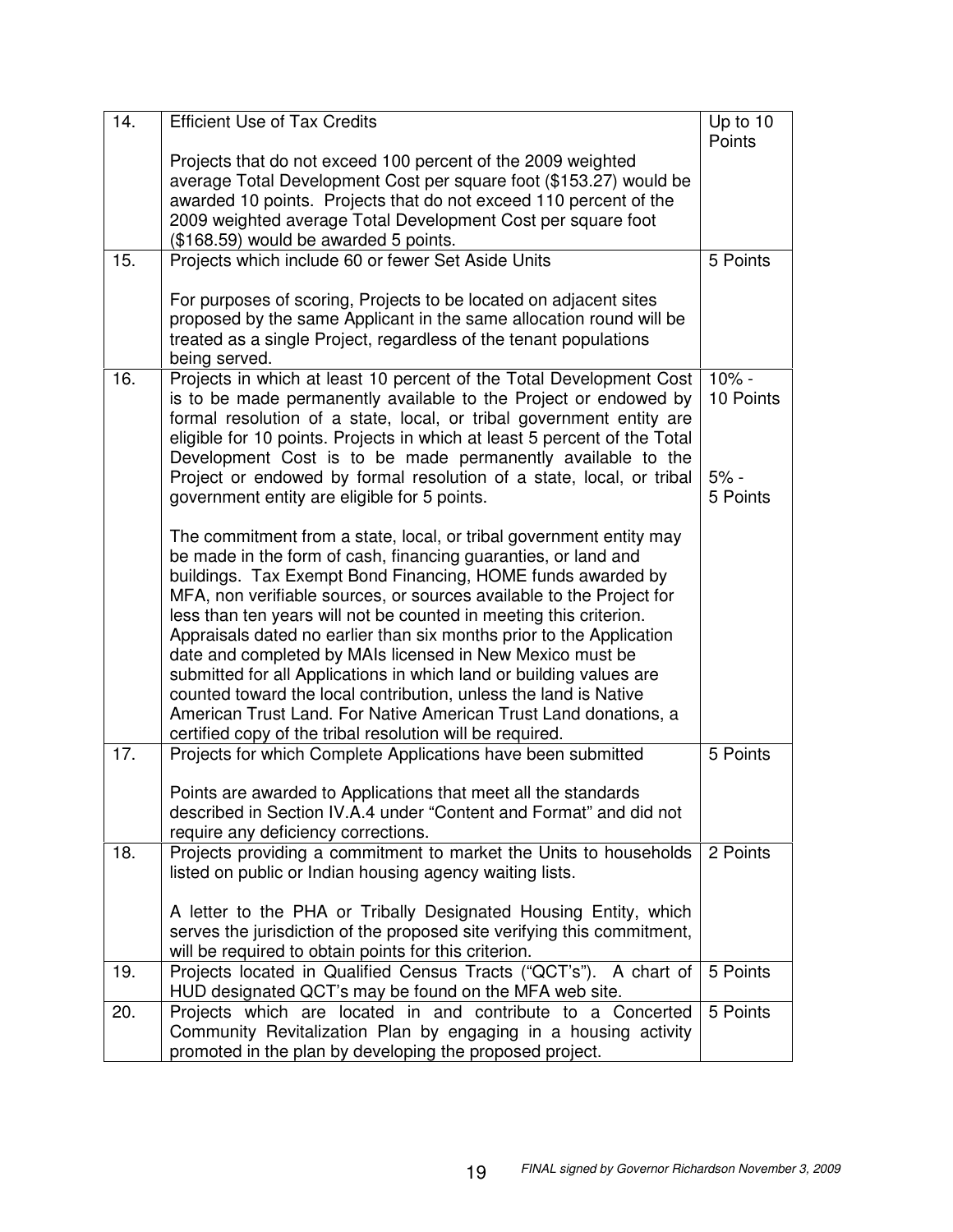| 21. | Projects in which at least half of the units are intended for eventual<br>tenant ownership. The Project design must be conducive to this<br>purpose, using single family homes, duplexes, and/or townhomes<br>that have individually metered utilities and public streets. This<br>commitment will be evidenced by submission of a long-range Tenant<br>Conversion Plan, and it will be documented in the Land Use<br>Restriction Agreement. These points may not be awarded in<br>combination with points under criterion 10.                                                                                                                                                                                                                                                                                                                                                                                                                                                                                                                                                                                                                                                                                                                                                                                                                                                                                                                                                                                                                                                                                                                                                                                                                 | 5 Points |
|-----|------------------------------------------------------------------------------------------------------------------------------------------------------------------------------------------------------------------------------------------------------------------------------------------------------------------------------------------------------------------------------------------------------------------------------------------------------------------------------------------------------------------------------------------------------------------------------------------------------------------------------------------------------------------------------------------------------------------------------------------------------------------------------------------------------------------------------------------------------------------------------------------------------------------------------------------------------------------------------------------------------------------------------------------------------------------------------------------------------------------------------------------------------------------------------------------------------------------------------------------------------------------------------------------------------------------------------------------------------------------------------------------------------------------------------------------------------------------------------------------------------------------------------------------------------------------------------------------------------------------------------------------------------------------------------------------------------------------------------------------------|----------|
| 22. | Projects in which the Applicant has developed a comprehensive<br>program to facilitate eventual homeownership for tenants. Projects<br>which receive points for a comprehensive homeownership program<br>will include a homeownership program plan that includes the<br>following: 1) homeownership training and credit counseling, 2) owner<br>funded incentives to assist tenants in saving for the purchase of a<br>new home, such as establishing individual tenant accounts funded<br>from a portion of tenant's monthly rent payment in which participants<br>earn matching contributions from owner, and/or a program which<br>earns credits toward the purchase of a home through partnerships<br>with area builders, 3) the requirements for tenant participation, 4) a<br>signed MOU from each service provider, 5) a resume or other<br>evidence of qualification of each service provider, and 6) and a<br>homeownership program budget. MOUs must be signed by the<br>Project owner and the service provider and include: 1) a description<br>of the service to be provided including frequency, 2) indicate that<br>services will be provided on-site, 3) specify the cost of the service,<br>and 4) specify the source of funding. The program must be available<br>for all interested tenants although funding contributions may be<br>subject to reasonable participant achievement benchmarks such as<br>successful completion of educational programs. In order to obtain<br>points under this criterion, the program must fully outline all terms<br>and conditions of participation, demonstrate a feasible and tangible<br>benefit to the tenants and are funded as part of owner's operating<br>budget for the project. | 5 Points |
| 23. | Projects with Historic Significance.                                                                                                                                                                                                                                                                                                                                                                                                                                                                                                                                                                                                                                                                                                                                                                                                                                                                                                                                                                                                                                                                                                                                                                                                                                                                                                                                                                                                                                                                                                                                                                                                                                                                                                           | 5 Points |
|     | Projects certified on the National Register of Historic Places or<br>buildings located in a registered historic district (i.e. meeting the<br>criteria for Part 1 Approval for Historic Tax Credits).                                                                                                                                                                                                                                                                                                                                                                                                                                                                                                                                                                                                                                                                                                                                                                                                                                                                                                                                                                                                                                                                                                                                                                                                                                                                                                                                                                                                                                                                                                                                          |          |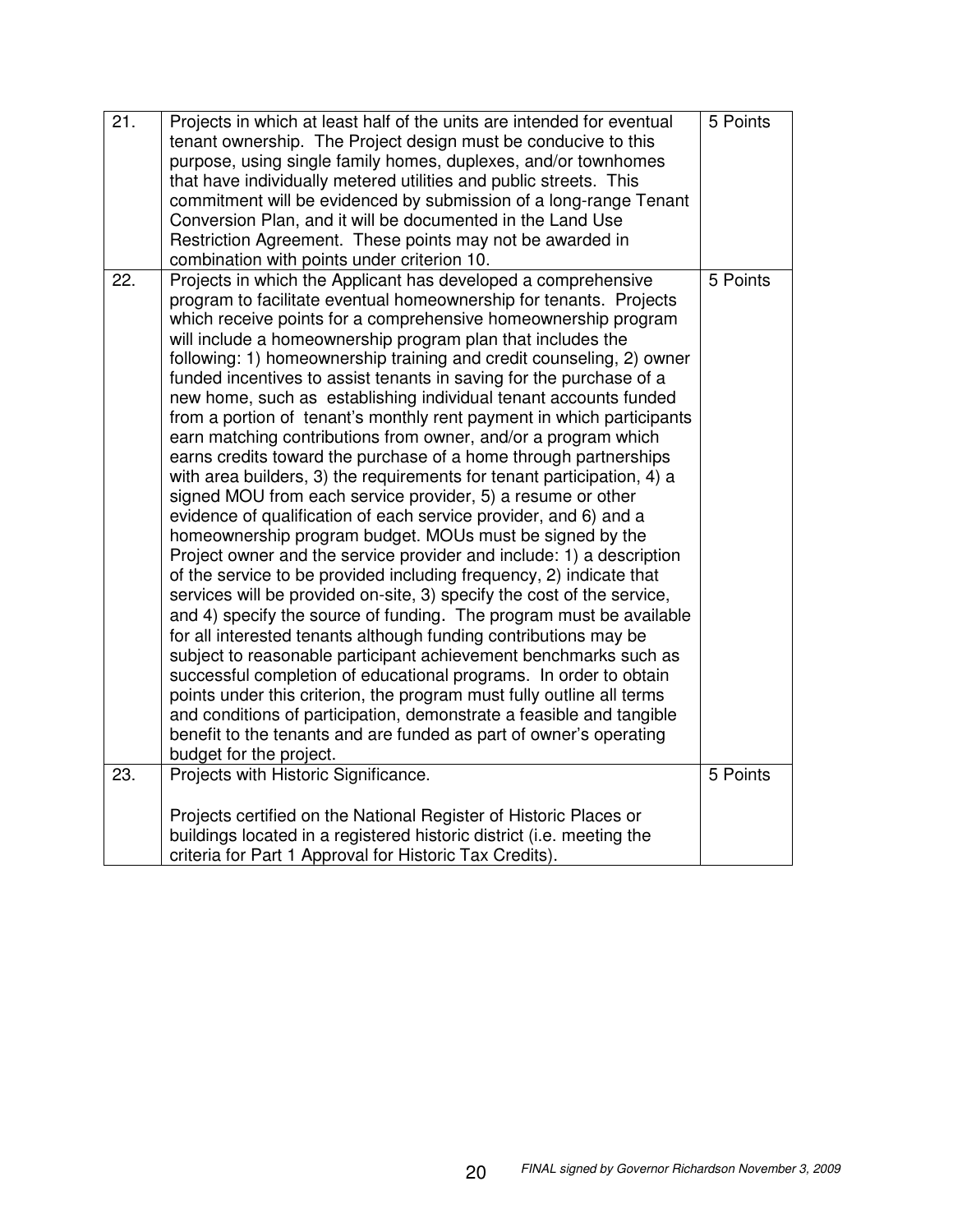| 24. | Projects located in Areas of Statistically Demonstrated Need.                                                                                                                                                                                                                                                                                                                          | Tier $1:15$<br>Points |
|-----|----------------------------------------------------------------------------------------------------------------------------------------------------------------------------------------------------------------------------------------------------------------------------------------------------------------------------------------------------------------------------------------|-----------------------|
|     | Tier 1 Areas - New Construction                                                                                                                                                                                                                                                                                                                                                        |                       |
|     | Eligible Projects are located in the counties of: Dona Ana, Lincoln,<br>and Luna counties. In addition, all Projects on Native American Trust<br>Lands or Native American owned lands within their geographic<br>jurisdictional boundaries.                                                                                                                                            | Tier 2:<br>10 Points  |
|     | Tier 2 Areas - New Construction<br>Eligible Projects are located in Bernalillo, Lea, Sandoval and Valencia<br>counties.                                                                                                                                                                                                                                                                |                       |
|     | <u>Tier 1 Areas – Acquisition and Rehabilitation</u><br>Eligible Projects are located in the counties of: Bernalillo, Dona Ana,<br>Grant, Luna, Quay, San Miguel, Santa Fe, Sierra, Socorro, Taos,<br>Torrance and Valencia counties. In addition, all Projects on Native<br>American Trust Lands or Native American owned lands within their<br>geographic jurisdictional boundaries. |                       |
|     | <u>Tier 2 Areas – Acquisition and Rehabilitation</u><br>Eligible Projects are located in Los Alamos and Sandoval counties.                                                                                                                                                                                                                                                             |                       |
|     | Subject to change based on any changes in the 2010 Action Plan.                                                                                                                                                                                                                                                                                                                        |                       |

# **F. Additional Credits for Projects with Partial Allocations**

If an Applicant receives a partial allocation in a given round, and requests additional Credits in a subsequent round, the Minimum Project Threshold Requirements and the Project Selection Criteria for scoring used in the initial allocation year will be applied to the evaluation of the Project in the subsequent allocation year. The Project's ranking relative to Initial Application year Projects will be determined by calculating the Project Score as a percentage of the highest score in its initial allocation round, and multiplying that percentage by the highest score in the subsequent Application round to derive its subsequent Application year score and ranking among the subsequent round Applications.

# **G. Additional Supplemental Tax Credits for Cost Increases**

Projects with increased Eligible Basis as a result of increases in hard construction costs may apply for additional Tax Credits in subsequent allocation rounds prior to issuance of an IRS Form 8609. Full applications will be required for competition within an allocation round, and the Project will compete on the same basis as that of subsequent round Projects. However, Projects for which increased credits have been requested cannot exceed MFA's cost limits for the year of the initial award. Applications that are submitted for additional Tax Credits will be subject to MFA's evaluation process and the availability of Credits, as well as limitations on the time period for allocation of additional Credits under Section 42. Only one additional Tax Credit Allocation will be permitted by MFA for any given Project. The process is intended for hardship cases, and hardship will have to be documented accordingly in any such request.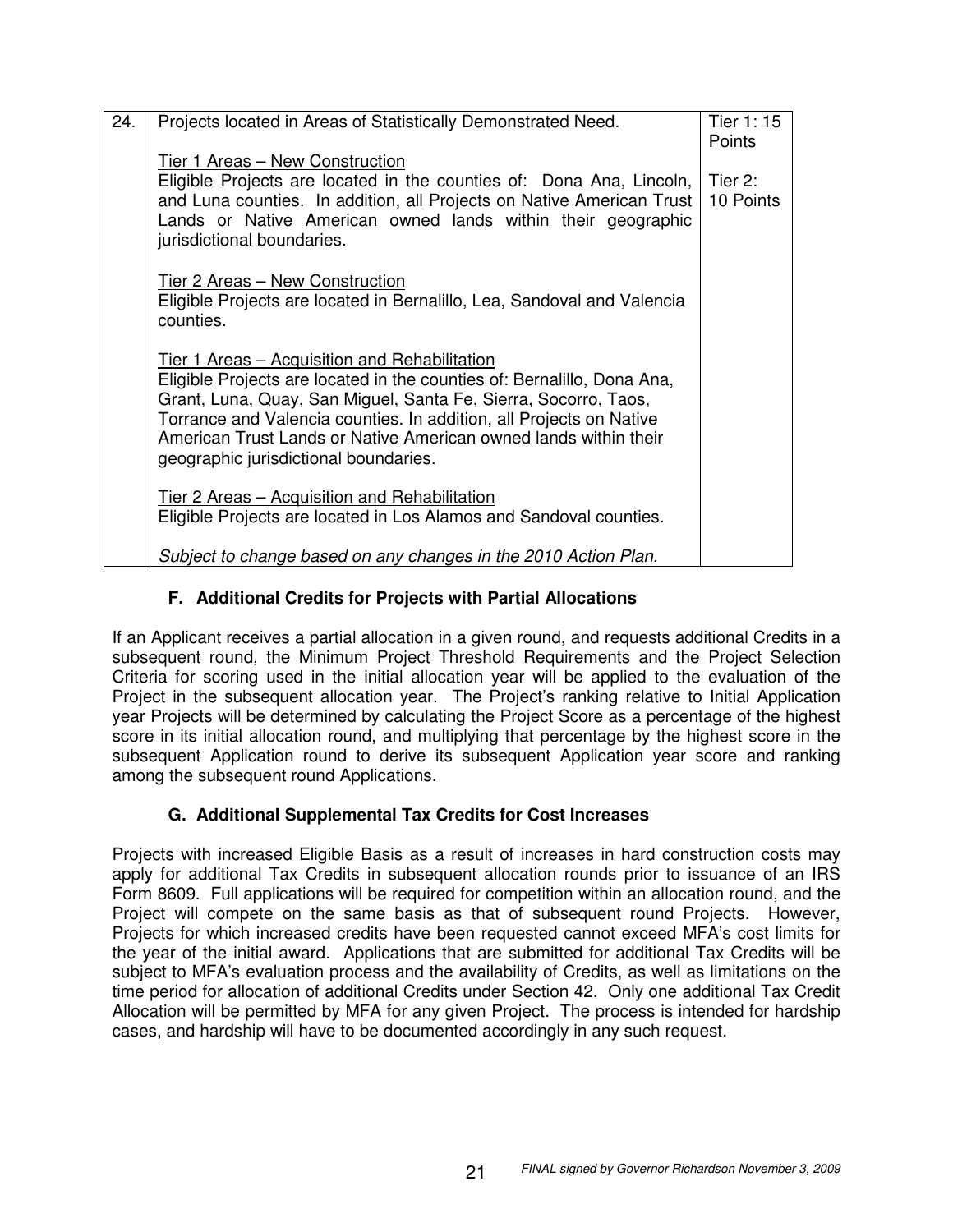# **H. New Allocations to Projects Previously Subsidized with Credits**

Existing Projects that previously received Tax Credit Allocations and are now eligible under Code Section 42(d)(2) for new acquisition tax credits may apply for a current allocation. However, because of prior subsidy investment in the project, the scarcity of the resource, and to insure that the subsidy is not being used primarily for ownership transfer, the Projects, including Tax Exempt Bond Financed Projects, must demonstrate: 1) a real risk of loss of affordable units, and 2) an addition of significant improvements and services to enhance livability for the tenants. These may qualify for standard Tax Credit Applicable Percentages (as described in Section  $II.N$ ).

However, in a proposed sale transaction when there is an Identity of Interest between the seller and Principal(s), the Project will be eligible for reduced Developer Fees. When there is such an Identity of Interest, the Developer Fee percentages described in Section IV.D.2.b) will be calculated on Total Development Cost less Acquisition Costs.

# **I. Property Standards**

All newly constructed properties must meet applicable state and local building codes, the Uniform Building Code, the National Standard Plumbing Code, and the National Electrical Code Handbook. Rehabilitation Projects should meet these codes when reasonable. Projects containing facilities that are available to the general public must meet the Americans with Disabilities Act (ADA) requirements, and projects combining housing Tax Credits with another federal source of funding must comply with HUD Section 504 requirements. Federal fair housing accessibility requirements promulgated through the Fair Housing Accessibility Guidelines {56 FR 9472, 3/6/91} must also be adhered to. Finally, conformance to *MFA Mandatory Design Standards for Multifamily Rental Housing,* in the Application Package, is mandatory for all Projects including Tax Exempt Bond Financed Projects. All of these requirements are to be verified through certifications by project architects.

# **IV. ALLOCATION PROCEDURE AND APPLICATION REQUIREMENTS**

# **A. Allocation Rounds**

1. Submission Date(s)

MFA intends to conduct one Application round each calendar year. However, MFA reserves the right to conduct additional rounds or to award Credits outside of the rounds. **Applications will be accepted between the hours of 8:00 AM and 5:00 PM Mountain Standard Time on business days from January 15 th through February 1, 2010.** If the projects submitted do not use all of the available Credits, or if additional Credits become available later in the year, MFA will consider a second round or make allocations to lower scored, Eligible Projects at MFA's sole discretion.

Applications for Tax Exempt Bond Financed Projects are accepted on a continuous basis, subject to the timing requirements outlined in Section VI.B.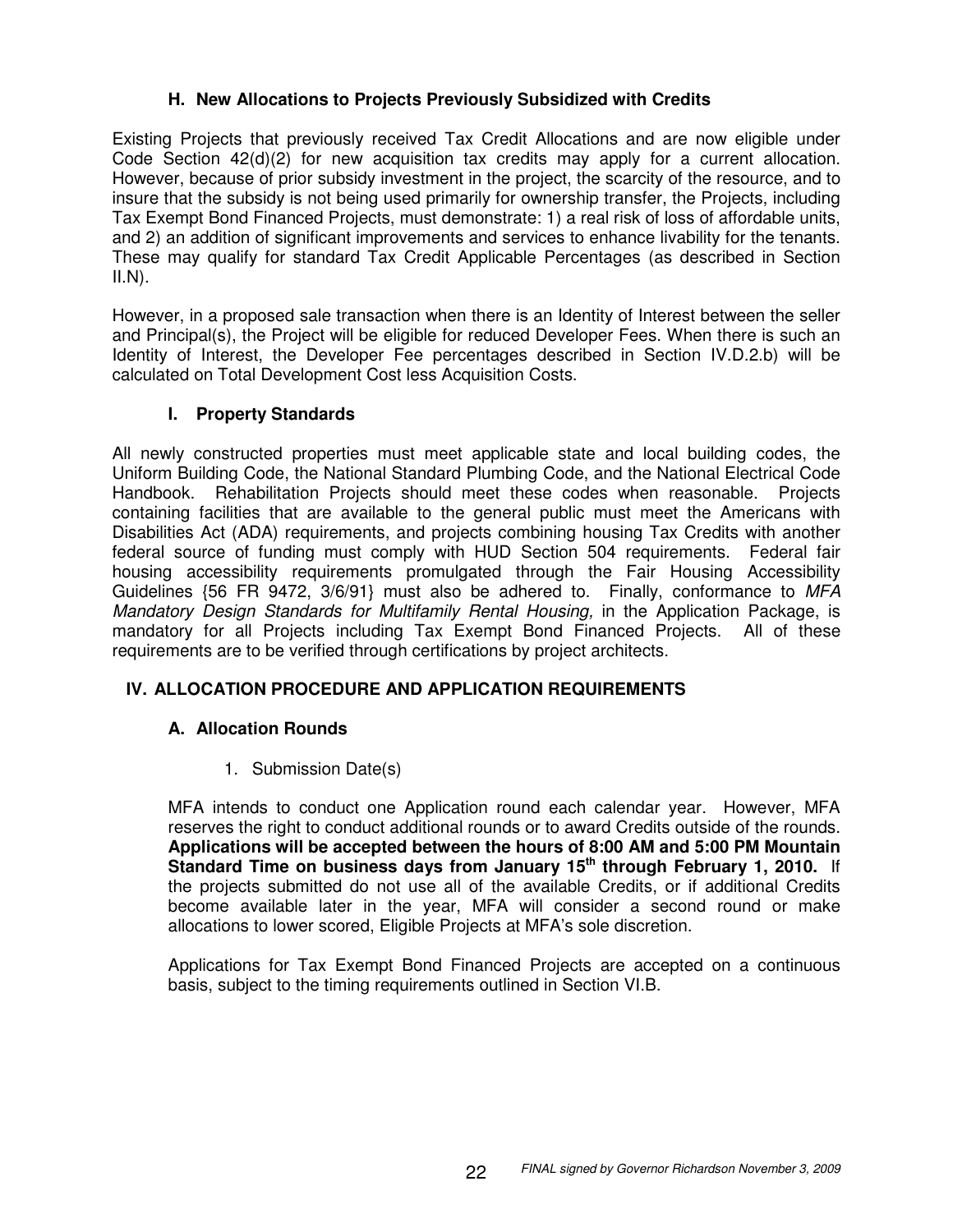2. Place of Submission:

Applications may be delivered by U.S. mail, by courier service, or by hand to the following address:

> New Mexico Mortgage Finance Authority 344 Fourth Street SW Albuquerque NM 87102 (505) 843-6880 ATTN: Housing Tax Credit Program Manager

3. Form of Submission

Applications may not be delivered by facsimile transmission. Only one complete, original hard copy is needed, along with submission of an electronic Application and schedules through the MFA website. The electronic submission is not in lieu of, but in addition to the hard copy. Where discrepancies exist between the hard copy and web submission of the application, the hard copy will be followed. The required forms will be provided electronically and may be downloaded from MFA's web site at http://www.housingnm.org/developer/. All Applications should be marked "HTC APPLICATION" in readily visible print. On receipt, MFA will date and time stamp the cover.

4. Content and Format: Complete Applications

Complete Applications will meet the following standards when they are initially submitted and without benefit of any subsequent submissions, including the deficiency correction period:

- a) All Application documents that require signatures must be included and bear the original signature of a representative from the managing entity in the Project. If the project is receiving points for Local Nonprofit, or Local, State or Tribal Government Instrumentality Participation, that entity should *also* sign if they are not the managing General Partner.
- b) They will include the Application Form, the HTC Application Attachments Checklist found in the Initial Package, and all mandatory items listed on the HTC Application Attachments Checklist, Section I.
- c) All architectural and design materials submitted must provide enough detail to clearly demonstrate that they are consistent with the MFA Mandatory Design Standards.
- d) They include Application fees as outlined in Section B below.
- e) Applications must be bound and submitted in a three ring binder, with all attachments provided in the order listed. Attachments must be separated by cover sheets provided in the Initial Application Package and by tabs numbered as in the Attachments Checklist.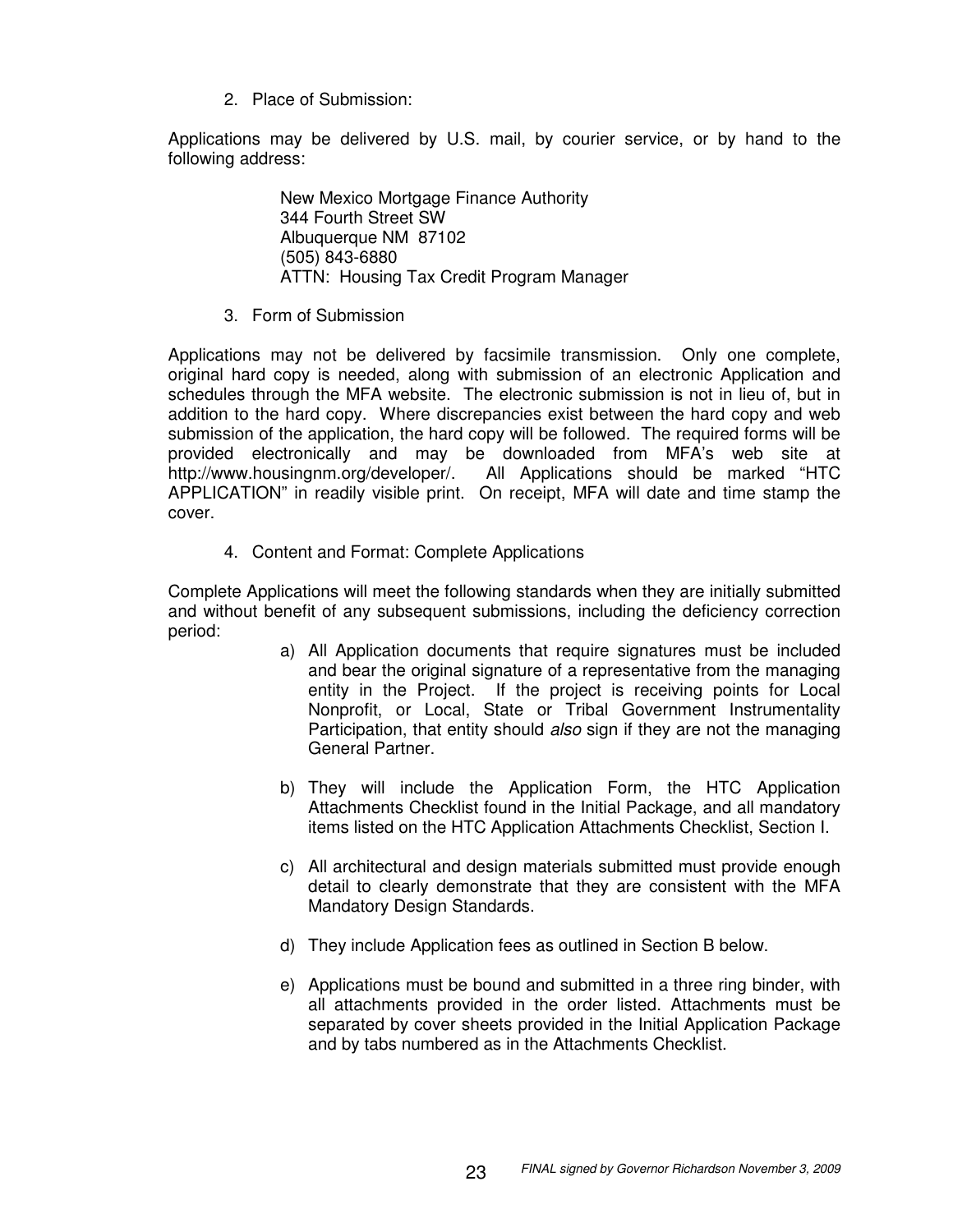- f) No additional materials may be submitted after the Application is date and time stamped by MFA.
- g) Current year MFA forms must be used when provided, and no substitutions will be accepted.
- h) All information must be current, clearly legible and consistent with all other information provided in the Application.
- i) Forms must be completely filled out and executed as needed. All signatures are to be made in blue ink.
- j) All applications must be self-contained: MFA will not rely on any previously submitted information, written or verbal, to evaluate the Applications in a given round.

In determining whether the Application is complete, MFA will examine the package for both the availability of all required materials listed in the Application Attachments Checklist Section I and for the content of those materials. Failure to provide or complete any element of the Initial Application Package, including all items on the Initial Attachments Checklist Section I, may result in immediate rejection of the Application without complete review. When special materials required to obtain points under particular Project Selection Criteria are not provided, as listed in the Application Attachments Checklist Section II, the related points will not be awarded.

MFA may request additional information as deemed necessary for a fair and accurate evaluation. MFA may also choose to accept inconsistent information, and if so, may select any of the inconsistent pieces of information over any other piece, in its reasonable judgment. However, MFA is under no obligation to seek further information or clarification, or to accept inconsistent responses.

The Applicant will bear full responsibility for submitting its Application in accordance with the requirements of the Code and the Qualified Allocation Plan and will be deemed to have full knowledge of such requirements regardless of whether or not a member of MFA's staff responds to a request for assistance from the Applicant or otherwise provides the Applicant assistance with respect to all or a portion of the Application.

5. Contact for Assistance

Please submit questions concerning the Application requirements by e-mail through MFA's web site at www.housingnm.org, or contact:

Dan Foster Housing Tax Credit Program Manager (505) 767-2249 dfoster@housingnm.org

## **B. MFA Fees and Direct Costs**

All fees are non-refundable. They are due at the times and in the amounts shown below and they apply to both allocated and non-allocated Credits. Exceptions may be granted at MFA's sole discretion.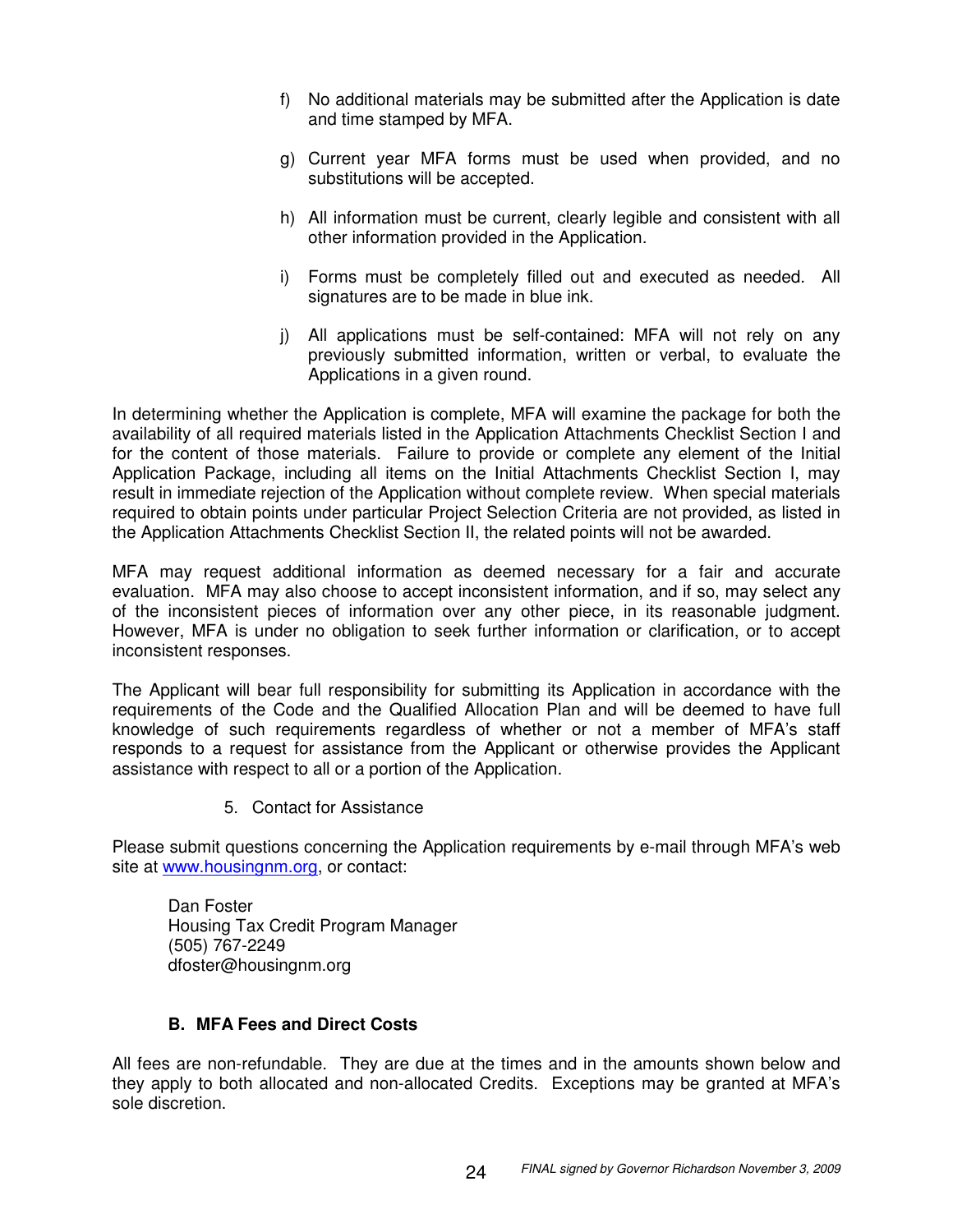#### For Projects receiving HTC Allocations

*Application Fee* (For Initial and Supplemental Requests) Due at submission of HTC Application \$500 for nonprofit or government entity Applicant; \$1,000 for a for-profit Applicant

#### *Market Study Deposit*

Due at submission of HTC Application \$4,800 deposit to cover cost of commissioned market study. If the market study costs more than the deposit, the difference will be billed. If the cost is less, the difference will be refunded.

*Processing Fee* Due at Execution of Reservation Contract 7.5 percent of the MFA-determined HTC Allocation amount

#### For Projects financed with Tax Exempt Bonds

#### *Application Fee*

Due at the submission of a request for determination of consistency with the QAP \$500 for nonprofit or government entity Applicant; \$1,000 for a for-profit Applicant

#### *Market Study Deposit*

Due at submission of Tax Exempt Bond request for consistency review \$4,800 deposit to cover cost of commissioned market study. If the market study costs more than the deposit, the difference will be billed. If the cost is less, the difference will be refunded.

#### *Processing Fee*

Due Prior to Delivery of Determination Letter 3.5 percent of the MFA-determined annual Tax Credit amount

#### All Projects

#### *Monitoring and Compliance Fees*

Due Annually by January 31<sup>st</sup> for each year of the Extended Use Period or the initial 15 years can be paid in a lump sum at time of Final Allocation Application 2010 - \$40.00/Set Aside Unit/Per Year

*Appeal Fee* Due at submission of appeal \$5,000.00

*Subsidy Layering Review, Request for Increase in Credits, Request for Changes to a Project, and/or Requests for Document Corrections (when not a result of an administrative error by MFA, and including when changes or alternate forms are proposed in lieu of MFA standard forms which then requires legal review )* Due at submission of review/correction request \$500.00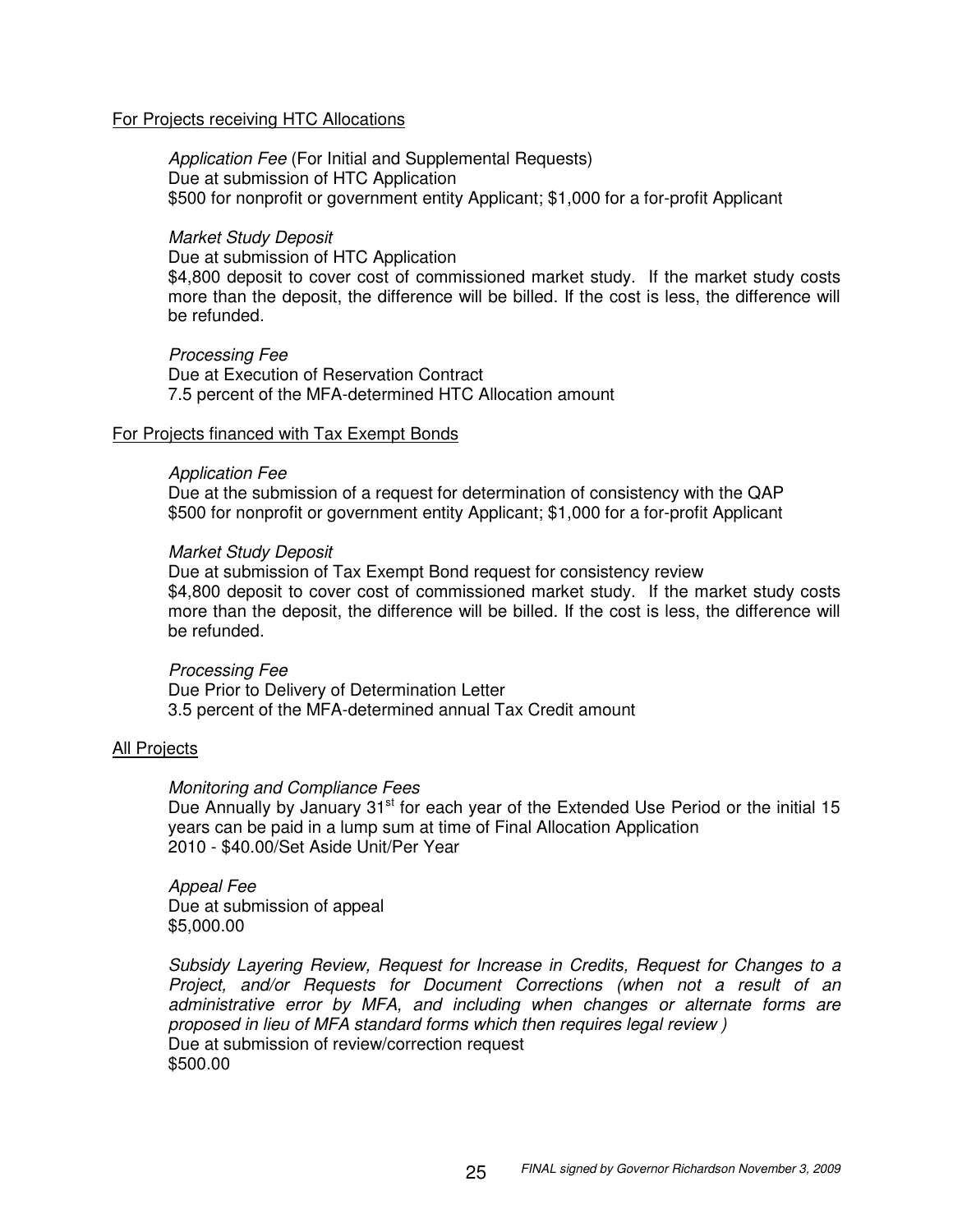### *Extension Fee*

Due at submission of request to extend deadline of any documents required under Subsequent Project Requirements and/or with submission of late or missing documents required under Subsequent Project Requirements. \$500.00

#### *Direct Cost of Market Study*

Any amount in excess of the \$4,800 deposit is due within ten days of billing by MFA. The cost of the study will be determined by a competitive bid process.

Fees may be adjusted annually, as determined by MFA. Fees may be delivered in the form of personal or business checks, money orders or cashier's checks. Any check returned for insufficient funds will result in rejection of the Application, cancellation of the Reservation, or other actions available to MFA.

### **C. Staff Analysis and Application Processing**

1. Threshold Review

Following the Application Deadline MFA staff will undertake a Threshold Review to determine whether or not the Application meets the Minimum Project Threshold Requirements shown in Section III.C above. If the application fails the Threshold Review because it does not achieve the Minimum Score, it may be retained until MFA determines whether or not all Credits can be allocated to higher scoring Projects. If it fails to meet any of the other requirements, however, the Applicant will be given an opportunity to correct the deficiency and if not corrected in the time period allowed the Application will be immediately rejected without further processing.

2. Cost Limits

Total Development Costs for various types of Projects may not exceed the following:

- a) New Construction Projects. The Total Development Cost per Unit must not exceed 130 percent of the weighted average Total Development Cost per Unit for all new construction Projects submitted in the same round.
- b) Acquisition/Rehabilitation Projects. The Total Development Cost must not exceed 100 percent of the weighted average Total Development Cost per Unit for all new construction Projects submitted in the same round.
- c) Tax Exempt Bond Financed Projects. Total Development Cost must not exceed the limits established for new construction or acquisition/rehabilitation projects, as appropriate, submitted in the most recent allocation round.
- d) Special Needs and Senior Housing Projects (see definition in glossary). Developments having at least 10 percent of their gross square footage devoted to common areas for social and recreational use may not exceed 150 percent of the weighted average Total Development Cost per Unit for new construction projects or 115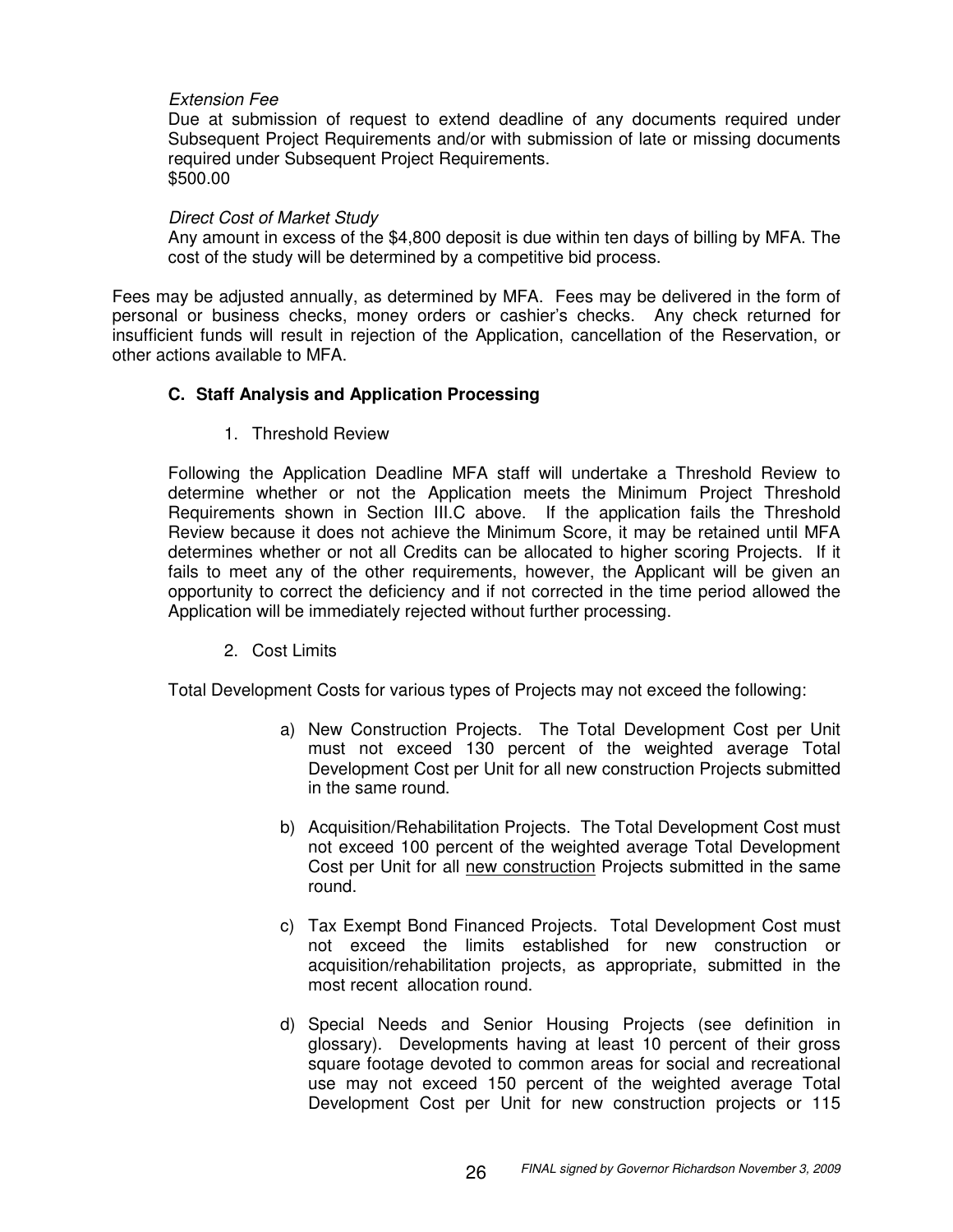percent of the limit established for acquisition/rehabilitation projects (as defined above.)

e) Rehabilitation and New Construction Projects. For Projects that involve both rehabilitation of existing units and construction of new units the costs related to each will be evaluated separately for comparison to the limits established in a) and b) above.

See the Glossary for the definition of the terms "Unit" and "Total Development Cost" as they apply to the cost limit calculations in this section.

Costs that exceed these limits will be excluded when calculating the Tax Credit Allocation amount. Furthermore, these limits are binding through Carryover and Final Allocations. MFA will not approve budget changes that cause the proposed Project to exceed the cost limits described above.

3. Local Notice

The Chief Executive Officer of the local jurisdiction where the Project is located will receive a Local Notice from MFA stating that an Application has been received. The Local Jurisdiction and the Chief Executive Officer are to be identified by the Applicant in the Application form. The jurisdiction may be a municipality, town, county or tribal government. Such notification will be issued for all Applications no more than ten (10) business days after MFA's Application Deadline and the recipient will have thirty (30) days to respond. If MFA receives a negative response to this notice, the Application may be rejected with no further review regardless of its scoring or Threshold results. No response will be interpreted as approval of the project by the local jurisdiction.

4. Site Visits

On completion of the Threshold Review, MFA will visit the proposed sites for the Project's most likely to receive an Allocation. Sites considered inappropriate due to current or foreseeable adverse health, safety, welfare or marketability risks, in MFA's reasonable judgment, may be cause for rejection of any Application, regardless of threshold or scoring results.

5. Deficiency Correction Period

MFA may provide a Deficiency Correction Period immediately after the Threshold Review. It is intended only to correct Threshold items, address Complete Application items, clarify ambiguous information, complete forms, or make minor corrections to the Application. If the Deficiency Correction Period is used, MFA will provide notice to Applicants having shortcomings in their Applications via facsimile and U.S. mail and Applicants will have five (5) business days after the date of the transmission of the facsimile to submit additional materials. All materials must be submitted no later than 5:00 PM MST on the fifth business day, following "Form of Submission" requirements shown in Section A.3 above. Certain types of deficiencies cannot be corrected during the Deficiency Correction Period including failure to provide materials or provide materials in the required form to obtain points under particular Project Selection Criteria (item listed in the Application Checklist Section II), as well as others determined in MFA's reasonable judgment. Furthermore, the Deficiency Correction Period may not be used by the Applicant to alter the original structure of the project. This prohibition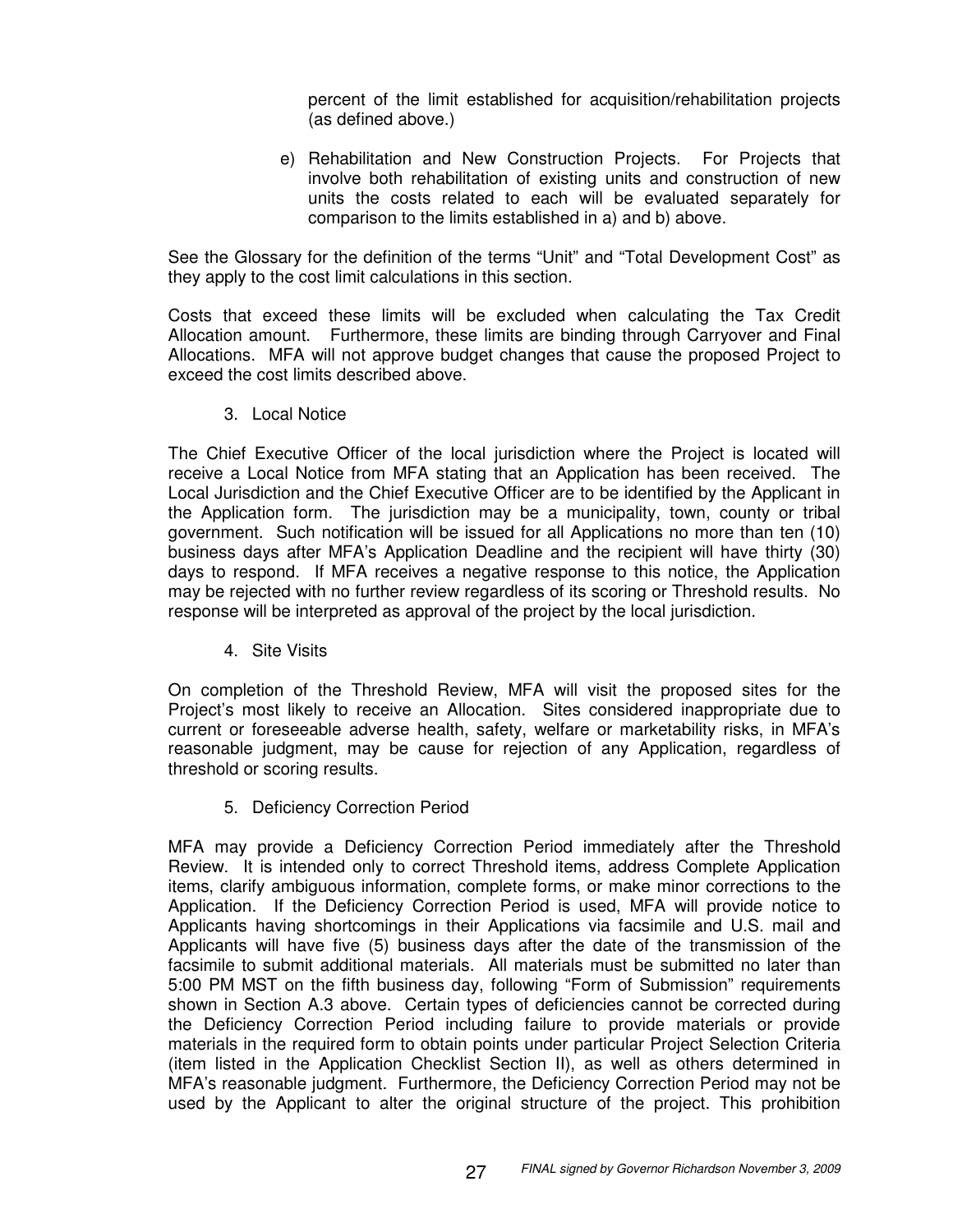includes, but is not limited to, all changes listed in the Section I below. If the information requested is not submitted within the timeframe provided, or is submitted but remains deficient, the Application may be rejected without any further review if determined to provide insufficient information for a complete review.

6. Local Jurisdiction Support

Allocations will be limited to Applications which include a local support letter, and which do not produce negative responses to MFA's Local Notice described in Section 1 above. The local support letter to be delivered under this requirement must 1) refer to the specific Project location proposed in the Application, 2) identify the nature of the development as affordable housing, 3) have a date no more than ninety (90) days prior to the Application Deadline, 4) be signed by the Chief Executive Officer or the Chief Administrative Officer of the jurisdiction in which the site is located, and 5) be conditional only on standard zoning and local regulatory process approvals. Signatures by designees of these officials will not be accepted.

7. Supplemental Information Submission

If at any point during the processing, staff determines that supplementary information is needed to complete its review, the Applicant will be notified in writing and will have five (5) calendar days after the date of MFA's notice to deliver a written response. This provision does not apply to incomplete Applications, which may be rejected during the Threshold Review or subject to the Deficiency Correction Period Process.

8. Design Review

All projects including Tax Exempt Bond Financed Projects will be subject to a design review by an architect hired by MFA to determine compliance with MFA Mandatory Design Standards. For rehabilitation projects, a Capital Needs Assessment will be required subsequent to the initial Application (prior to the issuance of the determination letter for Tax Exempt Bond Finance Projects, and at Carryover Application for all other Projects) and this report may be reviewed by an architect hired by MFA for completeness and compliance with MFA Mandatory Design Standards. All plans and related design materials submitted as part of an Application must provide enough detail for MFA to determine compliance with the Mandatory Design Standards.

9. Design Competition

MFA may hold a design competition for each allocation round. Participation in the competition is optional, but projects selected by a panel chosen by MFA will receive additional points in the scoring process. The additional materials required are shown in the Attachments Checklist, and the choice to participate should be noted in the Application. Winners of the Design Competition will be publicly announced by MFA, and participation in the Design Competition constitutes Applicant's concurrence to such publicity.

## 10. Market Study

For all projects passing the Threshold Review in an allocation round and all Tax Exempt Bond Financed Projects, MFA may commission a standardized market study by outside professionals chosen pursuant to the requirements of MFA's procurement policy and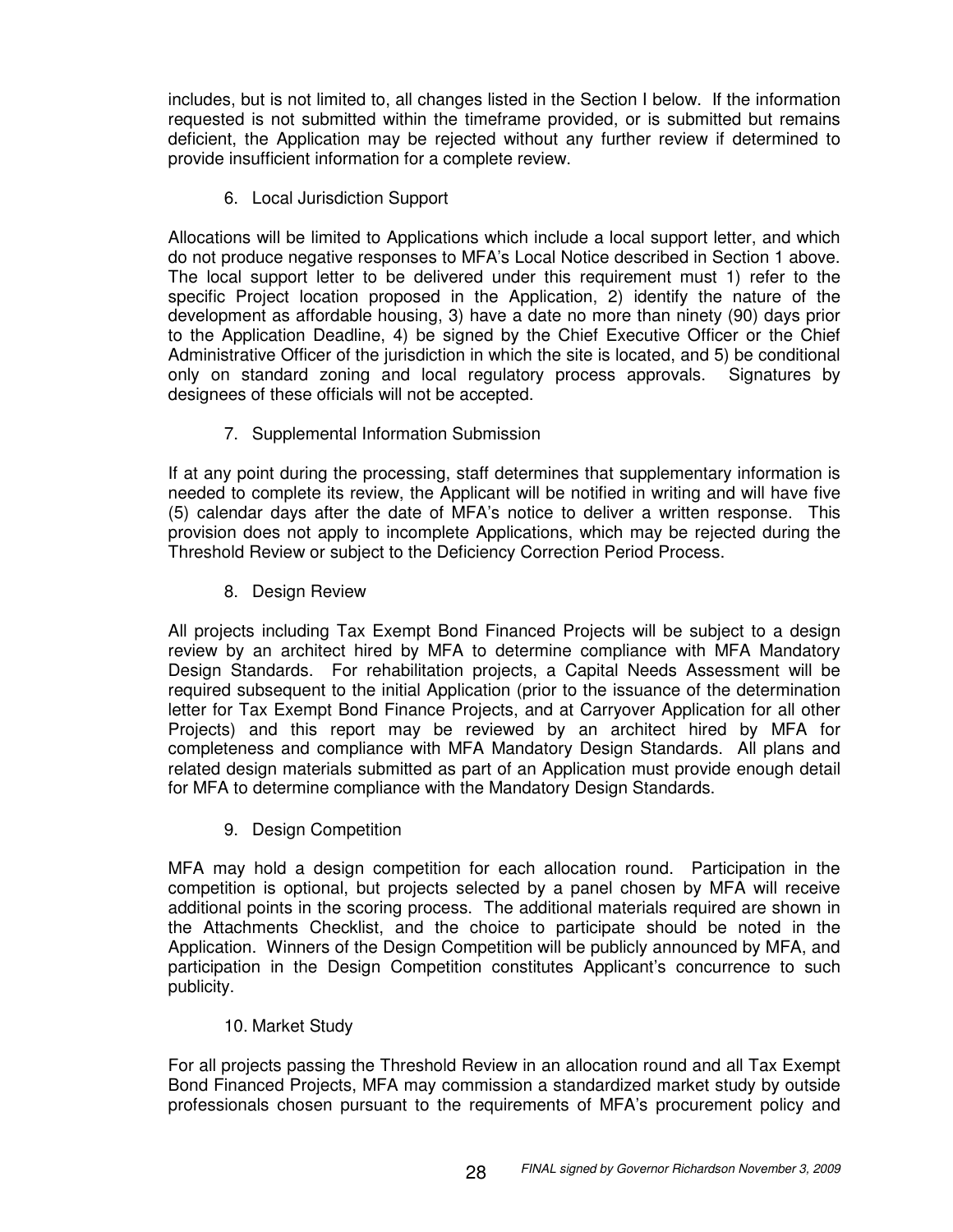having no financial interest in any of the projects. A deposit of \$4,800 is required with each application. Any additional cost of these studies will be charged to the Applicant, and failure to pay within 10 days of the billing will result in rejection of the Application. A refund of the difference between the deposit and the cost of the study will be made to applicants if the cost is less than the deposit.

11. Other Project Compliance

All Principals (See Glossary), related entities, and affiliates must be in compliance with respect to all other federally subsidized housing or HTC projects that they own or operate throughout the country. Principals of Applicant shall submit a complete list of all projects in which Principals have a financial interest. Each Principal shall also submit an affidavit certifying that Principal is not in default with respect to any material compliance matter with respect to any such property or shall state what defaults exist and what corrective action Principal is taking. If MFA determines either through information provided by Principal or through MFA's investigation that any projects in which Principal has a financial interest is in default of any material compliance matter, MFA may reject the Application. In addition this may include, but is not limited to, as it regards any Principal, progress made with previous tax credit reservations, including timely delivery of required documents and meeting all required deadlines, development compliance and payment of monitoring fees.

# 12. Development Team Review

Staff will review the qualifications of each Development Team member to determine capacity to perform in the role proposed. Considerations may include related experience, financial capacity, performance history, references, management and staff, among others. An Application may be rejected or substitutions requested if the Development Team or any member thereof is unsuitable as determined by MFA.

# **D. Feasibility Analysis and Financial Considerations**

All Projects successfully completing the Threshold Review and ranking among the highest scoring Projects for which Credit Ceiling is available in a given year, as well as Tax Exempt Bond Financed Projects, will undergo financial analysis by MFA staff to determine whether or not the Projects are financially feasible. Such determinations will rely on both the financial data submitted by the Applicant and on staff judgments with respect to feasibility matters. Projects that do not appear financially feasible in MFA's judgment will be rejected without further processing. Although Financing Commitments will not be required at Initial Application, all sources must be clearly identified and their terms specified. Financing Commitments will be required as a "Subsequent Requirement" after the initial Reservations are made.

## 1. Development Costs

Development Costs will be evaluated against industry cost standards and the average costs of competing Projects. In the case of rehabilitation projects an appraisal and Capital Needs Assessment of the existing Project will be required (prior to the issuance of the determination letter for Tax Exempt Bond Finance Projects, and at the time of the Carryover Application for all other Projects), and used by MFA to evaluate Development Costs. The acquisition cost on which Tax Credits are calculated, for rehabilitation projects, will be held to the lesser of sale price or appraised value. Applicants submitting costs exceeding these cost standards or submitting costs substantially below costs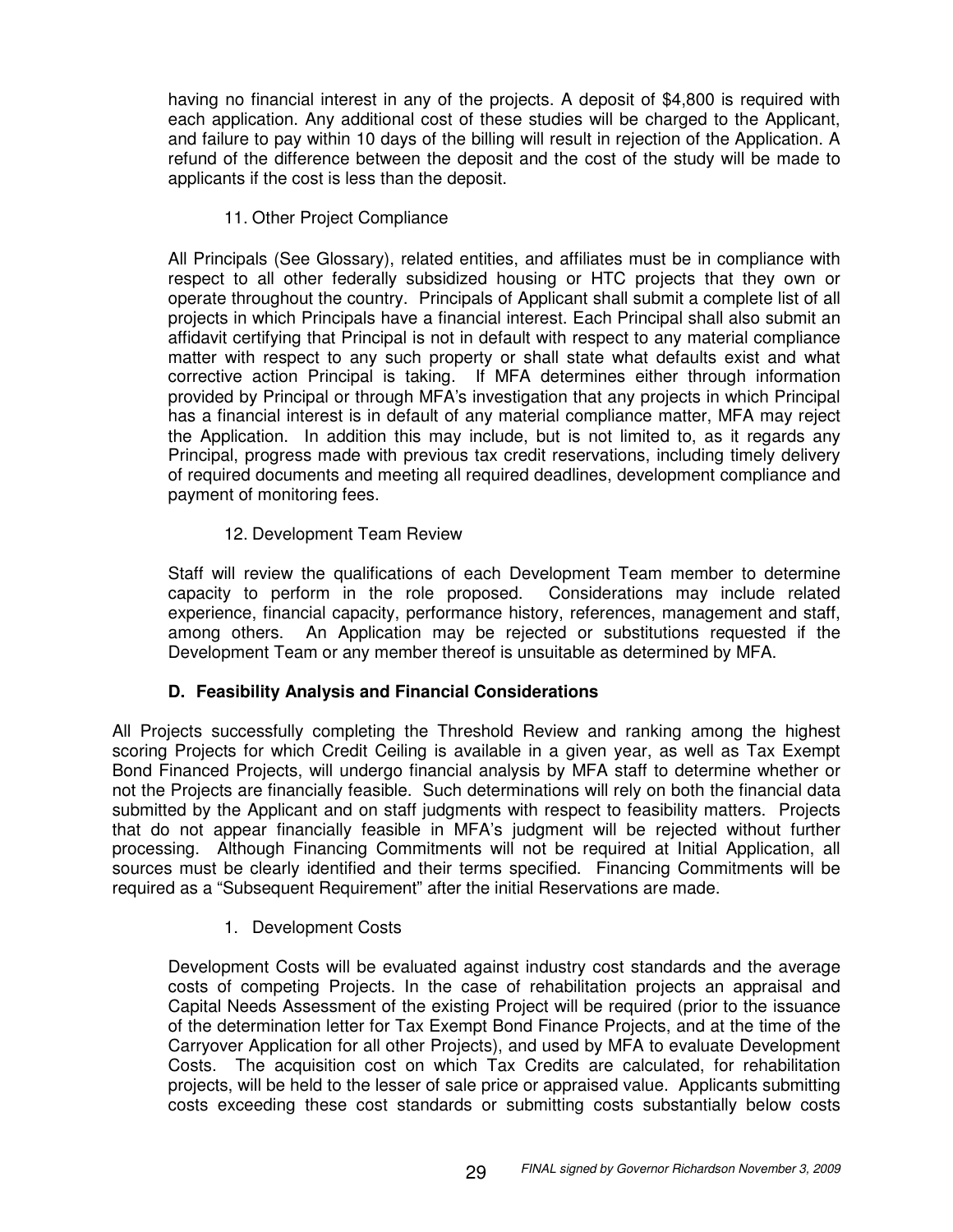typical in the marketplace must provide information acceptable to MFA, which justifies such costs. Projects with excessive costs will be subject to adjustments to the amount of Credits requested.

2. Developer and Other Fees

Fees are limited to the following standards:

a) Builder's Profit, Overhead and General Requirements

Builder's profit may not exceed 6 percent of Construction Costs: Builder's overhead may not exceed 2 percent of Construction Costs: And general requirements may not exceed 6 percent of Construction Costs. For purposes of these calculations, see definition of Construction Costs in the Glossary.

b) Sponsor's Profit/Developer's Fee

These fees may not exceed 15 percent of Total Development Cost for Projects of 30 or fewer units; 14 percent for Projects of 31 to 60 units; 13 percent for Projects of 61 to 74 units; 12 percent for Projects of 75 to 99 units; and 10 percent for Projects of 100 or more units. This fee includes all consulting costs. Any reserve, excluding the MFA required Project Reserve (see below), may be considered as part of the Developer Fee, if it is not held for the benefit of the Project for a minimum of 10 years. Where an Identity of Interest exists between the Developer and the builder, the above-mentioned fees may be further reduced at MFA's discretion, if deemed to be excessive. For purposes of these calculations, Total Development Cost is adjusted to exclude developer's fees, consultant fees, and all reserves. If an Identity of Interest exists between a seller and a Principal, the above-mentioned fees may be further reduced at MFA's discretion, and as described in Section III.H for Projects previously subsidized with Credits.

Exceptions to these rules may be granted in MFA's sole discretion. Although the same standards will apply for Projects subject to Subsidy Layering Review, they will require Board approval for Subsidy Layering purposes whenever they exceed the federally defined "Ceiling Standard" limits, and only five such excess fee amounts can be approved in any given year.

Increases in Project costs subsequent to the Application Deadline may not result in an increase in any of the fees calculated above for Tax Credit Allocation purposes. These fees may be held to the same dollar amount as approved by MFA during the initial underwriting of the Project. Amounts presented in the original application regarding deferred and cash developer fees will be expected to remain as the assumptions used for the final application review and/or final cost certifications. Any changes in the amount of fees through the course of development will require approval of MFA and be justified by a change of scope of the development.

3. Reserves (Escrows) Included In Development Costs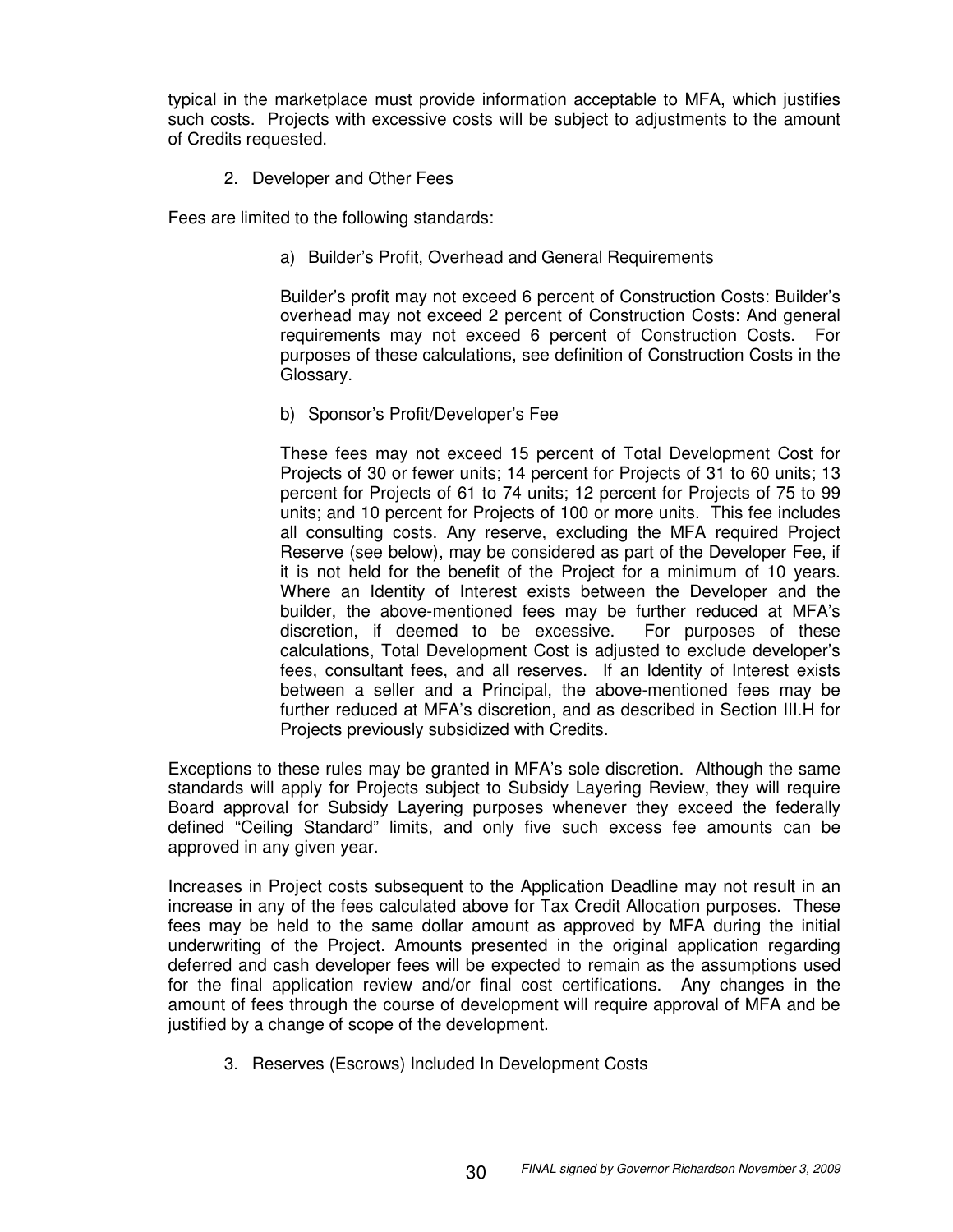The development budget must include an operating reserve equal to four months of projected operating expenses, debt service payments, and replacement reserve payments. Replacement reserve levels must be shown in the operating budget at the minimum of \$250 per unit per year for Senior Housing (new construction projects only) and \$300 per unit per year for all other new construction and rehabilitation projects. Project reserves of any kind in the development budget will not be included in MFA's calculation of Eligible Basis for Tax Credit purposes.

4. Operating Expenses, Replacement Reserves and Debt Service Coverage

MFA will review the projected operating expenses, replacement reserves and loan terms and may, in its determination of economic feasibility, make adjustments based upon industry standards, its own underwriting parameters, the Capital Needs Assessment, or facts obtained from other appropriate sources. Applicants are urged to carefully review operating cost pro formas and include only achievable loan terms in their Applications. Applicants must include real estate taxes in their operating expenses, unless evidence of a perpetual real estate tax waiver (throughout the term of permanent financing) is submitted with the Application.

5. Debt Service Coverage and Subordinate Debt

Applicants who are proposing subordinate debt must include the terms of the loan, and pro formas must reflect the ability to repay the senior and subordinate debt with an aggregate minimum debt service ratio of 1.15. Projects that have debt service ratios higher than 1.30 may receive smaller Tax Credit awards, smaller subsidized loans, or higher loan rates than requested in the application. MFA will consider total annual cash flow as well as debt service ratio when making this determination. MFA will generally not consider the repayment of deferred developer fee when underwriting for feasibility but may consider a project infeasible if the deferred fee represents a financial burden to the project.

6. Rent Considerations and Unit Distributions

For Projects with more than one income and rent tier, all unit types must be distributed proportionately among each of the multiple tier. That is, if 30 percent of the units are to be Set Aside for tenants earning no more than 50 percent of median income, then the units used for this income group must include 30 percent of all one-bedroom units, 30 percent of all two-bedroom units, etc. This also applies to market rate units in the project. This is intended to prevent allocation of all of the high rent units to the higher income groups, thereby maximizing income while potentially violating the intent of fair housing law.

Although the Federal Tax Credit regulation allows tenant rents plus federal rent subsidies in excess of the Tax Credit Ceiling Rents as long as the tenant pays no more than 30 percent of household income toward rent, the practice is prohibited by MFA except in projects with project based subsidies where the program that governs the project based subsidies allows rents above Tax Credit Ceiling Rents.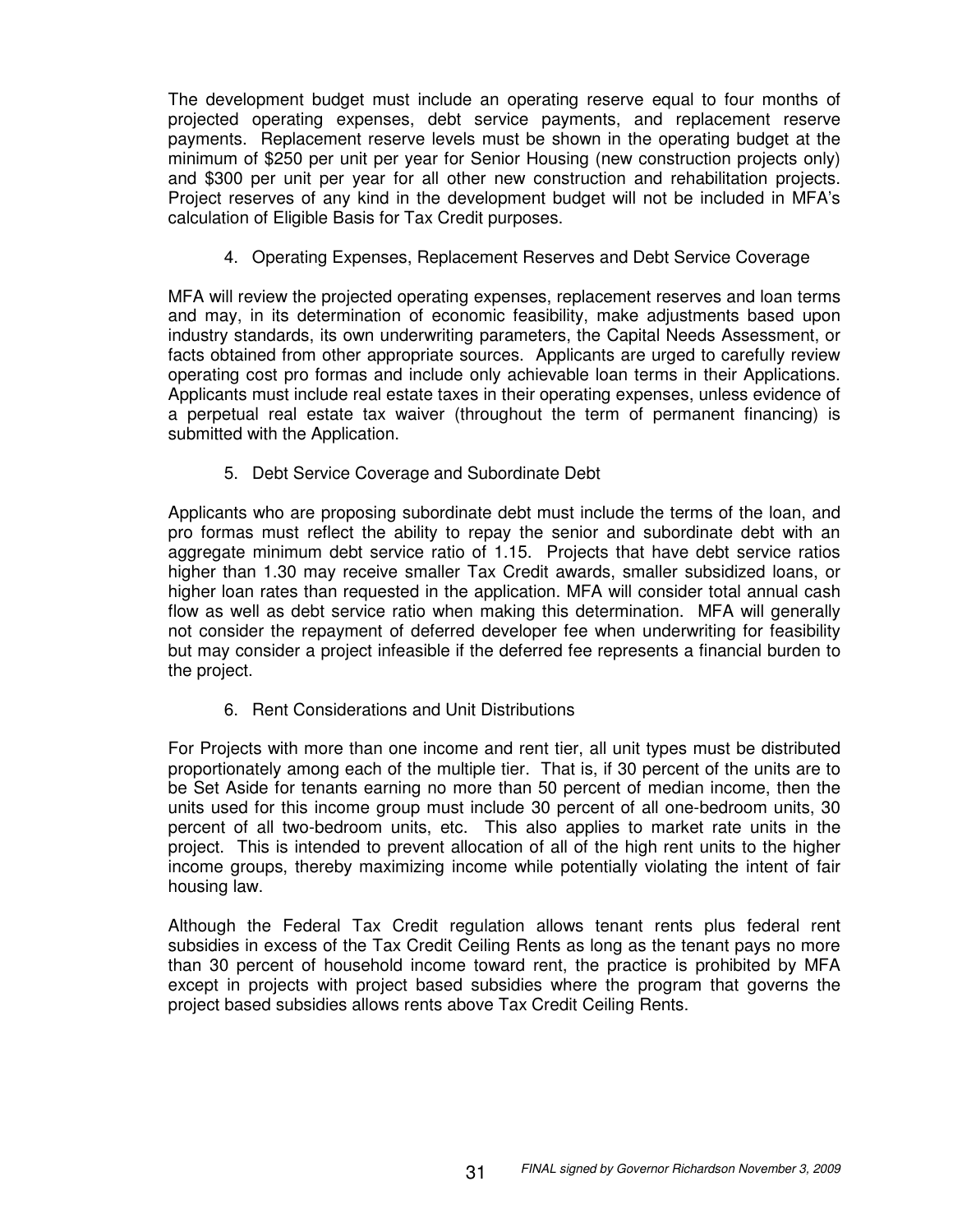# **E. Credit Calculation Method**

1. Tax Credit Calculations

During each evaluation, MFA will determine the amount of Tax Credits to be reserved, committed, or allocated by considering the following components of each Project:

- a) Development Cost;
- b) Funding sources available to the Project for construction and permanent financing:
	- (1) First mortgage loans;
	- (2) Grants;
	- (3) Tax Credit proceeds;
	- (4) Owner equity; and
	- (5) Subordinate debt.
- c) Projected operating income and expenses, cash flow and tax benefits;
- d) Maximum Tax Credit eligibility;
- e) Debt service coverage ratio compared to lender requirements or commercial lending practices, as applicable;
- f) Project reserves; and
- g) Developer fees and builder overhead and profit.
- 2. Amount of Tax Credits for Reservation or Carryover Allocation

To estimate the amount of the Tax Credit Allocation for a project at Application or at Carryover MFA will use the lesser of 9 Percent (4 Percent if appropriate) of the Qualified Basis or the amount needed to fill the financing gap. The procedure to determine the amount to fill the financing gap is outlined in 3 below.

3. Tax Credit Proceeds

At the time of Application MFA will use current market conditions in selecting a single equity-pricing factor for all projects. The prior twelve months' average of Applicable Credit Percentage (for 30 percent (4 Percent) credits) or the greater of 9 Percent or the prior twelve months' average of Applicable Credit Percentage (for 70 percent (9 Percent) credits) will be used, along with the equity-pricing factor to estimate the Tax Credit Proceeds. At the time of the Carryover Allocation, the owner must deliver a written letter of intent from a syndicator or equity provider that clearly states the equity factor. That equity factor along with the greater of 9 Percent or the prior twelve months average Applicable Credit Percentage (for 70 percent (9 Percent) credits) or the prior twelve months average Applicable Credit Percentage or if chosen the Applicable Credit Percentage at Carryover (for 30 percent (4 Percent) credits) will be used to estimate the Tax Credit proceeds for the Carryover Allocation. The equity factor to be used at Final Allocation will be the actual equity factor contained in the Project's syndication agreement, and the Applicable Credit Percentage will have been determined at either Carryover or Placed in Service date.

4. Limitation on Tax Credit Awards to a single Project or Principal

No Project will receive an award in excess of 25 percent of the annual population-based Credit Ceiling amount for the year in which the allocation is made, and no single Principal or related entities will receive allocations in excess of 40 percent of the annual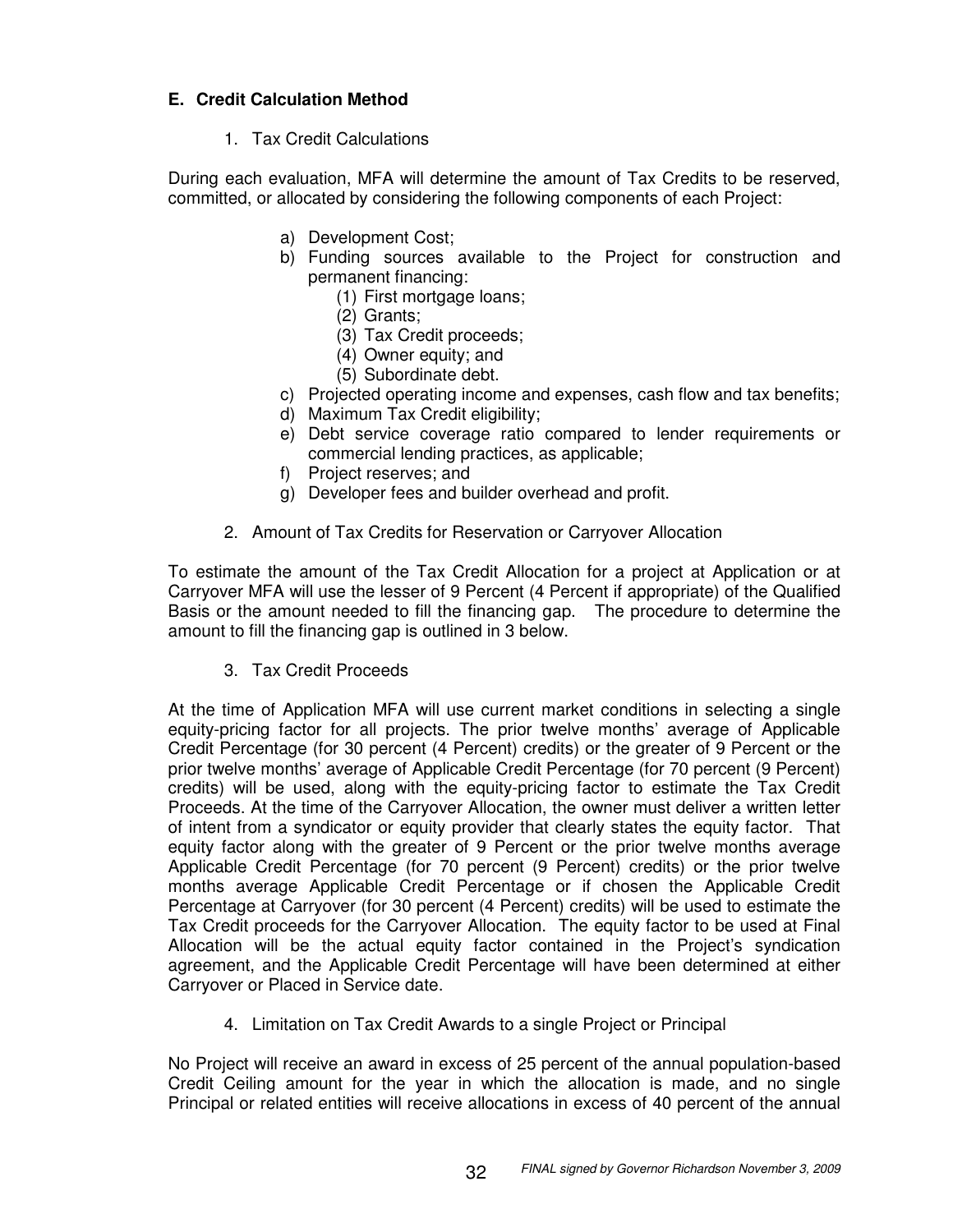population-based Credit Ceiling amount, unless a waiver is deemed necessary by the Board to prevent a partial allocation that would make development of the project (as funded) infeasible. (see Annual Credit Ceiling). Projects to be located on adjacent sites proposed by the same Applicant in the same allocation round will be treated as a single Project for purposes of this calculation. At MFA's discretion, exceptions to these limits may be made to ensure maximum distribution and/or effective utilization of the Tax Credits available in a given round.

5. Other Factors Limiting the Credit Reservation

The amount of Credit reserved, committed and finally allocated to a Project will be the lesser of:

a) The maximum Tax Credit eligibility of the Project;

Maximum Tax Credit eligibility is the maximum amount of Credit justified by a Project's qualified basis taking into consideration any increase in Eligible Basis approved by MFA and the Applicable Credit Percentage as described in Section 2 above or the Applicable Credit Percentage that was locked-in at Carryover or was in effect when the building was Placed in Service or;

- b) The amount requested in the Application; or
- c) The amount necessary to fill the funding gap.

The funding gap is the difference between Total Development Cost (exclusive of syndication related costs) and all available funding sources, including HOME funds awarded in conjunction with the HTC allocations. The terms of all proposed sources must be within reasonable industry norms and financing for the Project has to be maximized when evaluating rate, term, debt service coverage, loan-to-value, etc. The maximum Tax Credit amount allowed based on the funding gap, will be determined by the MFA limits stated in Section 3 above.

6. Increased Basis for High Cost Areas:

Additional Eligible Basis (up to 30 percent of the initial calculation) will be considered for Projects located in HUD-designated "Difficult Development Areas" (DDA) and "Qualified Census Tracts" (QCT) if deemed necessary for viability of the Project by MFA. Applicants requesting such increases must deliver evidence in the Initial Application Package that the Project is located in a DDA or QCT. Projects may also be determined to be eligible for the basis increase (up to 30 percent) if deemed necessary for project feasibility as determined by MFA. All areas of the state are eligible for this additional basis boost. The boost may not be applied to projects financed by Tax Exempt Bonds unless located within a HUD-designated DDA or QCT.

7. Adjustments to Credit Allocations

When actual Tax Credit proceeds are confirmed and final financial feasibility analysis is performed during review of Final Allocation Packages, there may be adjustments to the Tax Credit Allocation. Adjustments may also be made at Carryover when the 12-month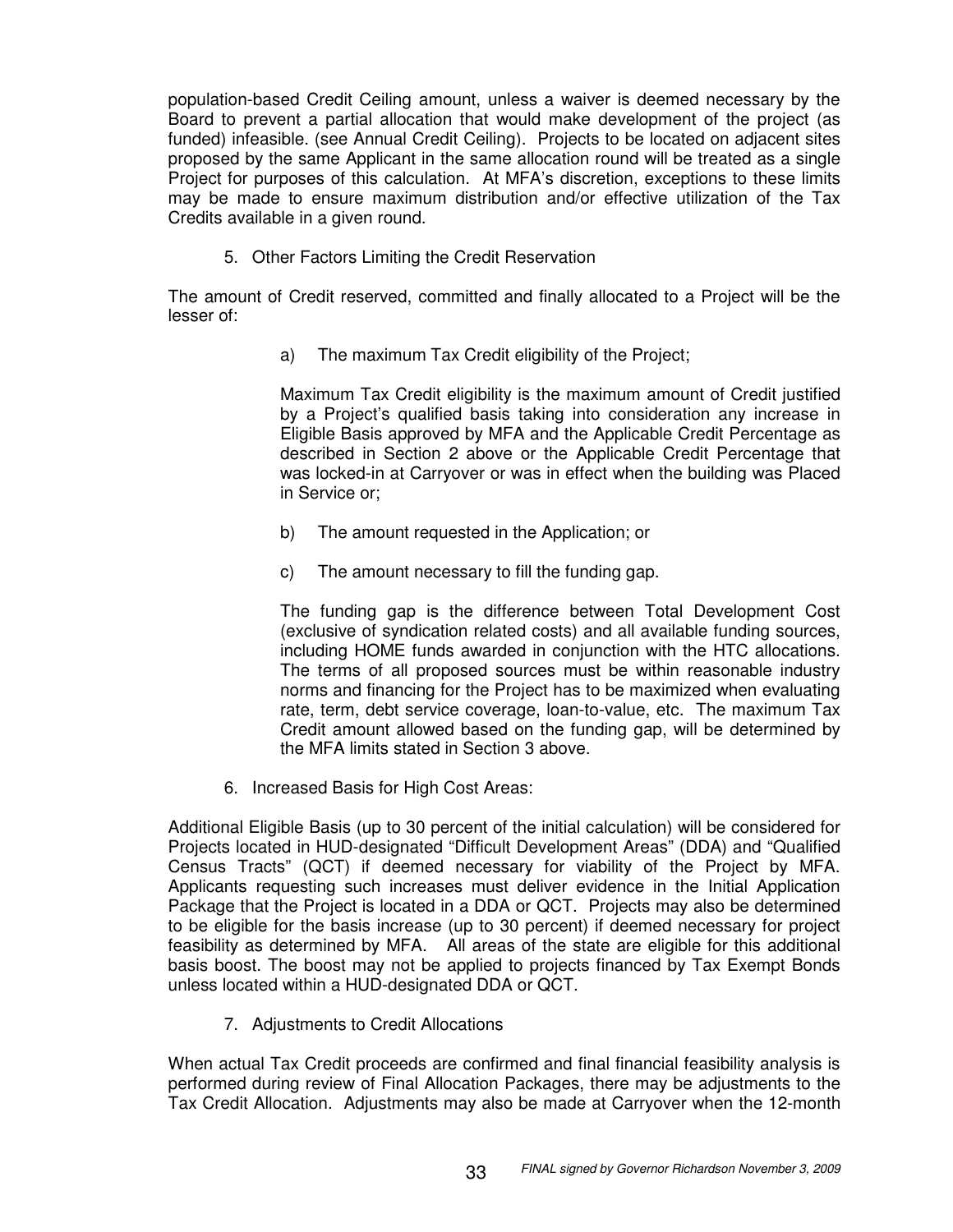average Applicable Credit Percentage has changed, and for rehabilitation projects when the Capital Needs Assessment and appraisal are provided. If actual Project costs or funding sources differ substantially from the projections submitted in the Application, MFA may reduce the final Tax Credit Allocation or the owner may establish project reserves to offset the deficit if the project has sufficient Credit eligibility in MFA's reasonable judgment. The conditions for such reserve accounts will be determined on a case-by-case basis.

8. Federally Required Subsequent Financial Analyses

Regulations require that Housing Credit Agencies conduct evaluations at three specific times to determine the amount of applicable Credits:

- a) Upon receipt of an Application for Low Income Housing Tax Credit Reservation; and
- b) Prior to granting a Tax Credit Allocation; and
- c) No earlier than thirty (30) days prior to awarding the Tax Credit Certification, IRS Form 8609.

## **F. Final Processing and Awards**

1. Additional Considerations

All remaining processing will then be completed for submissions meeting the Threshold and Feasibility requirements described above. In this step all remaining determinations will be made with respect to development team capability, design, readiness to proceed, and other factors in MFA's reasonable judgment. Projects must meet MFA Mandatory Design Standards for Multifamily Housing available from MFA on the website. Debarment from HUD or other Federal housing programs, bankruptcy, criminal indictments or convictions, poor performance on prior MFA or Federally financed Projects (for example, late payments within the 18 month period prior to the Application deadline, misuse of reserves and/or other project funds, default, fair housing violations, non-compliance, or failure to meet development deadlines or documentation requirements) on the part of any proposed development team member or owner or other Principal may result in rejection of an Application by MFA. In addition, MFA will consider a Principal's progress made with previous tax credit reservations, including timeliness in delivering required documents and fees, and meeting all required deadlines. When scoring and ranking generates multiple projects that would draw tenants from a single market area (as determined by the MFA market studies for the Projects in question), MFA may choose to eliminate the lower scoring or higher cost project to avoid overbuilding and distribute Credits more evenly throughout the state. In addition MFA reserves the right to reject any Project, which the MFA in its reasonable judgment determines, is inconsistent with prudent business practices or with the intent and purpose of the Plan. MFA may also make awards conditional on specific modifications to the Project that MFA in its sound judgment considers necessary to enhance the feasibility or safety of the project.

2. Selection of Projects for Awards

After final processing, Projects will be ranked according to scores established in the Threshold Review. Awards will be made to the highest-ranking Projects following procedures and Set Aside adjustments described in Section III.D and III.E, as well as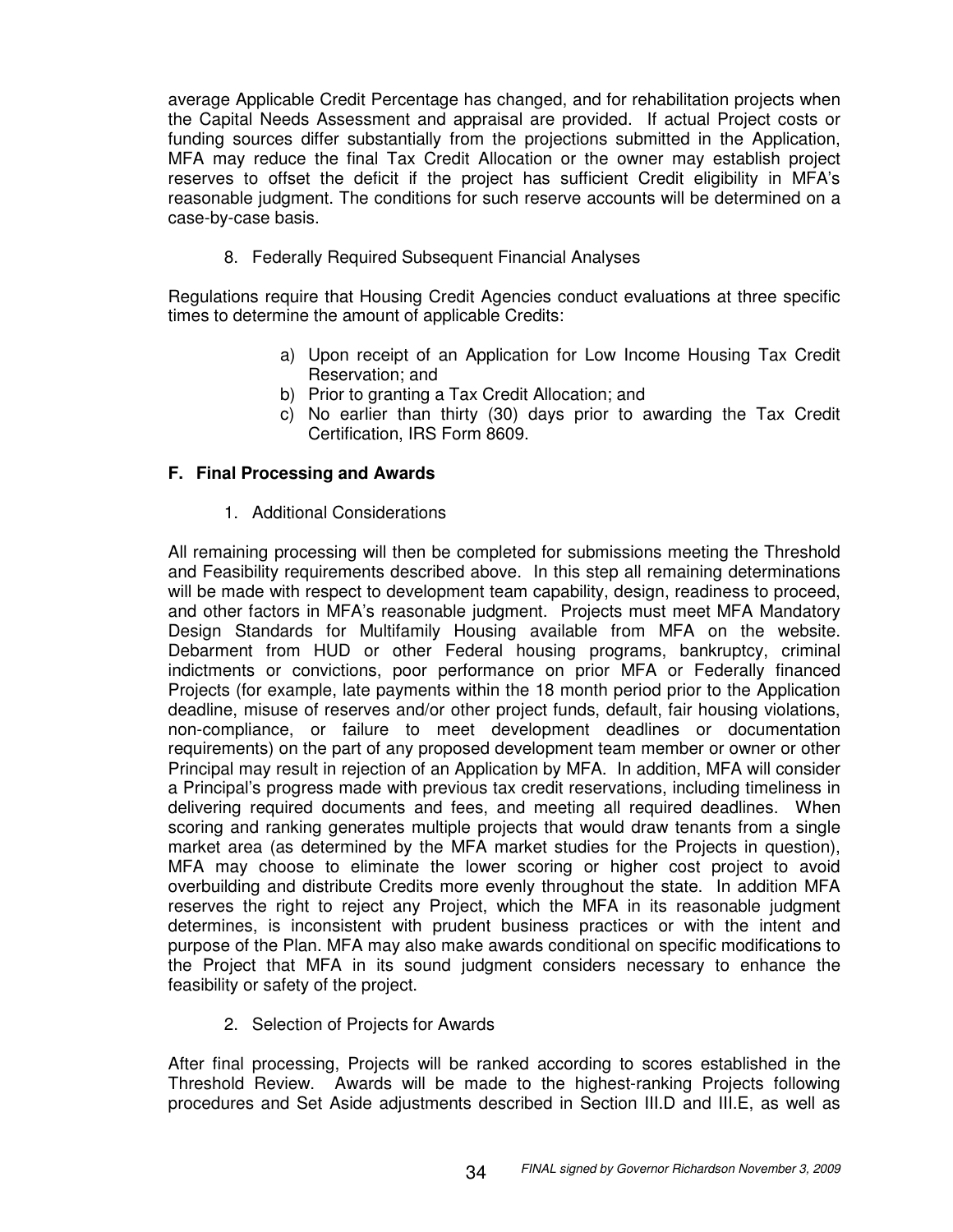adjustments made consistent with limits established in Section E.4. Staff will then prepare a summary of the Projects to be recommended for allocations. Eligible and ineligible Projects will be distinguished for purposes of subsequent awards if additional Credits become available.

3. Allocation Review Committee (ARC)

The Chairman of the Board of MFA will appoint an Allocation Review Committee. The functions of this committee will be to 1) review the Project rating and ranking results in the staff's proposed award summary, 2) determine whether or not the proposed awards have been made consistent with the criteria and other aspects of this Qualified Allocation Plan, 3) conduct the appeals process, and 4) make final award recommendations to the Board. MFA will notify successful Applicants of the preliminary status of their Projects with the use of a Preliminary Reservation Letter or rejection letter, after the committee's approval of the staff's proposed awards and before the appeal process begins. Such letters will be scheduled to be issued approximately ninety (90) days after the Application Deadline. These letters will also be used to initiate the appeals process. When appeals or other matters cannot be decided by the ARC, they will be referred to the Board of Directors.

4. Appeal Process

Applicants wishing to appeal a rejection of their Application or the amount of MFA's allocation may do so in writing delivered to MFA no later than 5:00 PM local time on the fifteenth day after the date of the Preliminary Reservation Letter or rejection letter. Appeal requests must be specific as to the decision being appealed, and they must be accompanied by a fee payment in the amount shown in Section VI. B. Appeals for a given Project can only be appealed by that Project's Applicant. The rejection or allocation amount will stand unless the Applicant can prove or justify, solely on the basis of materials submitted in the original application, why the decision should be changed. The ARC will review the appeal and take whatever action it deems appropriate. The decision by the Committee or the Board, if the matter is referred to the Board, will be final; no further appeals will be entertained. Appeals may result in re-ranking of the Projects, in rejection of previously approved Projects and/or in approval of previously rejected Projects. Once the appeals process is completed, and the resulting recommendations are approved by MFA's Board of Directors, final Reservation Letters and rejection letters will be issued.

5. Board of Directors

The Board will make final awards for each round, although for logistical reasons the Preliminary Reservation Letters and rejection letters may be issued prior to the appeals process and the Board's final decisions. Final Reservation Letters and rejection letters will be issued following the Board decision. The Board will approve projects considered to be Eligible Projects, and these may include Projects for which Tax Credit Allocations are not immediately available. If any Projects receiving Reservations fail to meet subsequent requirements, Credits may be revoked and then awarded by staff to the next highest scoring Eligible Project(s) on the waiting list. Any conflicts of interest of Board members are to be disclosed and Board members having such conflicts will abstain from votes approving or disapproving Tax Credit Projects.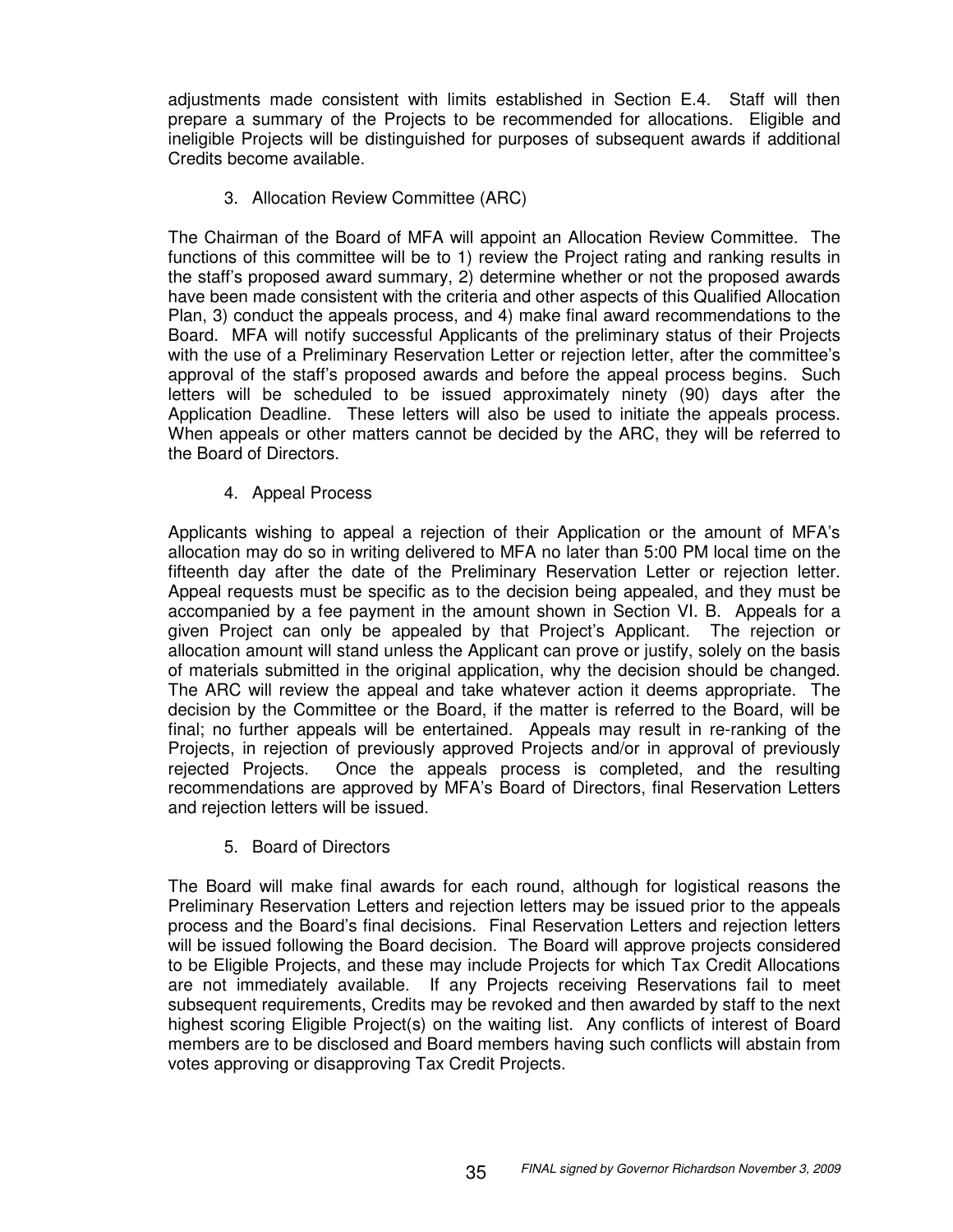# 6. Prohibited Activities

Applicants or their representatives shall not communicate with the Board of Directors, Design Review Committee members, or ARC, regarding any project under consideration, except when specifically permitted to present testimony at a tax credit related proceeding. A project will be deemed ineligible if the Applicant or any person or entity acting on behalf of the Applicant, attempts to influence members of the Board of Directors, Design Review Committee or ARC during any portion of the tax credit award process, or does not follow the prescribed Application and Appeals process.

# **G. Notification of Approval and Subsequent Project Requirements**

The Applicant will be notified of MFA's allocation decision in the form of a Reservation Letter.

**Affirmative actions after Reservation.** From the date of the Reservation, the applicant must meet each of the deadlines specified below for follow up activity in order to maintain its Reservation or Carryover Allocation. **MFA has no obligation to provide any further notice to applicants of these requirements, and failure to submit any one or more of the items may cause the Reservation to be terminated or the Carryover Allocation to be cancelled**. Applicants must further agree to voluntarily return their Reservations or Tax Credit Allocations for reallocation to other projects by MFA if any of the deadlines below are not met.

1. At Reservation

The Processing fee must be paid at this time, and any other conditions noted in the Reservation Letter, which may include evidence of continued site control, must be satisfied.

- 2. By November 15<sup>th</sup> (See Glossary) of the allocation year
	- a) Threshold Requirement #2

Applicants whose Projects were not required to meet Threshold Requirement #2 (zoning) at the Application Deadline must submit evidence that all required zoning approvals for the proposed Project have been obtained; and

- b) All Applicants must deliver:
	- (1) The Contractor's Resume, if it was not included in the Application; and
	- (2) Financing Commitment(s) (See definition) for construction and permanent financing and any other rental or other subsidy, as applicable. Commitments must be submitted from all funding and subsidy sources including construction and first mortgage lender(s), all secondary financing sources (i.e., grants, loans, in kind contributions), and a letter of intent from equity provider.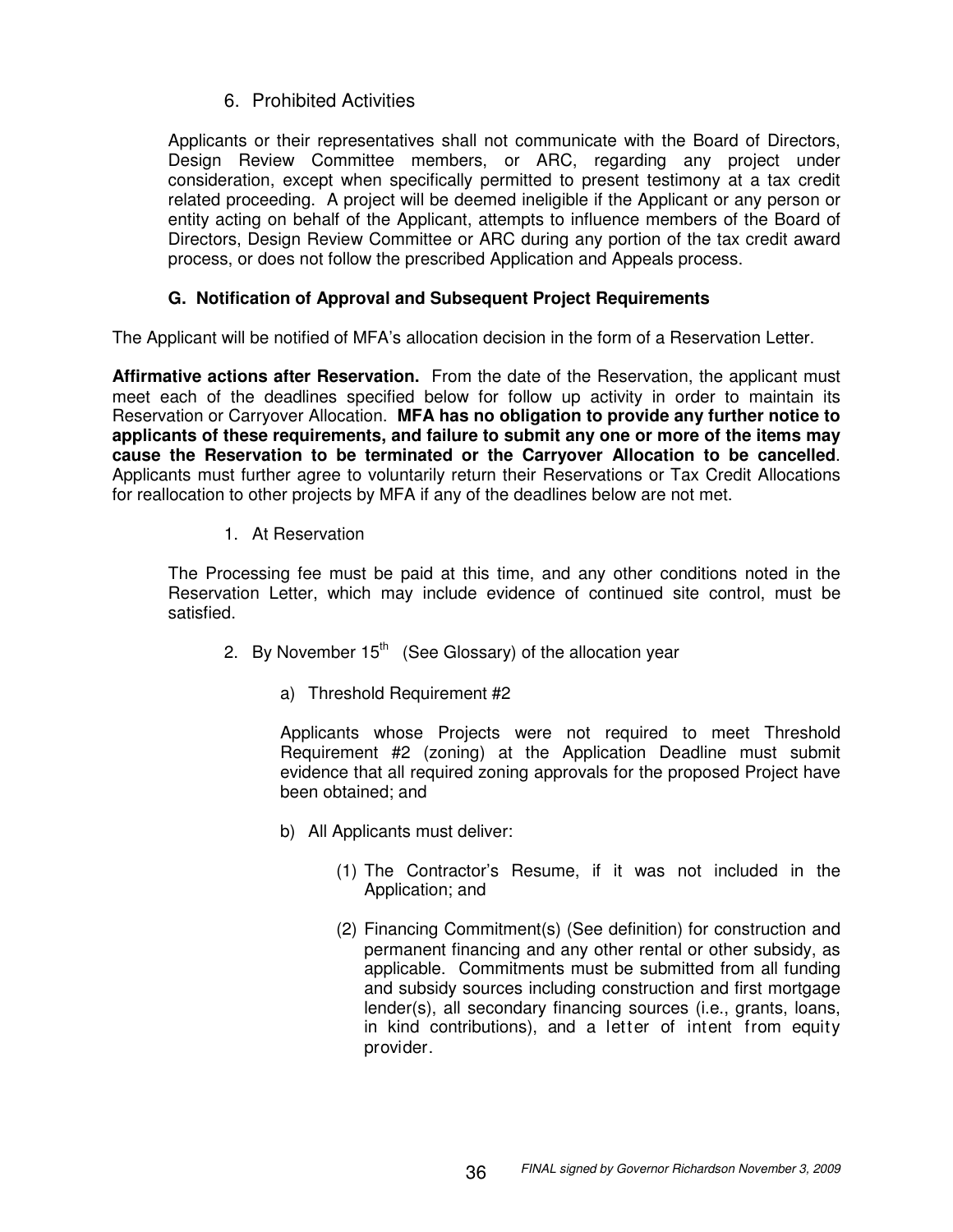- (3) For a Project to be financed by HUD, evidence that the Applicant has submitted a SAMA Application to HUD.
- (4) For a Project to be financed by MFA's 542(c) Risk Sharing or 538 Loan Guaranty Programs, submission of the complete loan application including fee payments and all required materials, and construction financing commitments, if from other institutions.
- c) Carryover Allocation Requirements. If the Project will not be Placed In Service during the calendar year in which the reservation is made, the Applicant must request a Carryover Allocation, which allows for twenty-four (24) additional months to complete the Project. The complete Carryover Allocation Package must be delivered to MFA by November 15<sup>th</sup> of the year in which the Reservation was made. It must contain all items on the Carryover Allocation Requirements Checklist, which include, among other items, an updated Application Form, and recorded deed or lease to the site. The Applicant must own or hold long-term lease rights to the land or depreciable real property that is expected to be part of the Project. For Tribal projects, this would include fully executed master and sub-lease agreements with evidence of filing with the Bureau of Indian Affairs. All Tax Credit fees must be paid to date. In addition, the Project architect must certify that the Project's plans and specifications meet MFA Mandatory Design Standards and contain all commitments made in the initial application regarding design and building.
- d) Rehabilitation Projects. In addition, rehabilitation Projects must provide with the Carryover Application an appraisal and a Capital Needs Assessment of the existing Project.
- 3. March 1 of the Year following Carryover

If applicable, the MFA 542(c) Risk Sharing or 538 Guaranty Loan commitment is to be fully executed.

4. August 31of the year following Carryover

The Applicant must submit evidence that the basis in the Project exceeds 10 percent of the reasonably expected total basis in the Project, an Independent Auditor's Report and Cost Certification, and an Owner's Attorney's Opinion and any other documentation required by MFA.

- 5. April 1 of the second year after Allocation
	- a) No Later than April 1<sup>st</sup> of the year in which the Project must be completed, the owner must deliver evidence acceptable to MFA that construction of the Project has begun. This will include, at a minimum, building permits and site photographs.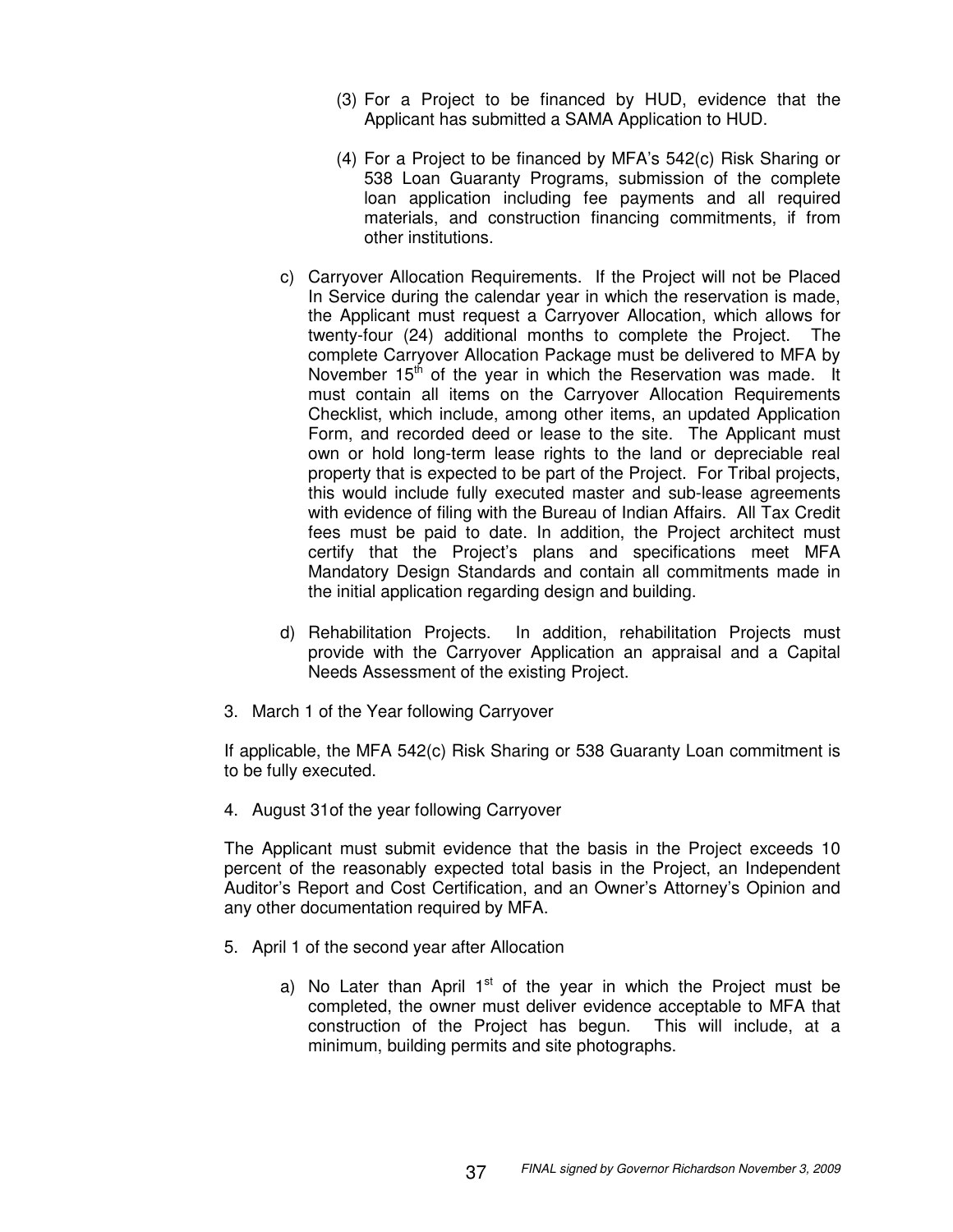- b) At the same time the Applicant must deliver an executed syndication commitment.
- 6. November 15<sup>th</sup> of the Second Year following the initial allocation

Final Allocation and Placed in Service Requirements. On or before November 15<sup>th</sup> of the second year following the initial allocation, a Placed in Service Application or a Final Allocation Application must be submitted for each project. **Failure to meet this requirement will result in the loss of Tax Credits.** If the project is to be Placed in Service but the Applicant is not yet ready to request 8609's, the Placed in Service portion of the Final Allocation Package must still be submitted. A complete Final Allocation Package should be submitted no later than 120 days following the close of the Project's first taxable year of the Credit Period. Prior to the issuance of 8609's for the Project, the owner must submit a complete Final Allocation Package, containing all items on the Final Allocation Checklist, which include, among other items, the following:

- a) Cost Certification: A Project Cost Certification prepared by a Certified Public Accountant must be delivered by the owner prior to the issuance of the Low Income Housing Tax Credit Allocation Certification (IRS Form 8609). This form and required documentation must be completed within sixty (60) days after the Project is Placed In Service. MFA is under no obligation to issue 8609's for the current year if the package is received after November 15<sup>th</sup>.
- b) Architects Certification: A certification from the Project architect that the Project has been built in conformance with MFA Mandatory Design Standards, all applicable codes, and commitments made in the initial application regarding design and building.
- c) Owner's Attorney's Opinion: An owner's attorney opinion submitted on firm's letterhead with required text.
- d) Final Contractor's Application and Certificate for Payment, AIA Doc. G702, or equivalent: A fully executed copy indicating all of the hard construction costs for the Project must be submitted with the Final Allocation Package.
- e) Land Use Restriction Agreement (LURA): Prior to December 31 of the year in which the buildings are placed in service, the owner must submit an executed and recorded LURA, satisfactory to MFA in form and content.
- 7. Other Developer Responsibilities and Elections

The developer has several options concerning the month in which the Applicable Credit Percentage is locked in, for both taxable and tax exempt Projects. Additionally, the Developer must place the buildings in service and claim Credits within certain time periods. MFA must be notified of these dates to ensure that all necessary administrative actions are taken in a timely manner. Otherwise Credits may not be able to be claimed as desired.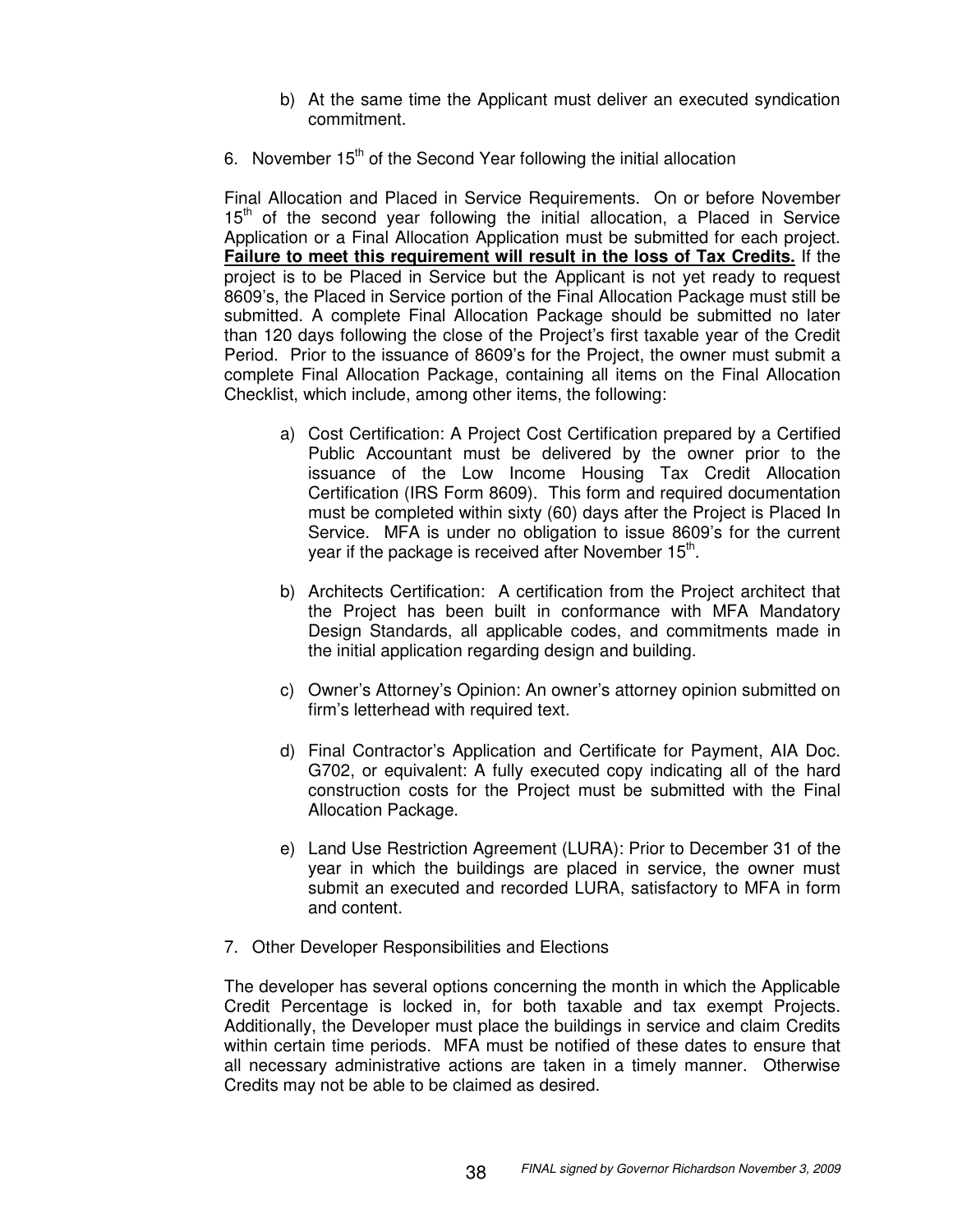8. LURA or Extended Use Agreement

Section 42(h)(6) of the Code requires imposition of "an extended low-income housing commitment". MFA complies with this requirement with a LURA filed at the time of Placement in Service or Final Allocation. The LURA sets forth, as covenants running with the land for a minimum of 30 years (or longer if the developer commits to a longer restriction period), the compliance fees, the low income Set Asides, the percentages of median income to be served, the special housing needs to be served (if any) and any other such requirements that obtain as a scoring matter or that may be imposed through this QAP and Code Section 42. The LURA may not be terminated prior to its term for any reason other than foreclosure and the Owner will not have the right to require the MFA to present a "qualified contract" in accordance with Code Section 42(h)(6). The developer will also have to deliver subordination agreements from all lenders, giving lien priority to the Tax Credit restrictions.

## **H. Termination of Reservations or Rejection of Applications**

Any of the following events or actions on the part of the Applicant at any time subsequent to the Application Deadline may cause the Application to be rejected, or the Reservation to be terminated in MFA's sole discretion:

- 1. Loss of Site Control or Site Change;
- 2. Submission of any false or fraudulent information in the Application or in other submissions;
- 3. Failure to meet the conditions in Section C and G above or in the Reservation Letter;
- 4. Subsequent regulations issued by U.S. Treasury or the IRS pertaining to Section 42;
- 5. Failure to promptly notify MFA of any material or adverse changes in the facts of the original Application pursuant to Section I below.
- 6. Instances of non-compliance continuing beyond the specified cure period on Applicant's or Principals other projects.
- 7. Any other change which would alter the original scoring of the Application, or which was not approved in advance by MFA.
- 8. Debarment from HUD or other Federal programs, bankruptcy, criminal indictments or convictions, poor performance on prior MFA or HUD financed Projects (including but not limited to late payments within the 18 month period prior to the Application Deadline, misuse of reserves and/or other project funds, default, fair housing violations, non-compliance, failure to meet development deadlines, or documentation requirements) on the part of any development team member or owner or other Principal.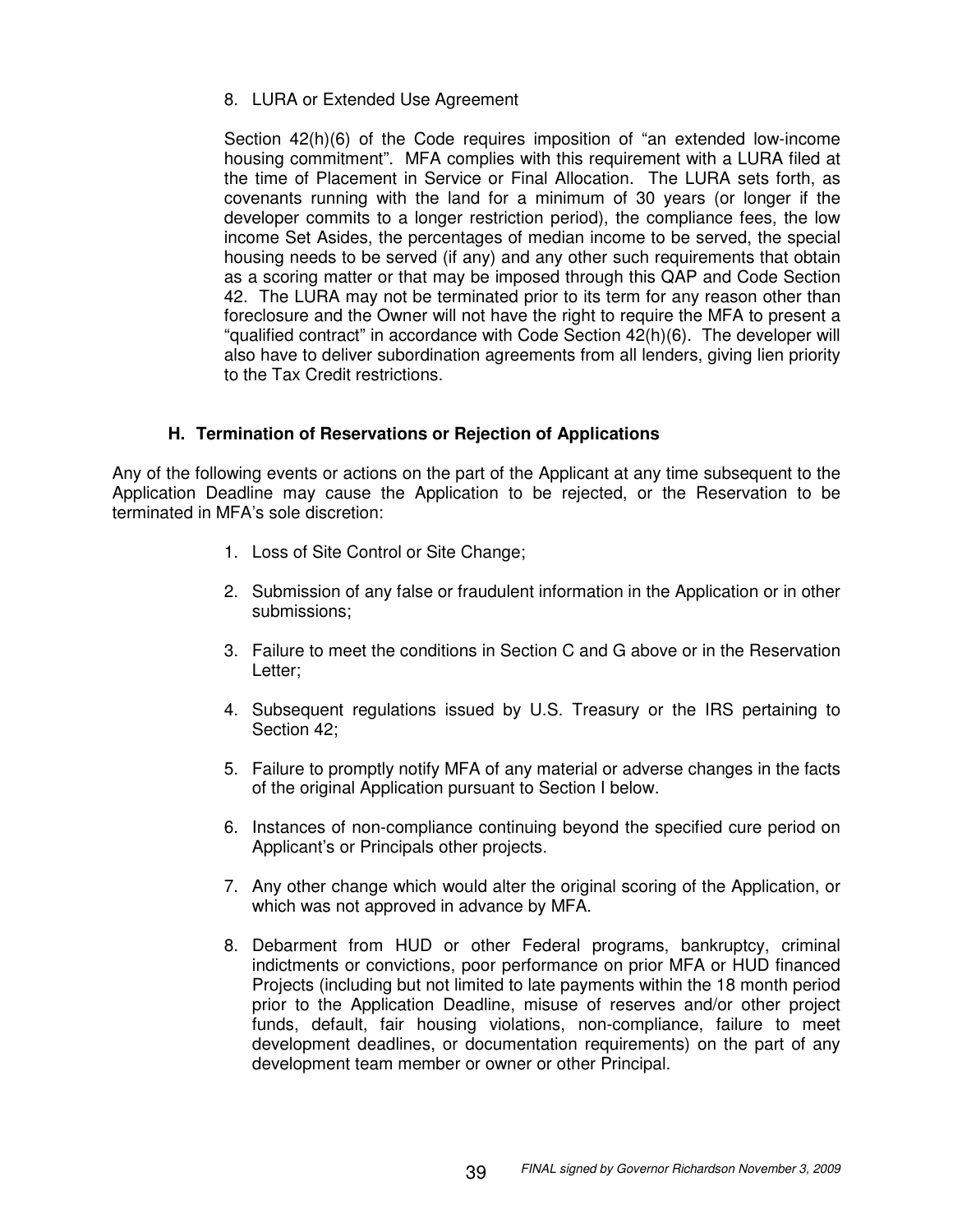9. Change in the Federal Set Aside Election or other Set Aside proposed in the Initial Application, subsequent to the Application Deadline.

# **I. Notification to MFA of Changes to the Project**

It is the Applicant's responsibility to notify MFA immediately, in writing, of any changes to the Project subsequent to submission of an Application, including the changes listed below and any other material changes. If any proposed change results in adjustments to the Project's original scoring, regardless of the Project's ranking, or if the proposed changes would have prevented the project from achieving one or more of the original Minimum Project Threshold Requirements at Initial Application, MFA may reject the proposal and/or revoke the Reservation or Tax Credit Allocation. Failure to notify MFA may result in the rejection of an Application or loss of a Reservation or Tax Credit Allocation. Approval of such changes will be made in MFA's sole discretion, and the change may result in a change in the Tax Credit amount or other action by MFA. A \$500 fee payment is required at the time of the request.

- 1. Site control or rights of way are lost;
- 2. Project costs change in excess of five percent (5 percent) of the Total Development Cost shown in the Initial Application;
- 3. Applicant obtains additional subsidies or financing other than those disclosed in the Application; loses subsidies or financing included in the Application; or the amount of any such financing or subsidy changes by 10 percent or more from the amount shown in the Application;
- 4. Development Cost Contributions made by a state, local or tribal government entity are reduced, increased, withdrawn or substituted with other types of contributions than the ones originally proposed in the Application;
- 5. The syndication payment timing and/or net proceeds change from those stated in the Application;
- 6. The parties (other than the Limited Partner(s)) involved in the ownership entity as represented in the Application change;
- 7. The unit and project design, square footage, unit mix, number of units, or number of buildings changes (fee will be waived when changes are required by local regulatory codes). Substantial changes of this sort may result in a requirement to produce a new Market Study;
- 8. The general contractor or other member of the original development team changes; and/or
- 9. Any other factor deemed material by MFA in its reasonable judgment.

## **J. Notice Provisions**

MFA will typically provide notice to Applicants through either certified mail or courier service, and facsimile or email transmission. Consequently street addresses, email addresses and fax numbers must be provided clearly in the Application Form**. Such notices will be provided only to the single contact person shown in the Application Form. MFA will not be liable if**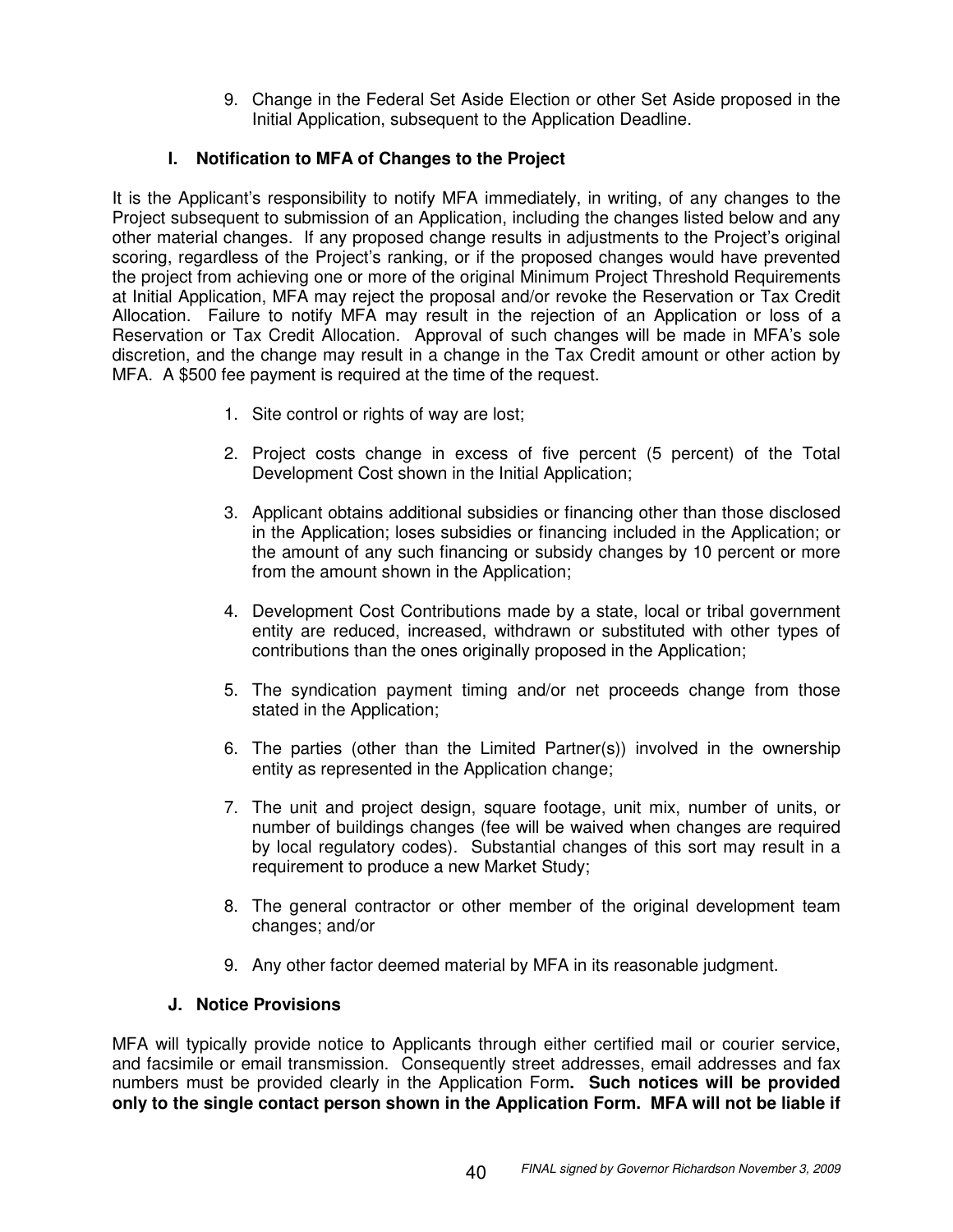**unable to give notice due to a change in contact person information that was not reported to MFA.**

## **K. Applications are Public Records**

All information contained in Applications for Tax Credits are public records subject to inspection under state and federal open records laws. In addition, MFA may share information and details obtained from Applications with other public agencies.

# **V. COST CERTIFICATION**

# **A. Applicability of Cost Certification**

A CPA's certification is required to certify compliance with the 10 percent test. Prior to the issuance of a Low Income Housing Tax Credit Allocation Certification (IRS form 8609), MFA will require a Cost Certification, prepared by an independent Certified Public Accountant, which meets the MFA requirements for all Projects.

## **B. Requirements**

The Cost Certification must meet the following requirements:

- 1. The accountant preparing the Cost Certification must certify that all costs are related to the development and do not include costs for organization, syndication, professional or consultant fees related to syndication.
- 2. All fees, including the developer fee, which are paid to the Developer or to an entity with an Identity of Interest with the Developer, must be clearly identified. If all or a portion of the developer fee is deferred, copies of the promissory note or other substantiation of the validity of the fee must be reviewed.
- 3. If the land is purchased from a related party, the owner must submit an appraisal to substantiate fair market value.
- 4. Legal fees related to land acquisition must be clearly identified.
- 5. Interest expense related to land must be clearly identified.
- 6. The sources of all funding including loans, Tax Credit proceeds, developer equity and all other sources must be certified.

# **C. Authority to Determine Maximum Qualified Basis**

MFA may challenge the costs provided in the certification, impose the limitations set forth in this Plan and at its sole discretion, determine the maximum Qualified Basis against which Credit is allocated.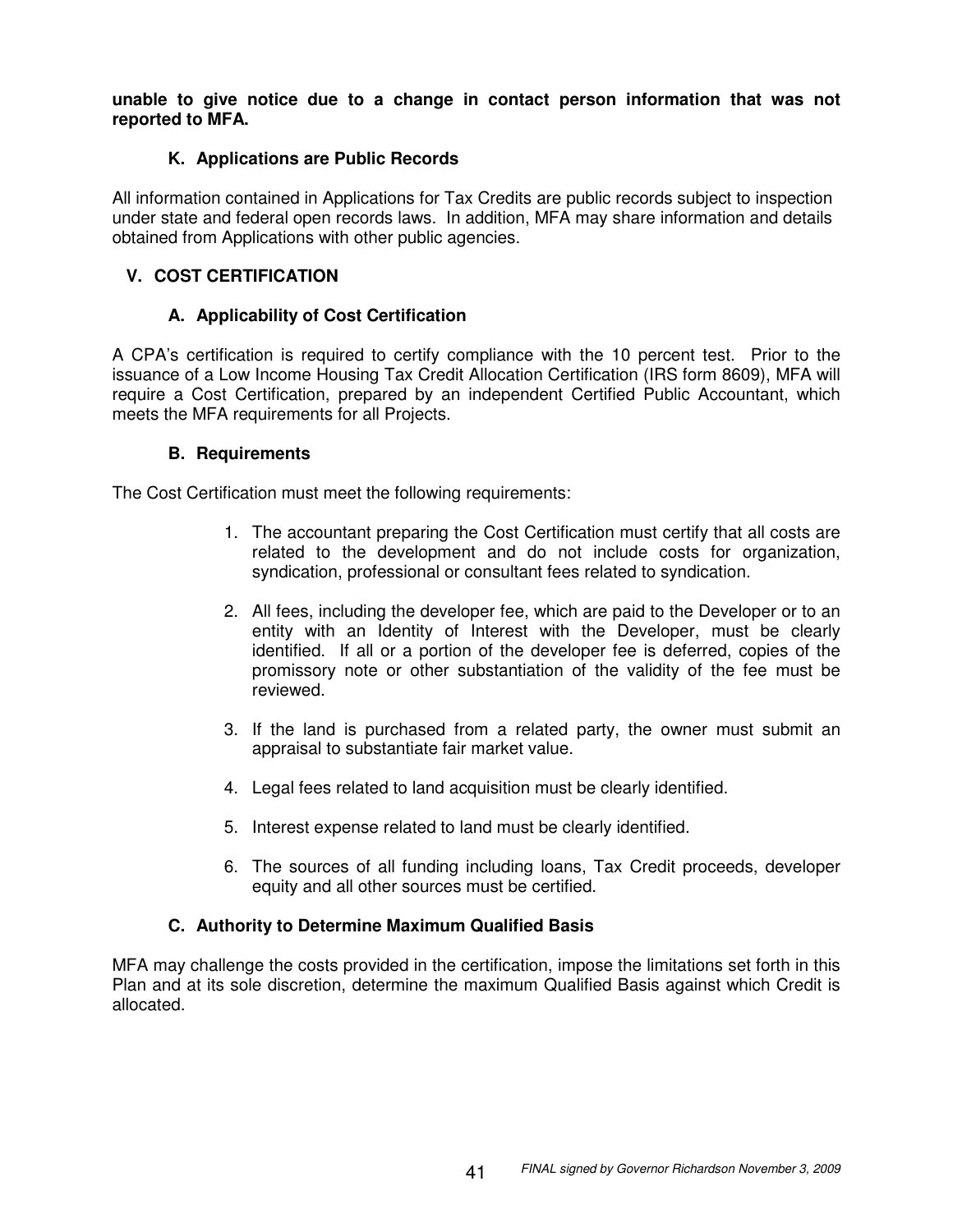# **VI. AUXILIARY FUNCTIONS**

As HCA, MFA conducts certain Tax Credit related functions which are separate from the regular allocation and monitoring process, including the following;

# **A. Subsidy Layering Review**

Pursuant to Section 911 of the Housing and Community Development Act of 1992, HUD is required to determine that Projects receiving both Tax Credits, and federal, state, or local assistance do not obtain subsidies in excess of that which is necessary to produce affordable housing. This responsibility has been delegated to MFA, and MFA's review process will follow the Administrative Guidelines issued December 15, 1994. An essential component of this review is an analysis of the reasonableness of fees paid to sponsors, developers, and builders. Consequently for purposes of Section 911 Reviews, fees used to calculate Tax Credit amounts will not exceed the limits stated in Section IV.D, "Developer and Other Fees", above. Some of these maximum fees allowed by MFA exceed the "Safe Harbor" fee amounts, which apply to Section 911 reviews. Special factors that justify these published higher fees (which do exceed "ceiling" amounts) include, but are not limited to: The relatively high cost of construction and land within the State of New Mexico; the lack of state or local funded soft second financing or operating subsidies; and the general inability of local governments to donate land and/or other services to worthy Projects due to the state's "Anti-Donation" clause.

The MFA reserves the right to include, or consider, other criteria to justify exceeding Safe Harbor limits for fees associated with projects requiring Subsidy Layering Reviews. The MFA also reserves the right to limit Projects to Safe Harbor limitations for any reason that it deems reasonable. This paragraph applies to all Projects that require Subsidy Layering Reviews.

Requests for Subsidy Layering Reviews may be made at any time by a developer/sponsor, and must include a \$500 review fee along with the full HTC Application Form as well as HUD Form 2880 (as applicable), among other materials. More detailed Application Packages may be obtained from MFA. Responses will be provided no later than thirty (30) business days subsequent to receipt of the request by MFA, unless the request is submitted less than ninety (90) days subsequent to an allocation round deadline.

# **B. Processing of Tax Exempt Bond Financed Projects**

Projects financed with Tax Exempt Bond volume cap allocated by the state may receive 4 Percent Tax Credits without participating in the HTC allocation process described in this Plan. However, under IRS Code Section 42(m)(1)(D), such Projects must receive a determination from MFA staff that they satisfy the requirements for allocation under the QAP. MFA's staff determination that a Project satisfies the requirements of the QAP will be based on the Project's meeting all Minimum Project Threshold Requirements, Staff Analysis, Application Processing, Feasibility Analysis, and Property Standards described in the QAP in effect when the determination is made. In addition, the Minimum Score for Tax Exempt Bond Financed Projects will be only 70 percent of the Minimum Score stated in Section III.E. Projects will be required to serve targeted populations (scoring criteria #11,12 or 13) and include points for Projects that Benefit the Environment (scoring criteria #3). MFA staff will also undertake an analysis to determine the Credit amount necessary for financial feasibility.

Requests for these determinations must be made by a Developer/Sponsor no more than 60 days after an award of bond volume cap is made by the State Board of Finance, and no less than 60 days prior to the anticipated bond issuance date. Requests must include a Review Fee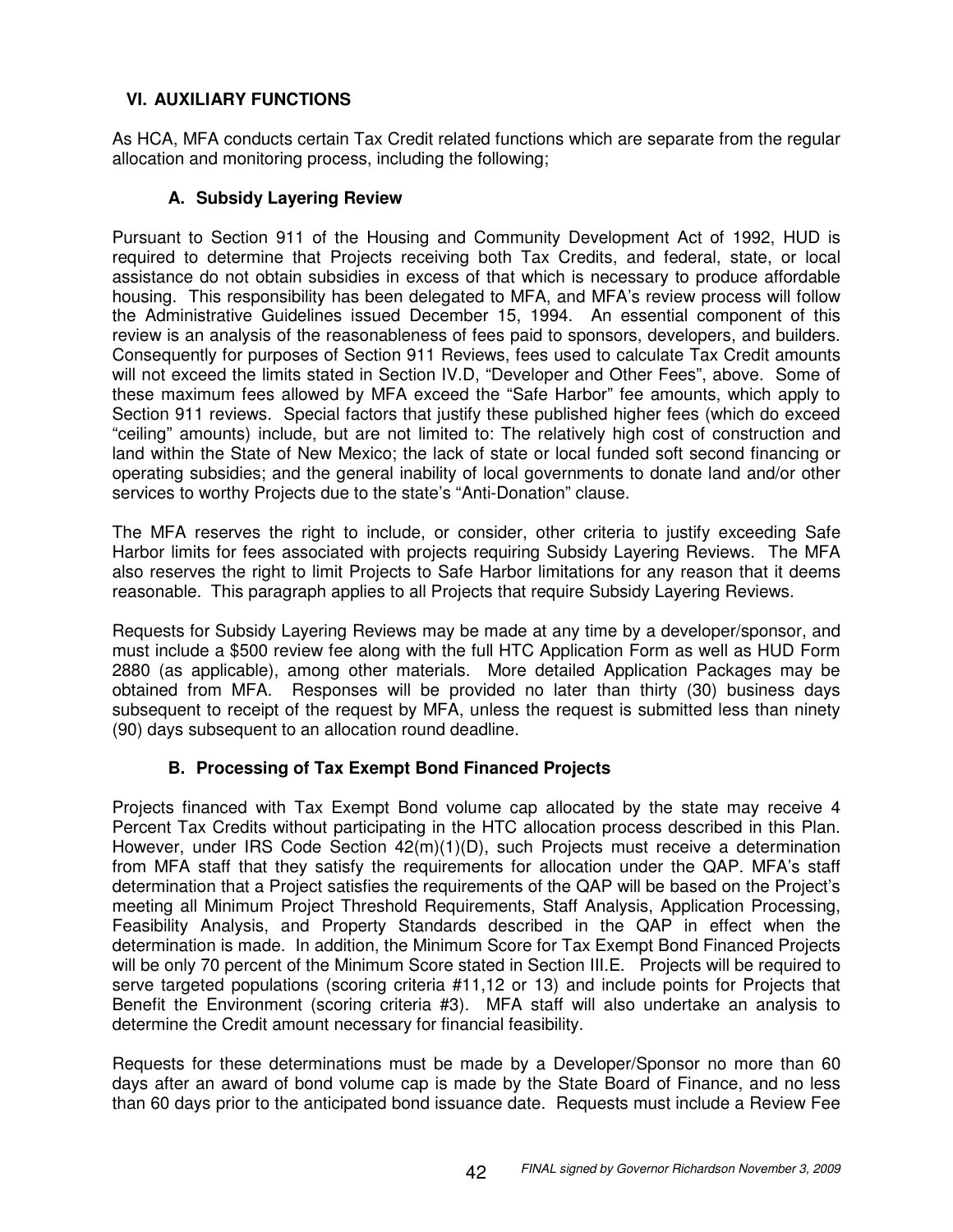as listed in Section IV.B, a \$4,800 deposit toward the cost of a market study to be ordered by MFA, and the Development Project Application Form with needed schedules, the Attachments Checklist, and any other material specified by MFA. For Tax Exempt Bond Financed Projects only, MFA may accept the Applicant's market study and waive the \$4,800 deposit if the Applicant's study meets all of the requirements of MFA's studies, in MFA's determination, and is dated no more than 180 days prior to the date on which a complete Application is received by MFA. Prior to the release of the determination letter by MFA staff, a processing fee in the amount of three and one half percent (3.5 percent) of the approved annual Credit amount will be due. Responses will be provided no later than sixty (60) business days subsequent to receipt of the complete request by MFA.

Tax Exempt Bond Financed Projects may receive Credits on the full amount of their Eligible Basis only if at least 50 percent of the development's "aggregate basis" is financed with Tax Exempt Bonds. Additionally, numerous bond-financing rules apply and many Tax Credit requirements are different for bond-financed projects. MFA recommends that developers undertaking these projects obtain advice from qualified tax professionals to ensure that such requirements are met.

To ensure that these Credits are used to leverage the greatest possible amount of resources, the following additional Minimum Project Threshold Requirements will apply:

1. Percent of Total Sources Limit:

The private activity bond volume cap allocation by the State Board of Finance must not exceed seventy percent (70 percent) of the Project's total permanent sources of funds; and

2. Dollar Limit:

The private activity bond volume cap allocation to the proposed Project must not exceed \$8 million; however, limited waivers will be considered when adequate availability of private activity bond volume cap exists, the Applicant has demonstrated the need for additional tax exempt debt for project feasibility, and is warranted based on project size; and

3. Costs of Issuance Limit:

Costs of issuance may not exceed five percent (5 percent) of the bond issue for projects with total financing sources of \$2,000,000 or more, and seven percent (7 percent) for projects with total financing sources of less than \$2,000,000.

For Tax Exempt Bond Financed Projects which include new construction, the developer must provide notice to MFA that units have been Placed In Service and request the issuance of a LURA from MFA within one month of the date on which the last unit of the project was Placed In Service. For Tax Exempt Bond Financed Projects which include rehabilitation, the developer must provide notice to MFA that units have been placed in service for rehabilitation purposes and request the issuance of a LURA from MFA within one month of the date on which the construction is determined to be complete.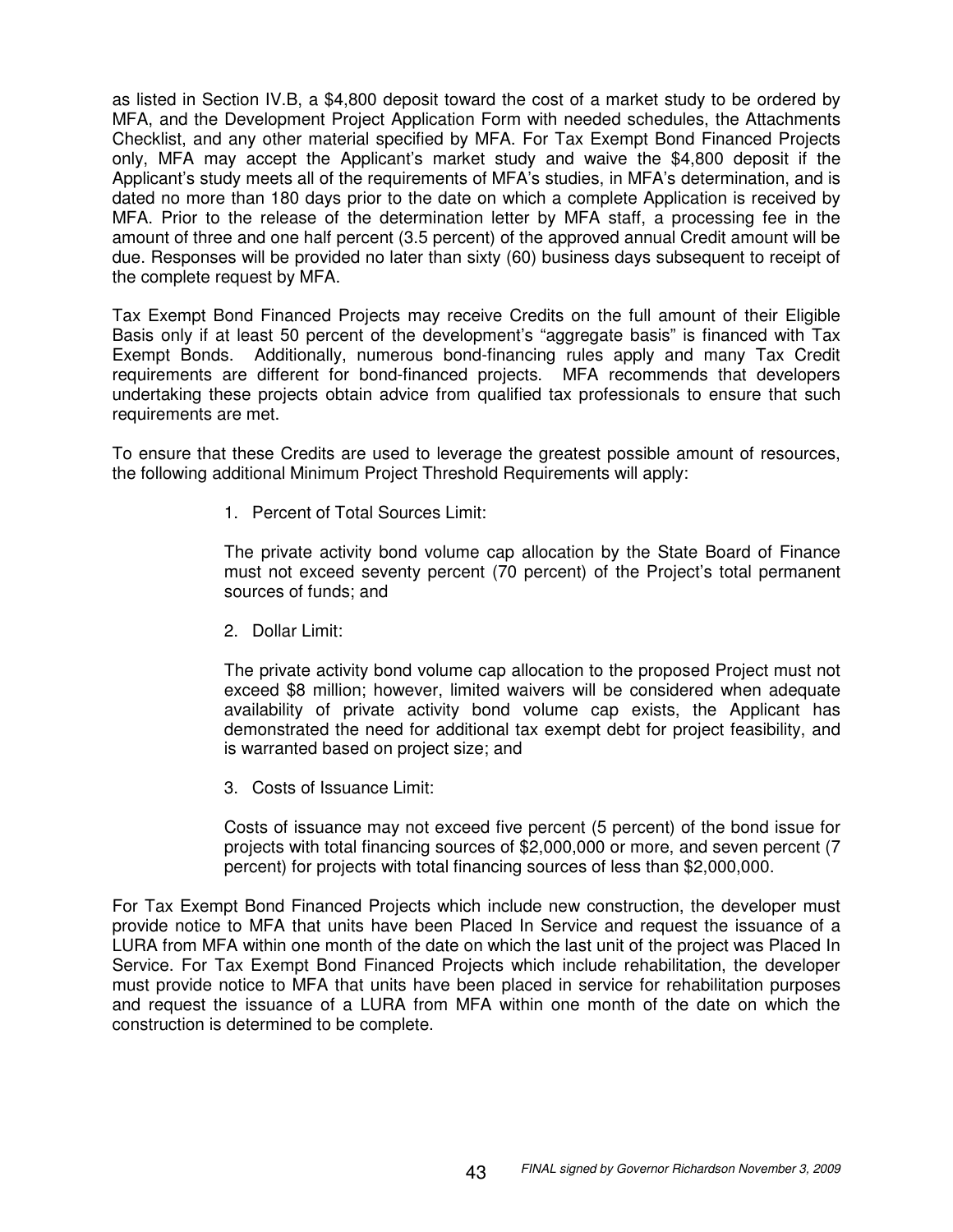# **VII.AMENDMENTS TO THE ALLOCATION PLAN AND WAIVERS OF PLAN PROVISIONS**

MFA reserves the right to modify this QAP, including its compliance and monitoring provisions, as required by the promulgation or amendment of IRS Code Section 42, from time to time, or for other reasons as determined by MFA. MFA will, however, make available to the general public a written explanation of any allocation of Housing Tax Credits that is not made in accordance with established priorities and selection criteria of the agency.

## **VIII. FUTURE YEAR'S BINDING COMMITMENTS**

MFA staff shall have the authority to advance allocate up to \$300,000 in future year's Tax Credits to Board-approved Eligible Projects. However, advance allocations are made solely at MFA's discretion and no advance allocation may be made to any project whose Credit amount is not at least 50 percent funded by the current year's Annual Credit Ceiling. Future year commitments in excess of \$300,000 in any given year must be approved by the Board.

## **IX. DISASTER RELIEF ALLOCATIONS**

The Board will retain the authority to allocate current or future year's Credits at any time and in any amount to Projects approved by the Board that are intended to alleviate housing shortages in communities affected by natural disasters.

# **X. MFA TAX CREDIT MONITORING AND COMPLIANCE PLAN SUMMARY**

## **A. General Requirements**

Federal Law requires MFA to develop and implement a compliance-monitoring program for completed Projects that have received Low Income Housing Tax Credits. A compliance plan contained in a manual has been developed and is available to the Project owners at MFA's website www.housingnm.org. Compliance monitoring is required for a minimum of 15 years after receipt of an allocation. Each owner has chosen to utilize Low Income Housing Tax Credits to take advantage of the tax benefits provided. In exchange for these tax benefits, certain requirements must be met so that the Project will benefit Low Income Tenants.

Owners will be required to submit a quarterly report to MFA for each of the first four calendar quarters after a Project is Placed In Service. At that time, if the Project is determined to be in compliance with the Tax Reform Act, reports may be filed on an annual basis. Owners will be required to submit to MFA a copy of all federal form 8609's, including schedule A, filed with the IRS in the first year that credits are claimed, and at any subsequent time as requested by MFA.

## **B. Inspections**

MFA will conduct annual on-site inspections of at least thirty-three percent (33 percent) of the Projects under the MFA's jurisdiction. Each inspection will include a review of the Project's low income certifications, supporting income documentation, leases, rent records (including utility documentation) and unit inspections in at least twenty percent (20 percent) of the Project's Set Aside units and a physical inspection of the entire Project (interior and exterior). In mixed-use properties, one hundred percent (100 percent) of the units may be monitored. If Projects are determined to be in noncompliance, site visits may occur more often. MFA may conduct inspections upon thirty- (30) day's notice.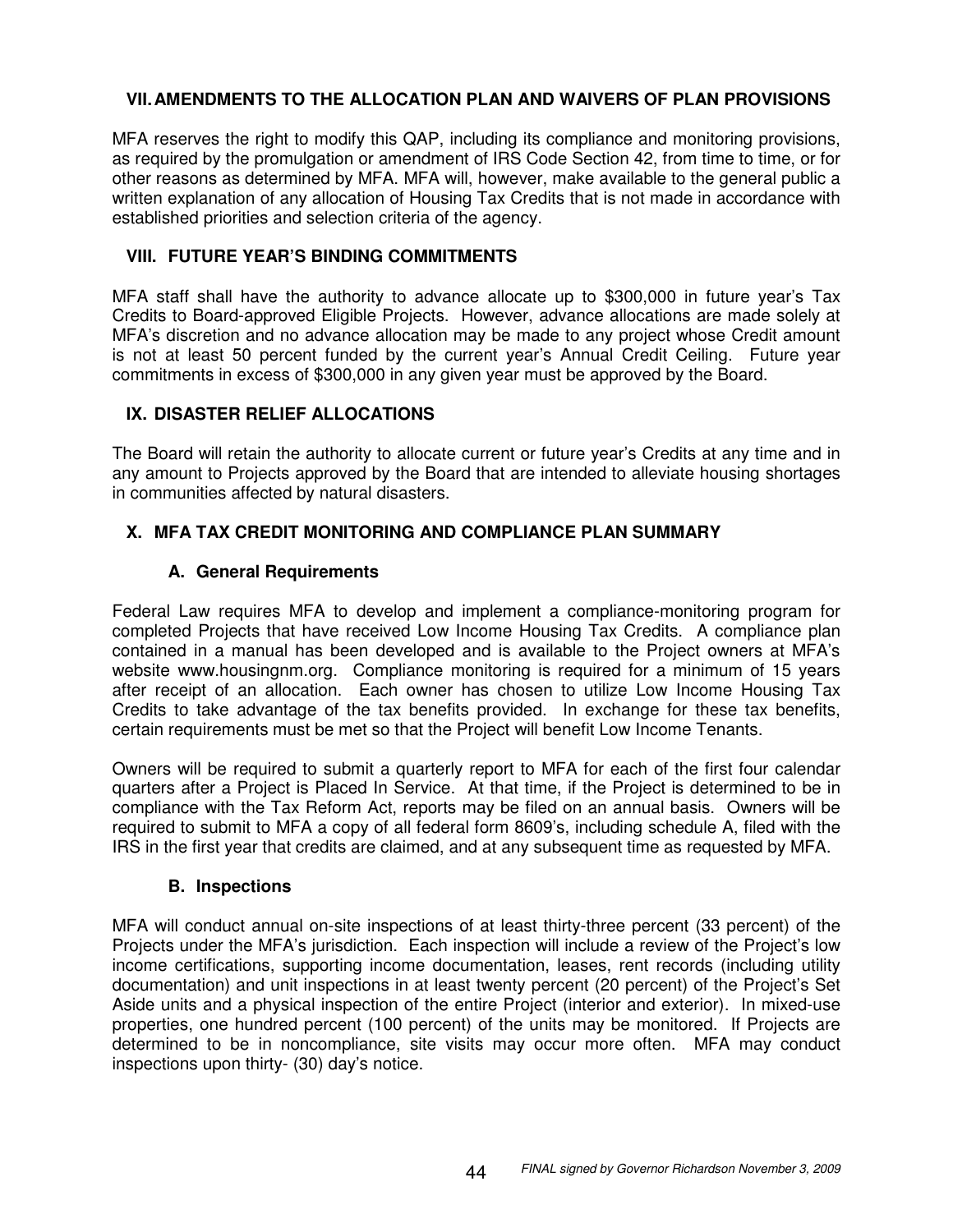During the Extended Use Period, MFA reserves the right, under the provisions of Section 42 of the Internal Revenue Code and the Land Use Restriction Agreement, to perform an audit of any Project that has received an allocation of Tax Credits. This audit will include an on-site inspection of all buildings, and a review of all tenant records and certifications and other documents supporting criteria for which the owner received points in the Application for an allocation of Credits.

# **C. Record Keeping and Record Retention**

Under the provisions of the Tax Credits, the owner of the project will be required to keep records as defined below for each building within a particular development. These records must be retained by the owner for a minimum of six (6) years beyond the owner's income tax filing date for that year. However, first year Project records must be maintained for six (6) years beyond the tax filing date of the final year of the Project's eligibility for Tax Credits. The owner must report to MFA, through MFA's *WCMS On-Line* system, annual audited property financial statements, as well as annual operating budgets. On a monthly basis, the owner must provide tenant income certifications and property vacancy data using the *WCMS On-Line* system. In addition, the owner must maintain records for each qualified Low Income building in the Project showing:

- 1. The total number of residential units in the building (including the number of bedrooms and size in square feet of each residential unit);
- 2. The percentage of residential units in the building that are Set Aside Units;
- 3. The rent charged on each residential unit in the building (including utility allowances);
- 4. The number of occupants in each residential unit in the building;
- 5. The low income unit vacancies in the building and documentation of when and to whom the "next available units" were rented;
- 6. The income certification of each Low Income Tenant;
- 7. The documentation to support each Low Income Tenant's income certification;
- 8. The Eligible Basis and Qualified Basis for each building; and
- 9. The character and use of any nonresidential portion of the building included in the building's Eligible Basis (this includes separate facilities such as clubhouses or swimming pools whose Eligible Basis is allocated to each building);
- 10. New legislation may also require additional documentation and reporting. We are waiting for further guidance from the IRS and HUD to determine how to proceed.

Failure to annually report is deemed as noncompliance and is reportable to the IRS.

# **D. Annual Certification Review**

It is the responsibility of the Project owner to annually certify to MFA that the Project meets the requirements of Section 42 of the Internal Revenue Code, whichever Set Aside is applicable to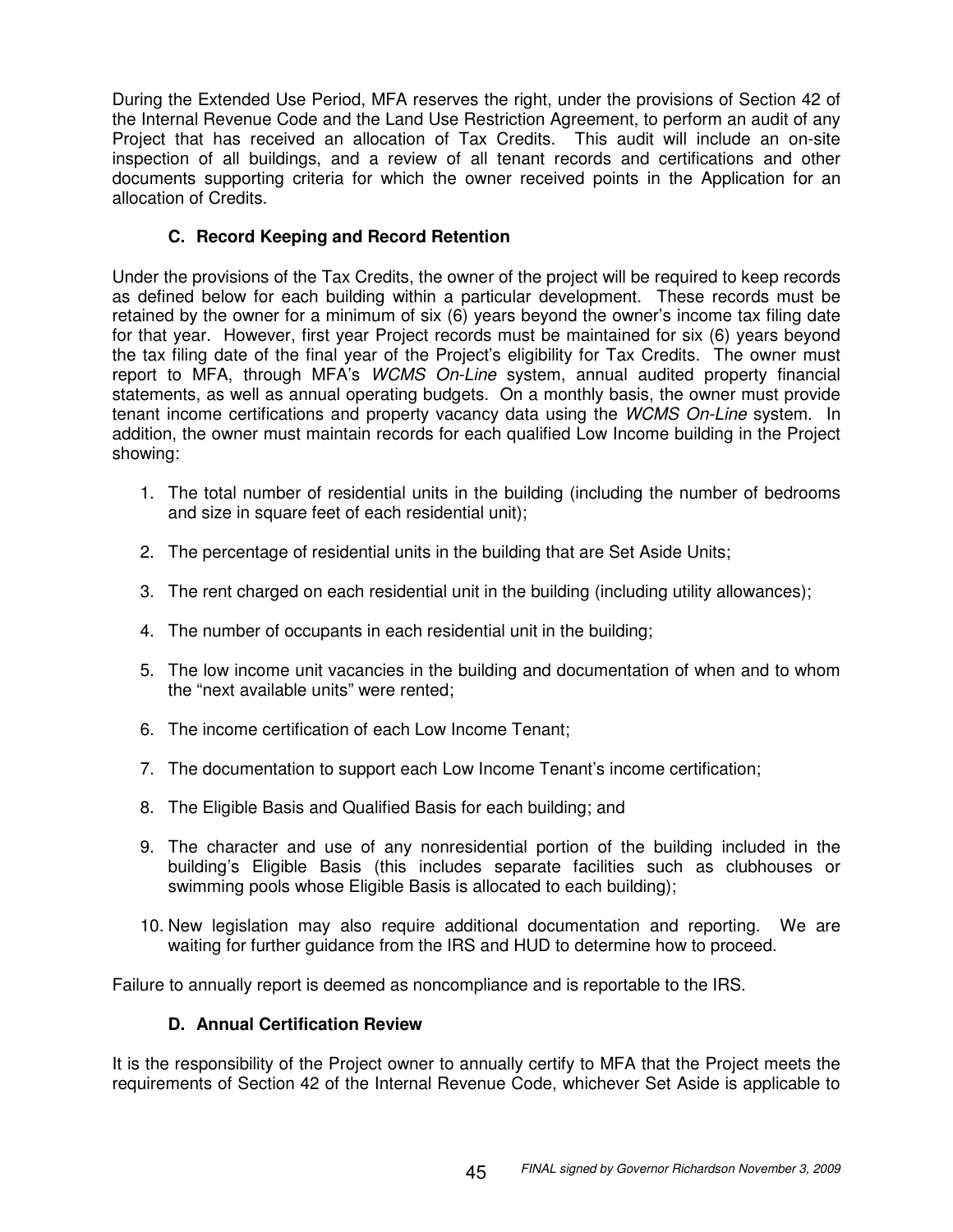the Project. Failure to certify is deemed as noncompliance and is reportable to the IRS. This annual certification requires the Project owner to certify that:

- 1. The project meets the minimum requirements of the Set Aside Election;
- 2. There has been no change in the applicable fraction;
- 3. An annual Low Income certification has been received from each Low Income Tenant and documentation is available to support that certification;
- 4. Each Low Income Unit is rent restricted under Section 42 of the Internal Revenue Code;
- 5. Subject to the income restrictions on the Project all units in the Project are for use by the general public and are used on a non-transient basis;
- 6. There has been no finding of discrimination under the Fair Housing Act;
- 7. Each building within the Project is suitable for occupancy taking into account local health, safety, and building codes;
- 8. There has been no change in any building's Eligible Basis under Section 42 of the Internal Revenue Code, or if there has been a change, adequate explanation of the nature of the change has been given;
- 9. All tenant facilities included in the Eligible Basis of any building in the Project are provided on a comparable basis, without a separate fee, to all tenants in the building;
- 10. If a Low Income Unit in the Project becomes vacant during the year, reasonable attempts are made to rent that Unit to tenants having a qualifying income, and while the Unit is vacant no Units of comparable or smaller size are rented to tenants not having a qualifying income;
- 11. If the income of Low Income Tenants of Units increases above one hundred forty percent (140 percent) of the applicable income limit allowed in Section 42, the next available unit of comparable or smaller size will be leased to tenants having qualifying income.
- 12. Owner has not refused to lease a Unit to an applicant based exclusively on their status as a holder of a Section 8 voucher and the Project otherwise meets the provisions outlined in the extended low-income housing commitment;
- 13. If the owner received its Tax Credit Allocation from the state ceiling Set Aside for projects involving "qualified non-profit organizations", the non-profit entity materially participated in the operation of the development;
- 14. There has been no change in ownership or management of the project;
- 15. The owner has obtained accurate, allowable, current utility allowances for use in the calculation of rents for the project, and acknowledges this to be an annual requirement for the duration of the Compliance Period;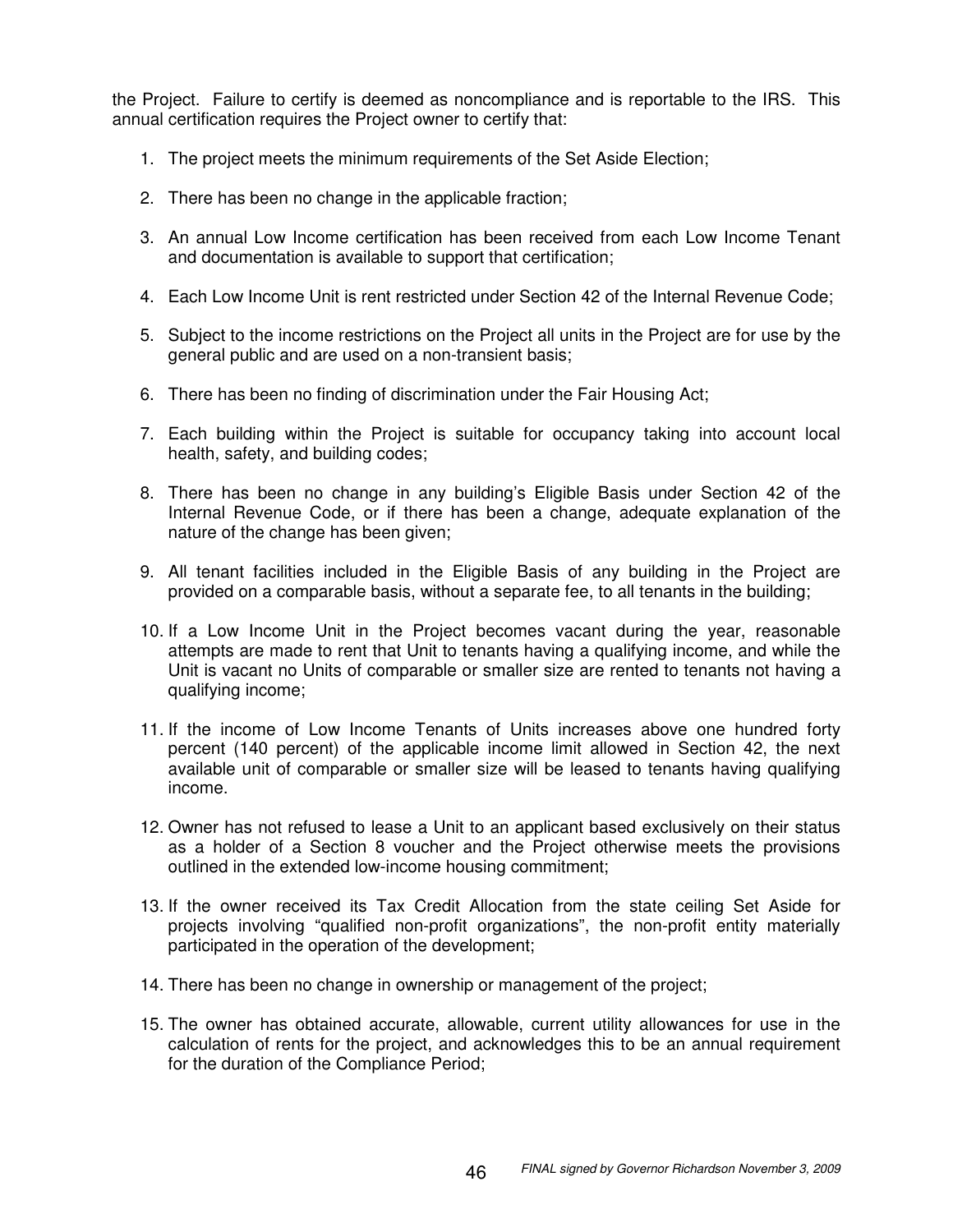- 16. For the proceeding 12 months the owner has complied with Section 42(h)(6)(E)(ii)(I) that an existing tenant of a low-income unit has not been evicted or had their tenancies terminated for anything other than good cause;
- 17. The owner has complied with Section  $42(h)(6)(E)(ii)(II)$  and not increased the gross rent above the maximum allowed under Section 42 with respect to any low-income unit.

As an exception, only for Rural Development (RD) Projects, MFA may accept a certification from RD that income is based upon annual tenant certifications/re-certifications, and that third party verification has been obtained. This certification will be in a form that is acceptable to both RD and MFA. Owners must furnish RD certifications annually, verifying that Projects are in compliance with Section 42 of the Code.

Tax Exempt Bond Financed Projects in which fifty percent (50 percent) or more of the aggregate basis is funded with the proceeds of bond financing may also be exempt, in MFA's discretion, from many of the certification and review provisions outlined within this document. The monitoring and certification guidelines for these Projects will be in a form that will satisfy those agencies issuing the bonds and MFA. The monitoring procedures must, at a minimum, satisfy the compliance guidelines set forth by Section 42 of the Code.

Projects which are 100 percent affordable for tax credit purposes (i.e. all units are income and rent restricted at 60 percent of AMI or lower) and that have no other financing requiring annual income re-certifications may also be exempt pursuant to HR 3221. Owners must furnish MFA certifications annually, verifying that Projects are in compliance with Section 42 of the Code, as well as any other data that MFA may require per our monitoring and compliance guidelines.

The owner of any exempted Project must certify to MFA on an annual basis that the Project is in compliance with the requirements for RD assistance, tax credits or the Tax Exempt Bond Financing guidelines, as applicable, and that all requirements of Section 42 are also being met. The owner must inform MFA of any noncompliance or if the owner is unable to make one or more of the required certifications.

# **E. Compliance Review**

MFA may elect to subcontract the monitoring procedure to other agents. In doing so, MFA would designate the subcontractor as the compliance-monitoring agent who would perform MFA's function.

In the event that any noncompliance with Section 42 is identified, a discrepancy letter entitled "Notice of Non-Compliance", detailing the noncompliance will be forwarded promptly to the owner and management company of the Project. The owner must then respond in writing to MFA within thirty (30) days after receipt of the discrepancy letter. The response must address all discrepancies individually and must indicate the manner in which corrections will be made. The owner will then have a cure period of thirty (30) days from the date of the discrepancy letter to correct the noncompliance detected and to provide MFA with any documentation or certification found to be missing during the annual management review. The cure period may be extended for periods of up to six (6) months. Extensions will be based on a determination by MFA that there is good cause for granting the extension.

MFA will notify the IRS within forty five (45) days after the expiration of the cure period of any non-compliance that has been detected. All corrections made by the owner within the cure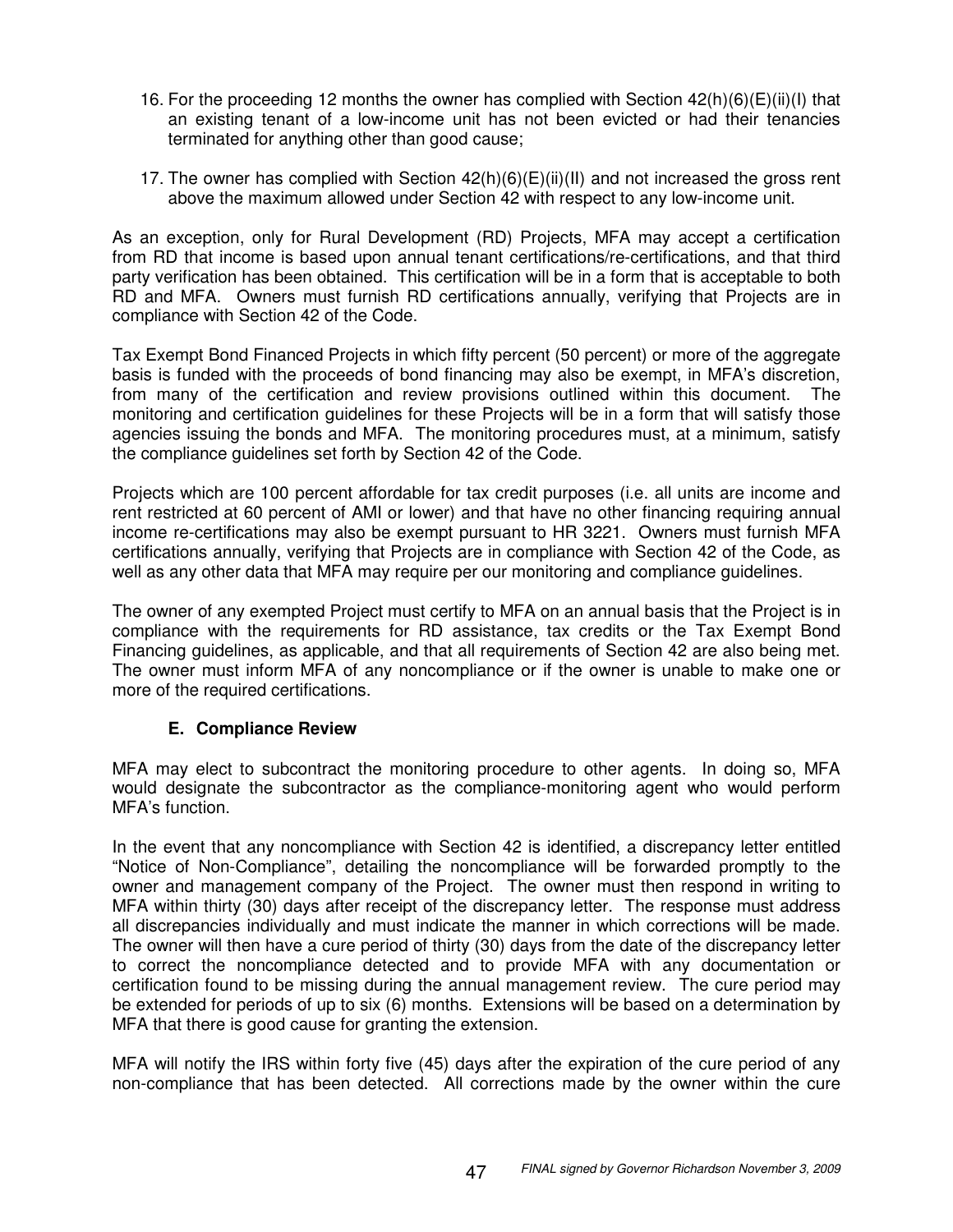period will be acknowledged within this notice. A copy of the owner's response to the noncompliance will accompany the notice to the IRS.

If potential noncompliance is discovered during a compliance monitoring review, the owner will be required to have his managing agent attend a compliance training session within two (2) months following the compliance monitoring review.

In order to offset the cost of monitoring procedures, an annual fee will be assessed for each year of the Extended Use Restriction Period. For 2010 the monitoring/compliance fee is \$40.00/Set Aside Unit/Per Year. The monitoring/compliance fee can be paid annually or in lump sum to cover the initial 15 years of the Compliance Period. If paid in lump sum the amount will be determined in the year the development receives a final allocation. Payment of the lump sum amount will be required prior to issuance of 8609's. The amount of the compliance monitoring fee for the remainder of the contractual Extended Use Period will be determined in year 15. Annual certifications and reports are due in the MFA office by January 31<sup>st</sup> of each year (for the past reporting year). Annual Compliance Reports are due by January 31<sup>st</sup> of each year, through MFA's *WCMS on-line* compliance system for the full term of the Extended Use Period. Annual audited property financial statements are due in the MFA office within 120 days of the property's fiscal year end. A notice will be mailed to each property owner or a designated representative to remind them that the certification, reports and fees are due.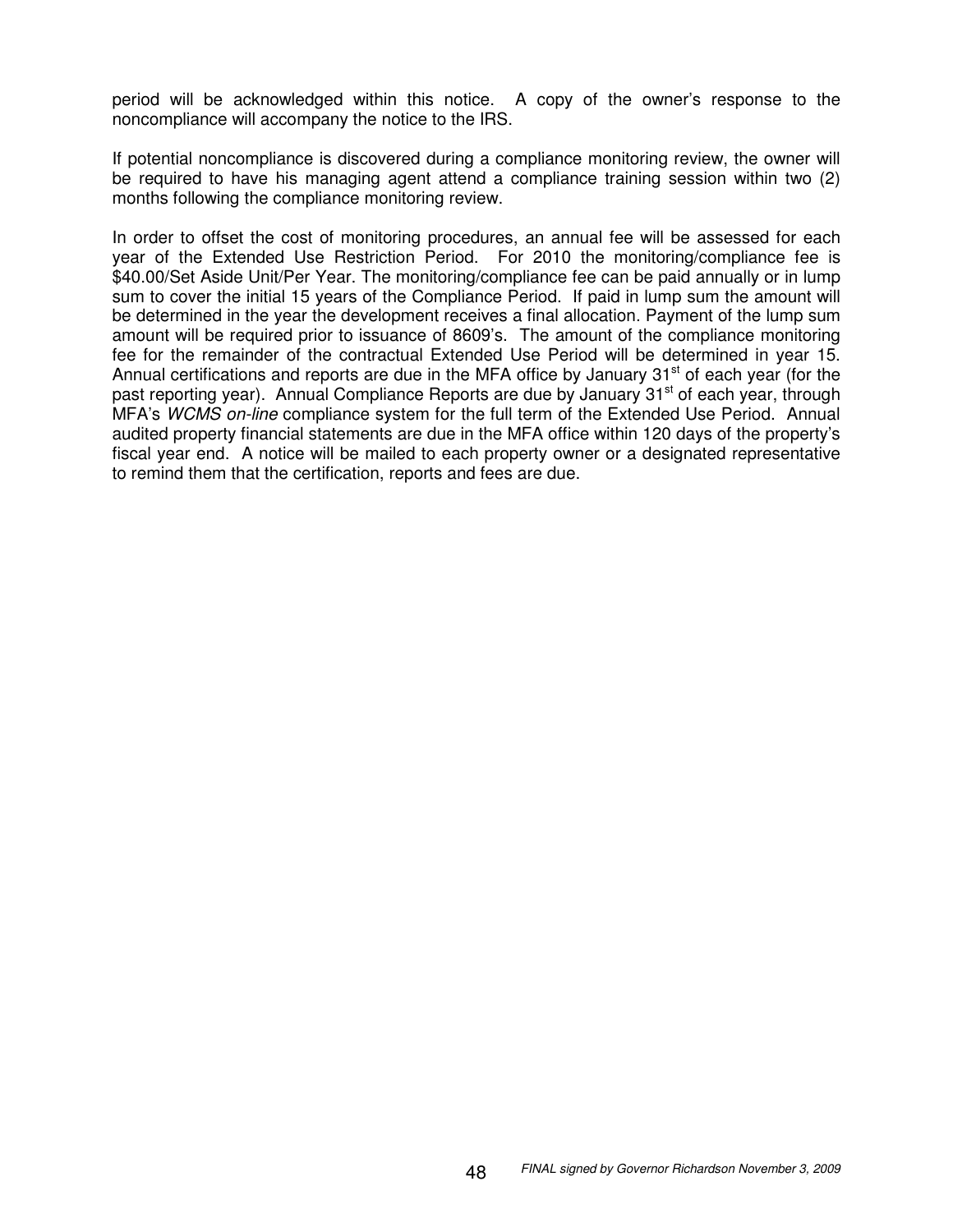## **XI. GLOSSARY**

**"Agency"** means New Mexico Mortgage Finance Authority (MFA).

**"Allocation Review Committee"** means a committee appointed by the Chairman of the MFA Board to review Projects' rating and ranking results, to determine if the proposed allocations have been made consistent with the Project Selection Criteria and the Qualified Allocation Plan, and to hear appeals and decide their outcome.

**"Allocation Set Asides"** means the federally mandated Tax Credit allocation set aside requirement for Projects involving Qualified Nonprofit Organizations, as well as other Tax Credit allocation Set Asides designated by MFA from time to time and incorporated into the Qualified Allocation Plan.

**"Annual Credit Ceiling"** means the total dollar volume of Tax Credits available for distribution by the Agency and authorized pursuant to Section 42 of the Code, in a given year. The Population-based Ceiling Amount is the amount of Tax Credits allocated to the state each year based on the state population.

**"Applicable Credit Percentage"** means the monthly interest rate issued by the Treasury Department and used to discount the present value of the 70 percent Tax Credit (approximately 9 percent yearly) and the 30 percent Tax Credit (approximately 4 percent yearly).

**"Applicable Fraction"** means the fraction, the numerator of which is the number of Tax Credit Units and the denominator of which is the total number of residential rental units less any unit exempted by Revenue Ruling 92-61; or the fraction, the numerator of which is the floor space of the Tax Credit Units and the denominator of which is the total floor space of the residential rental units less any unit exempted by Revenue Ruling 92-61, whichever is less. The Eligible Basis of a building is multiplied by the Applicable Fraction to determine the Qualified Basis of a building for Tax Credit purposes.

**"Applicant"** means any person or public entity; public or private, for-profit or not-for-profit, proposing to build or rehabilitate affordable rental housing with the use of the HTC program as defined in Section 42 of the Code.

**"Application"** means the completed forms, schedules, checklists, exhibits, computer disks and any additional documentation requested in the Initial Application Package, Carryover Allocation Package, and Final Allocation Package, as well as any supplemental materials requested by MFA. They must be submitted to MFA in accordance with the Qualified Allocation Plan in order to apply for the HTC Program.

**"Application Deadline"** means 5:00 p.m., Mountain Standard Time on the final day of the Application Period, except for Tax Exempt Bond Financed Projects, for which the submission date is specified in Section VI.B.

**"Application Package"** means the forms, schedules, checklists, exhibits, computer disks and instructions thereto obtained from the Agency, which shall be completed and submitted to the Agency in accordance with all regulations in order to apply for the HTC Program.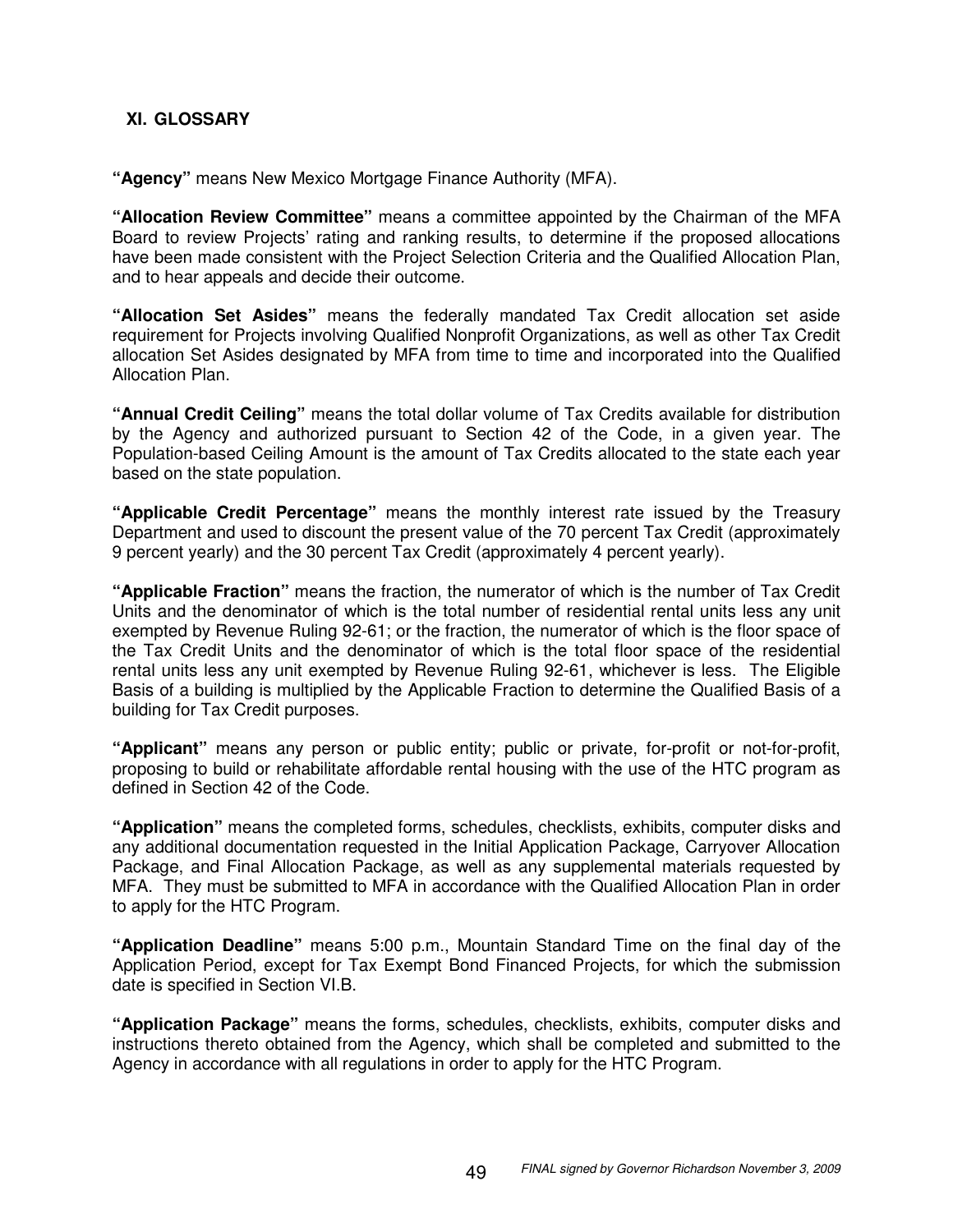**"Application Period"** means the period during which Applications will be accepted by MFA as described in the Qualified Allocation Plan.

**"Area Gross Median Income"** means the median income level, issued annually by HUD for each metropolitan area and for each county outside a metropolitan are, which is adjusted for family size and used to calculate maximum income of eligible persons and rents for rent restricted units. As of July 30, 2008, any project located in a rural area (as defined in section 520 of the Housing Act of 1949) shall have income limitations measured by the greater of the HUD median income or the national non-metropolitan median income.

**"Average Gross Median Income"** or **"AGMI"** means, for a Project, the average area gross median income level(s) at which units are set aside, weighted by the number of units set aside at each income level. AGMI calculations are rounded to the nearest whole number. Market Rate Units will be treated as if they were set aside at 100 percent of Area Gross Median Income.

An example of the calculation of AGMI in a 60-unit project with no management employee units is as follows:

- 50 percent of the units are Set Aside at 50 percent of Area Gross Median Income; and
- 25 percent of the units are Set Aside at 60 percent of Area Gross Median Income; and
- 25 percent of the units are Market Rate.

The AGMI calculation would be as follows:

| Percent of<br><b>Total Units</b> |  | Set Aside Income Level<br>Weighted<br>Average<br>(As a % of Median) |     |     |  |  |
|----------------------------------|--|---------------------------------------------------------------------|-----|-----|--|--|
| 50%                              |  | $50\%$                                                              | $=$ | 25% |  |  |
| 25%                              |  | 60%                                                                 | $=$ | 15% |  |  |
| 25%                              |  | $100\% =$                                                           |     | 25% |  |  |
|                                  |  |                                                                     |     |     |  |  |

#### **Total AGMI: AGMI for Scoring 65%**

Units to be provided for management or maintenance staff should not be included in the calculation.

**"Average Gross Median Rent"** or **"AGMR"** means, for a Project, the average area gross median rent level(s) at which units are Set Aside, weighted by the number of units Set Aside at each rent level. AGMR calculations are rounded to the nearest whole number. Market Rate Units will be treated as if they were Set Aside at 100 percent of Area Gross Median Income.

An example of the calculation of AGMR in a 60-unit project with no management employee units is as follows:

- 50 percent of the units are rent restricted at 50 percent of Area Gross Median Income; and
- 25 percent of the units are rent restricted at 60 percent of Area Gross Median Income; and
- 25 percent of the units are Market Rate (not rent restricted).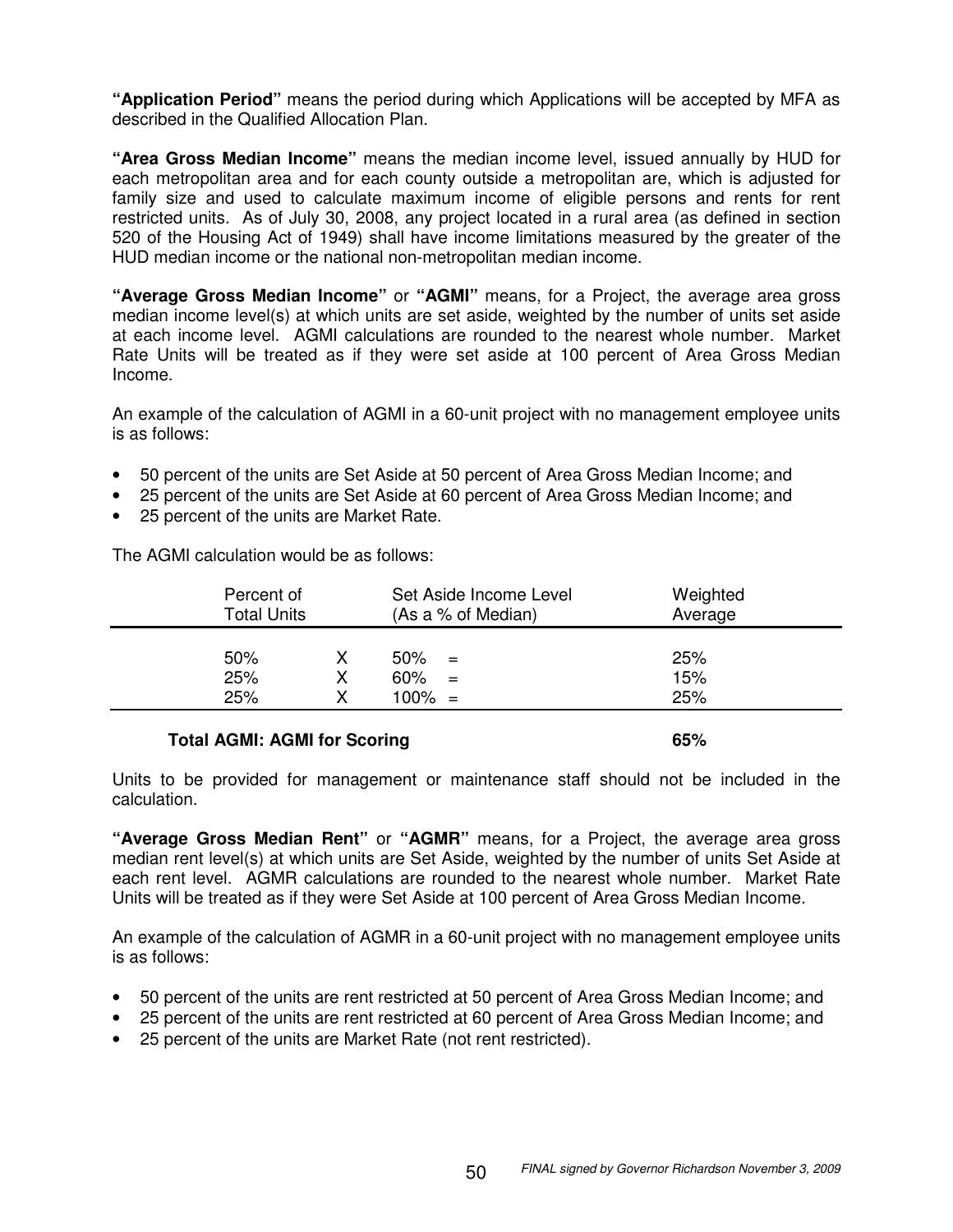The AGMR calculation would be as follows:

| Percent of<br>Total Units |    | <b>Rent Restricted Level</b><br>(As a % of Median Income) | Weighted<br>Average |
|---------------------------|----|-----------------------------------------------------------|---------------------|
| 50%<br>25%<br>25%         | x. | 50%<br>$=$<br>60%<br>$=$<br>$100\% =$                     | 25%<br>15%<br>25%   |

## **Total AGMR: AGMR for Scoring 65%**

Units to be provided for management or maintenance staff should not be included in the calculation.

**"Binding Commitment"** means an agreement between MFA and an Applicant by which MFA allocates and the Applicant accepts Tax Credits in accordance with Section 42(h)(1)(C) of the Code. MFA's Carryover Allocation is its Binding Commitment.

**"Board of Directors"** or **"Board"** means the New Mexico Mortgage Finance Authority Board of Directors.

**"Capital Needs Assessment"** means a report prepared by a competent third party licensed architect or engineer that addresses the following:

- 1. Site visit and physical inspection of the interior and exterior of units and structures.
- 2. Interview with available on-site property management and maintenance personnel regarding past and pending repairs/improvements and physical deficiencies.
- 3. Identification of the presence of any visible environmental hazards on the site.
- 4. Opinion as to the adequacy of the proposed budget for recommended improvements.
- 5. Identification of critical building systems or components that have reached or exceeded their expected useful lives.
- 6. Projection of recurring probable expenditures for significant systems and components over 15 years.
- 7. Determination of the appropriate upfront and ongoing replacement reserve deposits.

**"Carryover Allocation"** means the provision under Section 42 of the Code which allows a Project, under certain conditions allowed by Section 42 of the Code, to receive a Tax Credit allocation in a given calendar year and to be Placed In Service within a period of two calendar years after the calendar year in which the Applicant qualifies for a Carryover Allocation. The Carryover Allocation is MFA's Binding Commitment for Tax Credits.

**"Childcare"** means daycare and/or youth programming for children at or below 12 years of age. Daily Childcare means that service(s) are provided Monday through Friday for a minimum of 6 hours per day. Weekly Childcare means that service(s) will be provided a minimum of one day per week for a minimum of 6 hours.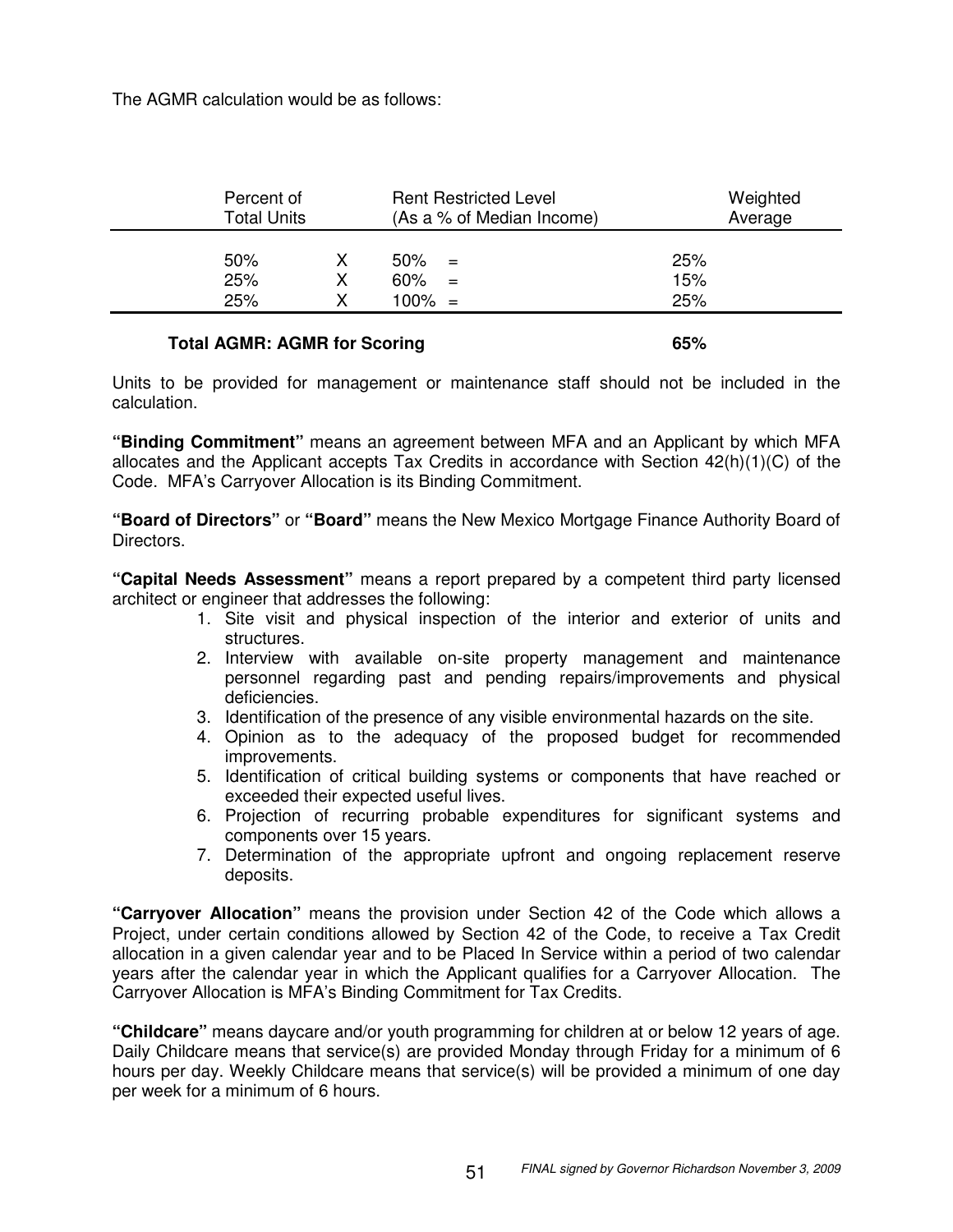**"Code"** means the Internal Revenue Code of 1986, as in effect on the date of the Qualified Allocation Plan, together with corresponding and applicable final, temporary or proposed regulations and revenue rulings issued with respect thereto by the Treasury or the Internal Revenue Service of the United States.

**"Complete Application"** is an Initial Application meeting all of the requirements in "Content and Format" in Section IV.A.4.

**"Compliance Monitoring"** means the Agency's procedure, as required by Section 42 of the Code and detailed in MFA's Tax Credit Monitoring and Compliance Plan, of auditing and inspecting all completed Tax Credit Projects.

**"Compliance Period"** means, with respect to any building that is included in a Tax Credit Project, a minimum period of 15 years beginning on the first day of the first taxable year of the Tax Credit period with respect thereto in which a Tax Credit Project shall continue to maintain the Low Income Units as Low Income Units pursuant to the Applicant's Set Aside Election in the Application, pursuant to Section 42 of the Code.

**"Concerted Community Revitalization Plan"** means a Metropolitan Redevelopment Plan as defined in NMSA 3-60A, or a similar written plan, prepared and enacted by a local, county or tribal government at least six months prior to the application deadline, which identifies barriers to community vitality and promotes specific concerted revitalization activities within an area having distinct geographic boundaries.

**"Consolidated Plan"** means the plan prepared in accordance with HUD Regulations, 24 C.F.R. 91 (1994), which describes needs, resources, priorities and proposed activities to be undertaken with respect to certain HUD programs.

**"Construction Costs"** means, for purposes of calculating builder profit, overhead and general requirements, the on-site and construction costs in the construction contract, before profit, overhead and general requirements, and at Initial Application and Carryover a reasonable construction contingency.

**"Contact Person"** means a person identified in the Initial Application with decision-making authority for the Applicant, Developer or the owner of the Project, with whom MFA will correspond concerning the Application and /or the Project.

**"Contractor's Cost Certification"** A certification prepared by a Certified Public Accountant, indicating the method of certification, all identities of interest, and certification that all construction costs included are related to the Project.

**"Cost Certification"** A certification prepared by a Certified Public Accountant on forms provided by MFA, indicating the method of certification, all identities of interest, and certification that all Project costs included are related to the Project.

**"Credit Period"** means with respect to any building that is included in a Tax Credit Project, the period of 10 years beginning with (i) the taxable year in which the building is Placed In Service, or (ii) at the election of the Developer, the succeeding taxable year.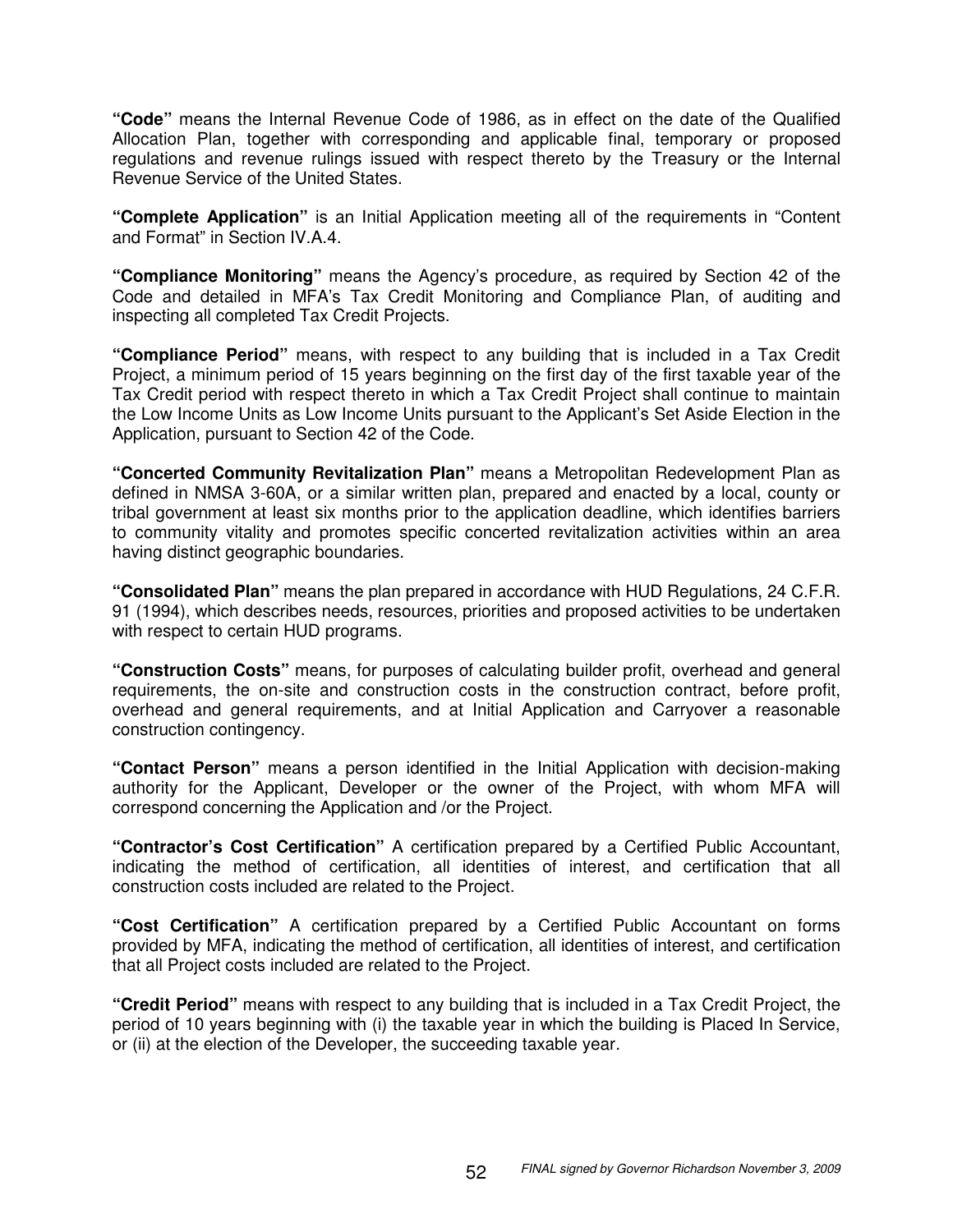**"Developer"** means any individual, association, corporation, joint venture, or partnership, which possesses the requisite skill, experience, and credit worthiness to successfully produce affordable multifamily housing.

**"Development Costs"** means the sum total of all costs incurred in the development of a Project all of which shall be subject to approval, and are approved by MFA as reasonable and necessary. Such costs may include, but are not limited to:

- (a) The cost of acquiring real property and any building thereon, including payment for options, deposits, or contracts to purchase properties.
- (b) The cost of site preparation, and development.
- (c) Any expenses relating to the issuance of Tax Exempt Bonds or taxable bonds by the Agency, if any, related to the Project.
- (d) Fees in connection with the planning, execution, and financing of the Project, such as those of architects, engineers, attorneys, accountants, and the Agency.
- (e) The cost of studies, surveys, plans, permits, insurance, interest, financing, tax and assessment costs, and other operating and carrying costs incurred during construction, rehabilitation, or reconstruction of the Project.
- (f) The cost of the construction, rehabilitation, and equipping of the Project.
- (g) The cost of land improvements, such as landscaping and off-site improvements related to the project, whether such costs are paid in cash, property, or services.
- (h) Expenses in connection with initial occupancy of the Project.<br>(i) Allowances established by the Agency for working capital, co
- Allowances established by the Agency for working capital, contingency reserves, and reserves for any anticipated operating deficits during the first 2 years after completion of the Project.
- (j) The cost of such other items, including relocation cost, indemnity and surety bonds, premium on insurance, and fees and expenses of trustees, depositories, and paying agents for bonds.

**"Difficult Development Area"** means any area designated by the Secretary of Housing and Urban Development as having high construction, land, and utility costs relative to Area Gross Median Income in accordance with Section 42(d)(5) of the Code.

**"Eligible Application" or "Eligible Project"** means an Application or Project which has met all Minimum Project Threshold Requirements.

**"Eligible Basis"** means the sum of the eligible cost elements that are subject to depreciation, such as expenditures for new construction, rehabilitation and building acquisition.

**"Eligible Persons"** or **"Eligible Households"** means one or more natural persons or a family, irrespective of race, creed, national origin or sex, determined by the Agency to be of low or very low income. In determining the income standards of eligible persons for its various programs, the Agency shall take into account the following factors:

- (a) Requirements mandated by federal law;
- (b) Variations in circumstances in the different areas of the state;
- (c) Whether the determination is for rental housing; and
- (d) The need for family size adjustments.

**"Executive Director"** means the Executive Director of the New Mexico Mortgage Finance Authority.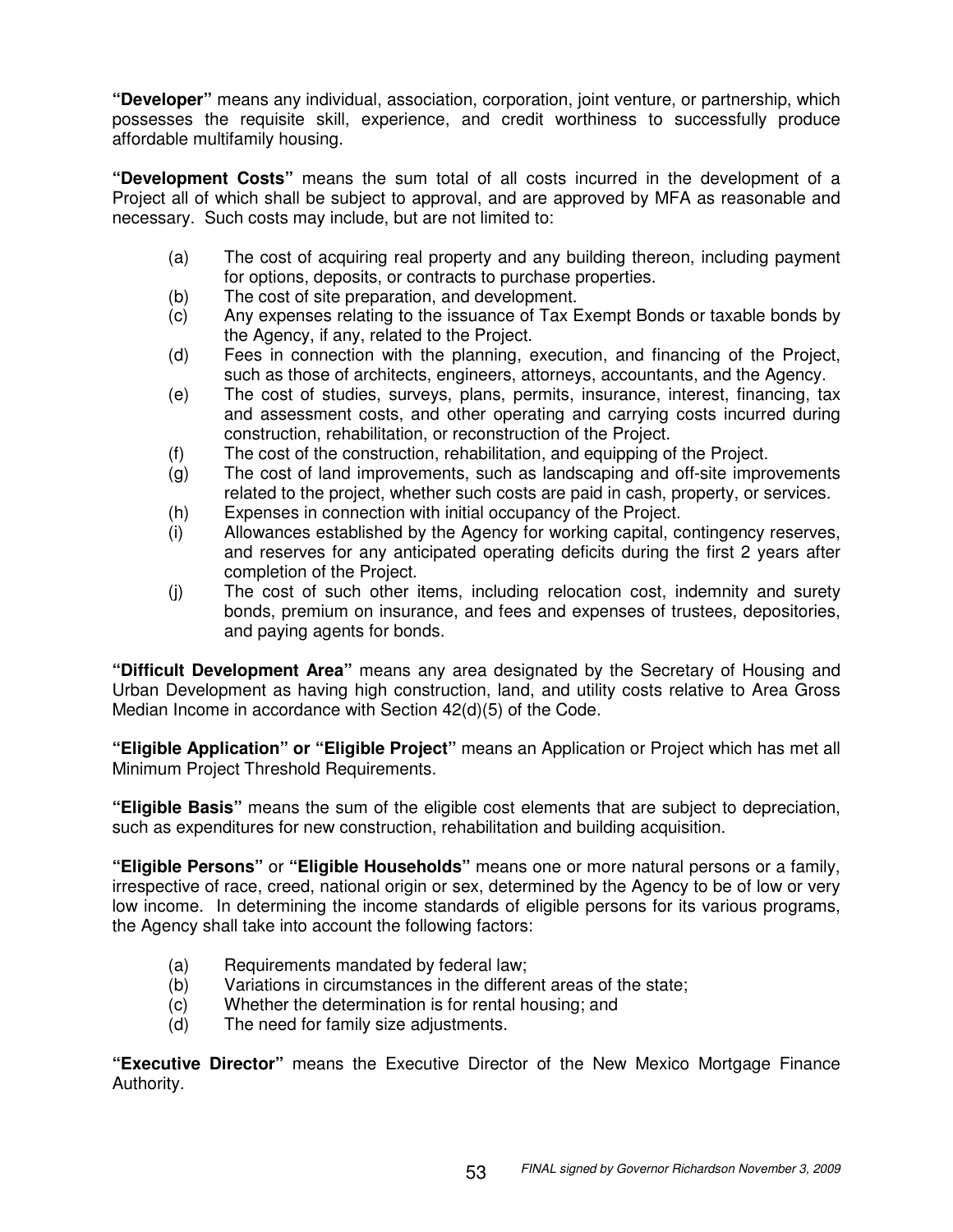**"Extended Use Period"** means, with respect to any building that is included in a Tax Credit Project, the period that begins on the first day of the Compliance Period and ends on the later of (i) the ending date of the term specified by the Applicant in the Initial Application Package and recorded in the Land Use Restriction Agreement or (ii) the date that is the fifteenth anniversary of the last day of the Compliance Period, unless earlier terminated as provided in Section 42(h)(6) of the Code or more stringent requirements of the HCA as reflected in the LURA.

**"Feasibility Analysis"** means a financial analysis based on rules established by the IRS and MFA to determine a Project's financial feasibility, which is completed to ascertain a Tax Credit amount, the adequacy of financing sources, the income required to support operation of the project, etc.

**"Federal Grant"** means any Federal Grant except those specifically excluded in section 1.42- 16(b) of the Treasury regulations.

**"Federal Subsidy"** means Tax Exempt Bonds.

**"Federally-Assisted Building"** means any building which is substantially assisted, financed, or operated under section 8 of the United States Housing Act of 1937, section 221(d)(3), section 221(d)(4), or 236 of the United States Housing Act, section 515 of the Housing Act of 1949, or any other program administered by the Department of Housing and Urban Development or by the Rural Housing Service of the Department of Agriculture.

**"Final Allocation"** means a determination by MFA that a Project is complete and that a certain amount of Tax Credits is warranted. The Final Allocation must be requested by the owner, and culminates in delivery of IRS Form 8609 by MFA.

**"Financing Commitment"** means a commitment for permanent or construction financing which 1) is not subject to further approval by any loan committee or board of directors or other entity of the creditor making the commitment, 2) contains specific terms of funding and repayment, and 3) contains language stating that the loan will be subordinated to the LURA.

**"Government Entity or Instrumentality"** means any agency or other government created entity of the State of New Mexico, the counties or municipalities of New Mexico, or the tribal governments of New Mexican tribes and pueblos.

**"Homeless"** means a) an individual or family which lacks a fixed, regular, and adequate nighttime residence; or b) an individual or family which has a primary nighttime residence that: 1) a supervised publicly or privately operated shelter designed to provide temporary living accommodations (including welfare hotels, congregate shelter, and transitional housing for persons with mental illness); 2) an institution that provides a temporary residence for individuals intended to be institutionalized, or previously institutionalized; 3) a public or private place not designed for, or ordinarily used as, a regular sleeping accommodation for human beings; or 4) individuals who are certified by their case manager as "doubling up", "couch surfing" or staying with another household of a relative or friend. The term does not include any individual imprisoned or otherwise detained pursuant to an Act of the Congress or State law.

**"Households Comprised of Individuals With Children"** means households that include one or more persons under the age of 18 years.

**"HUD"** means the U.S. Department of Housing and Urban Development.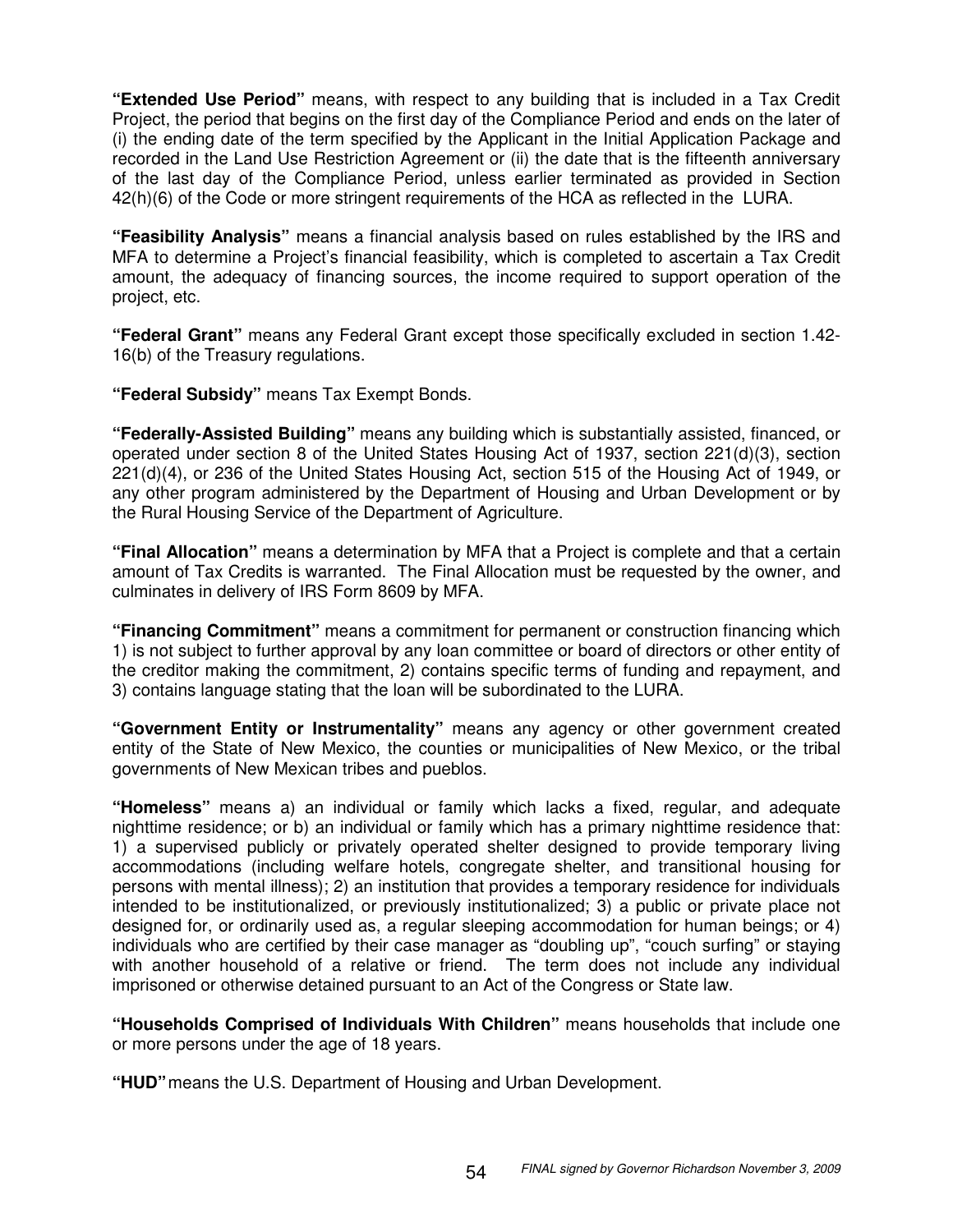**"Identity of Interest"** occurs when any officer, director, board member, or authorized agent of any development team member (consultant, general contractor, attorney, management agent, seller of the land, etc.): (a) is also an officer, director, board member, or authorized agent of any other development team member; (b) has any financial interest in any other development team member's firm or corporation; (c) is a business partner of an officer, director, board member, or authorized agent of any other development team member; (d) has a family relationship through blood, marriage or adoption with an officer, director, board member, or authorized agent of any other development team member; or (e) advances any funds or items of value to the sponsor/borrower.

**"Initial Application"** means the Application first provided to MFA on or before an Application Deadline to request an allocation of Tax Credits.

**"Land Use Restriction Agreement"** or **"LURA"** means the agreement submitted to the Agency restricting the property to affordable housing use during the Compliance Period and Extended Use Period.

**"Local Government"** means any county, municipality, tribe or other general-purpose political subdivision in the State of New Mexico.

**"Local Lead Agencies"** (LLAs) are organizations selected by the New Mexico Behavioral Health Collaborative to be responsible for supportive services including acting as referral agents for community services, providing and coordinating services provided by local service providers for Special Needs Households. LLAs organize needed services for a specific geographic area, and/or specific target population. The LLA will enter into a formal agreement to provide tenant pre-screening, tenant referrals to the property manager, and social service coordination as well as serving as the Tenant Services Liaison. The LLA will remain in place for the length of the compliance and extended use period.

**"Local Notice"** means MFA's letter to the Chief Executive Office (or the equivalent) of the local jurisdiction within which the Project is located, which provides a thirty (30) day period to comment on the Project pursuant to Code Section 42(m)(1)(A)(ii).

"**Low Income Housing Tax Credit Program"** or **"HTC Program"** means the rental housing program administered by MFA pursuant to Section 42 of the Code and by the State of New Mexico Executive Order 97-01.

**"Low Income Tenants"** are households that occupy Set Aside Units.

**"Low Income Units"** or **"Set Aside Units"** shall mean units which are rent restricted and set aside for tenants whose income does not exceed 50 percent, 60 percent or some lower percentage, whichever is elected, of Area Gross Median Income.

**"Market Rate Units"** means residential rental Units that are not Low Income Units.

**"Minimum Score"** means the lowest score with which an Application will be considered to have passed the Minimum Project Threshold Requirement related to scoring.

**"Mortgage Revenue Bonds (MRB)"** or **"Tax Exempt Bonds"** means bonds issued by state designated issuers, including MFA, which may be used to finance HTC Projects subject to project allocations made by the State Board of Finance.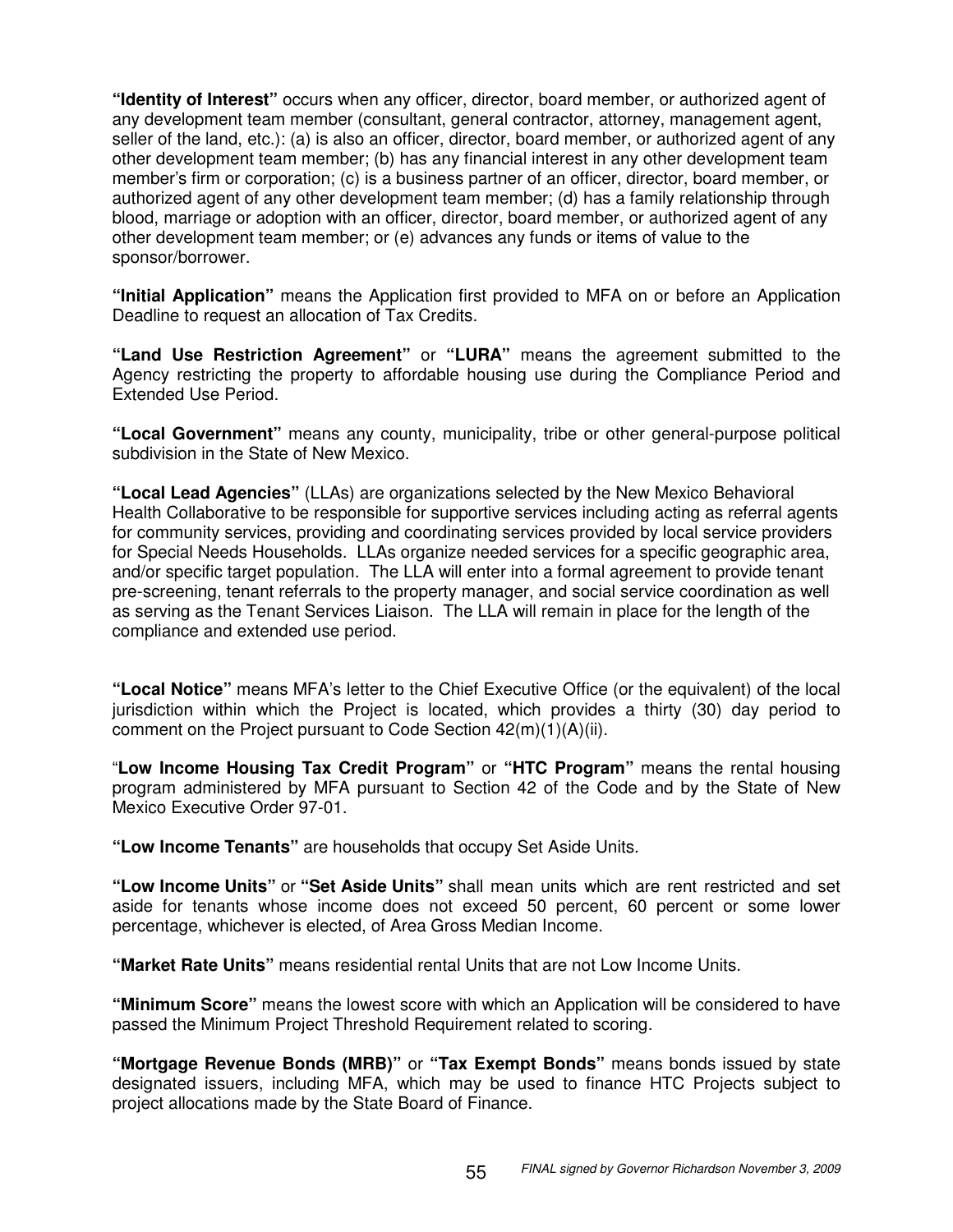"November 15<sup>th</sup>" means November 15<sup>th</sup>, unless this date falls on a weekend or a holiday, in which case it means the first business day following November 15<sup>th</sup>.

**"Ownership of Land"** means holding fee title or a qualified leasehold interest.

**"Participating Title Company"** means a New Mexico title company that maintains pooled, interest-bearing transaction account(s) pursuant to the Land Title Trust Fund Act of 1997.

**"Placed in Service"** means the date on which the first Unit of a new construction Project is certified or otherwise officially declared as available for occupancy. For acquisitions of existing Projects, it is the date of transfer to a new owner.

**"Principal"** means an Applicant, any general partner of an Applicant, and any officer, director, board member or any shareholder, general partner, managing member, or affiliate of an Applicant. It also includes any entity receiving any part of a developer fee for a project. For project compliance purposes (Section IV.C.11), Principal would include shareholders with interests of 25 percent or more, all officers of a corporation (whether Board members or employees), all general partners or members. If an individual shareholder, officer, partner or member does not have any property interests outside of the information already disclosed for the Applicant, they can state that and provide a signed Compliance Affidavit.

**"Program"** means the HTC Program as administered by MFA.

**"Project"** means any work or improvement located or to be located in the state, including real property, buildings, and any other real and personal property, designed and intended for the primary purpose of providing decent, safe, and sanitary residential housing for individuals, whether new construction, acquisition of existing residential housing, or the remodeling, improvement, rehabilitation, or reconstruction of existing housing, together with such related non-housing facilities as the Agency determines to be necessary, convenient, or desirable.

**"Project Expenses"** means usual and customary operating and financial costs. The term does not include extraordinary capital expenses, development fees and other non-operating expenses.

**"Project Selection Criteria"** means the criteria used to score a project for Tax Credit allocation purposes.

**"Qualified Allocation Plan"** or **"QAP"** means this Qualified Allocation Plan, which was adopted by Board Action on October 21, 2009 and made effective as of January 1, 2010, and which was approved by the Governor of the State of New Mexico pursuant to Section 42(m)(1)(B) of the Code and sets forth the Project Selection Criteria and the preferences for Projects which will receive Tax Credits.

**"Qualified Basis"** means the portion or percentage of the Eligible Basis that qualifies for the Tax Credit. It is calculated by multiplying the Eligible Basis by the Applicable Fraction.

**"Qualified Census Tract"** means any Census tract which is designated by the Secretary of Housing and Urban Development as having 50 percent or more of the households at an income level which is less than 60 percent of the Area Gross Median Income in accordance with Section 42(d)(5) of the Code.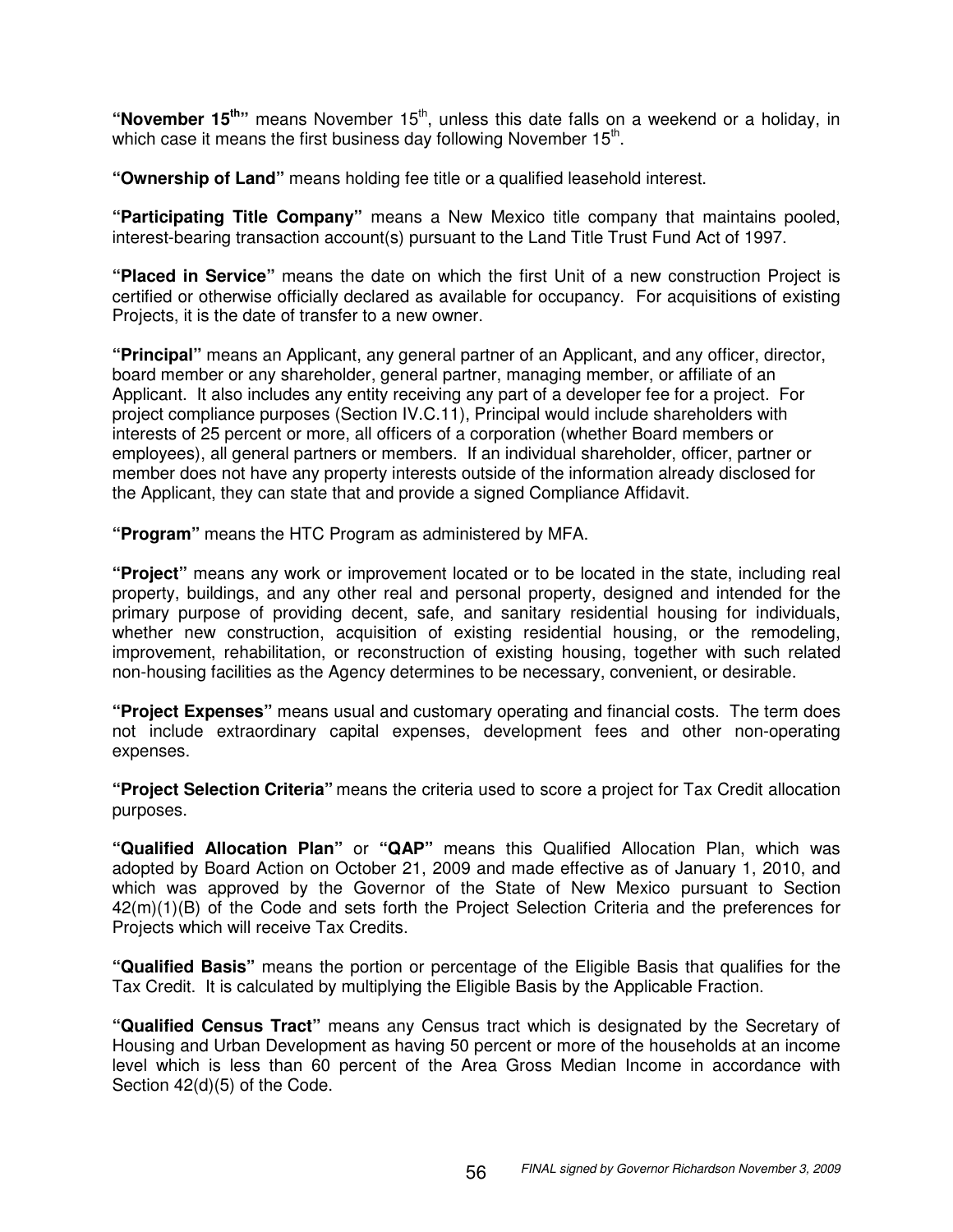**"Qualified Leasehold Interest"** means a leasehold interest running at least as long as the Extended Use Period.

**"Qualified Nonprofit Organization"** means a nonprofit entity as defined for the purposes of the federal nonprofit Set Aside in Code Section 42(h)(5)(c). The organization must meet the requirements of Code Section  $501(c)(3)$  or  $501(c)(4)$ , and have the fostering of low income housing as one of its purposes. Additional requirements, including delivery of an IRS designation letter, must be met for scoring purposes.

**"Rehabilitation Costs"** means, as stated in Code Section 42(e)(2), the amounts chargeable to capital accounts and incurred for property in connection with the rehabilitation of a building. For the purposes of the calculation in scoring Criterion #4, only rehabilitation "hard" costs will be considered, which are those costs that would be included in a construction contract.

**"Rent Restricted Unit"** means, with respect to a Tax Credit Project, a unit for which the gross rent does not exceed 30 percent of the imputed AGMI limitation applicable to such unit as chosen by the Applicant in the Application and in accordance with the Code. Gross rent must be determined from the rent charts included in the Application Package and must correspond to the percentage of AGMI selected by the Applicant in the Application. It includes the cost of utilities, and must be reduced by the amount of tenant-paid utilities. Gross rent includes all income for the unit, including tenant and any subsidy payments. See also "Unit".

**"Reservation" or "Reservation Contract"** means the contract executed by MFA and the Applicant with respect to an allocation of Tax Credits, which states the conditions to be met by the Applicant prior to issuance of a Carryover Allocation.

**"Reservation Letter"** or **"Reservation"** means a document issued by MFA which describes the amount of Credits provisionally awarded to a Project and the conditions which the owner must meet in order to obtain a Binding Commitment for Tax Credits.

**"Reserved"** means that the units may not be rented to other categories of households unless the owner demonstrates a subsequent change in the level of demand for such units and a good faith effort to obtain the originally targeted tenant category. Any such change in tenant characteristics must be approved in advance by MFA.

**"Rural Development"** or **"RD"** or **"USDA"** (previously called "Farmer's Home Administration" or "FmHA" of the United States Department of Agriculture) means Rural Development or other agency or instrumentality created or chartered by the United States to which the powers of the RD have been transferred.

**"Senior Households"** means households that include at least one person 55 years of age or older.

**"Senior Housing"** means Projects specifically designed for exclusive use by senior tenants. Senior is defined as those persons 55 years of age or older.

**"Service Enrichment Plan"** means a plan prepared for the provision of enrichment services to Households with Children, or Senior Housing Tenants. This plan must specify 1) all services to be provided to tenants, 2) all entities providing such services, 3) where services will be provided, 4) frequency or schedule of services, 5) annual costs of all services, and 6) sources of payments for such services and isolate all expenditures planned from Project cash flow. All service providers and the Project owner must sign this plan, or execute Memorandum of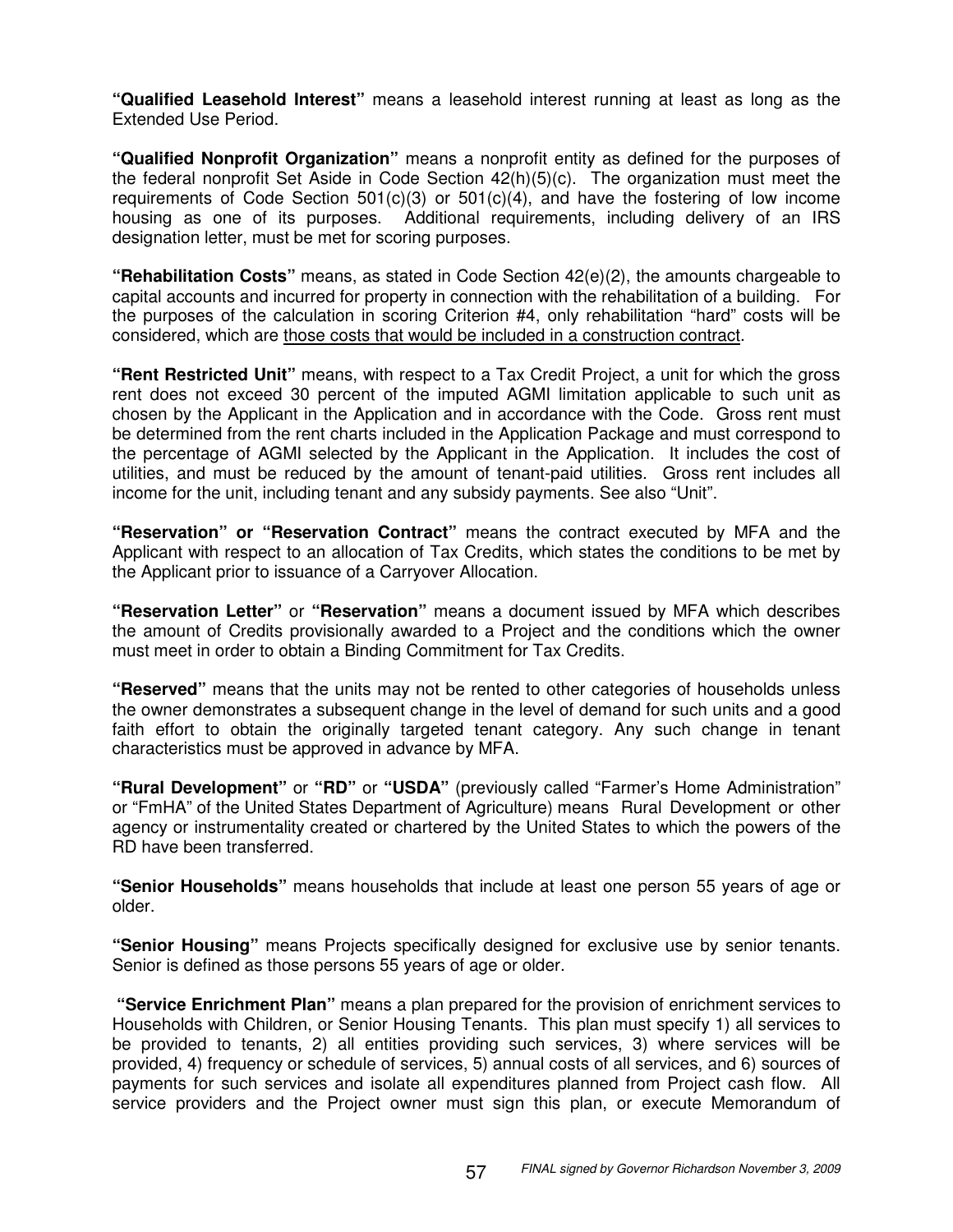Understanding (MOU). MOUs must be signed by the Project owner and the service provider and include: 1) a description of the service to be provided including frequency, 2) indicate that services will be provided on-site, 3) specify the cost of the service, and 4) specify any fee for services provided. A resume or other evidence of qualification of each service provider must be attached to the plan. Services included must be long-term, significant and meaningful as determined by MFA, they must be appropriate to the specific needs of the given tenant population, available on a regular basis, and no fees for the basic service.

**"Set Aside"** means all or a portion of a Project's Units that are Rent Restricted and/or limited to use by a specified tenant income category, or a particular special needs tenant group. Set Asides will be described in the LURA.

**"Set Aside Election"** means the federally imposed minimum proportion of total Project Units set aside as Low Income Units at one or more Area Gross Median Income level(s). This election is made by the Applicant, and meets the minimum requirements of Code Section 42: larger proportions of units are generally set aside by the Applicant and restricted in the LURA.

**"Set Aside Units"** means "Low Income Units".

**"Single Room Occupancy"** (SRO) means housing consisting of single room dwelling units. The unit must contain either food preparation and/or sanitary facilities.

**"Special Needs Households"** means households in which an individual or household member has a substantial, long term disability which includes any of the following: (1) Serious Mental Illness; (2) Addictive Disorder (i.e., individuals in treatment and demonstrated recovery from substance abuse disorder); (3) Developmental Disability (e.g., intellectual disability, autism, or other disability acquired before the age of 22); (4) Physical, sensory, or cognitive disability occurring after the age of 22; 5) Disability caused by effects of chronic illness (e.g., people with HIV/AIDS who are no longer able to work); (6) Age-related Disability (e.g., frail elderly, or, young adults with other special needs who have been in the foster care or juvenile services system), or, 7) households/individuals who are homeless.

**"State-Assisted Building"** means any building which is substantially assisted, financed, or operated under any State law similar in purposes to section 8 of the United States Housing Act of 1937, section 221(d)(3), section 221(d)(4), or 236 of the United States Housing Act, section 515 of the Housing Act of 1949, or any other program administered by the Department of Housing and Urban Development or by the Rural Housing Service of the Department of Agriculture.

**"Subsidy Layering Review"** or **"911 Review"** means the review conducted under subsidy layering guidelines adopted by HUD in order to assure that excessive subsidies are not provided to Projects which receive both Tax Credits and other governmental assistance.

**"Tax Credit Allocation"** means Tax Credits approved for a Project by MFA in an amount determined by MFA as necessary to make a Project financially feasible and viable throughout the Project's Compliance Period pursuant to Section 42(m)(2)(A) of the Code.

**"Tax Credit Project"** means the proposed or existing rental housing development(s) for which Tax Credits have been applied for or received.